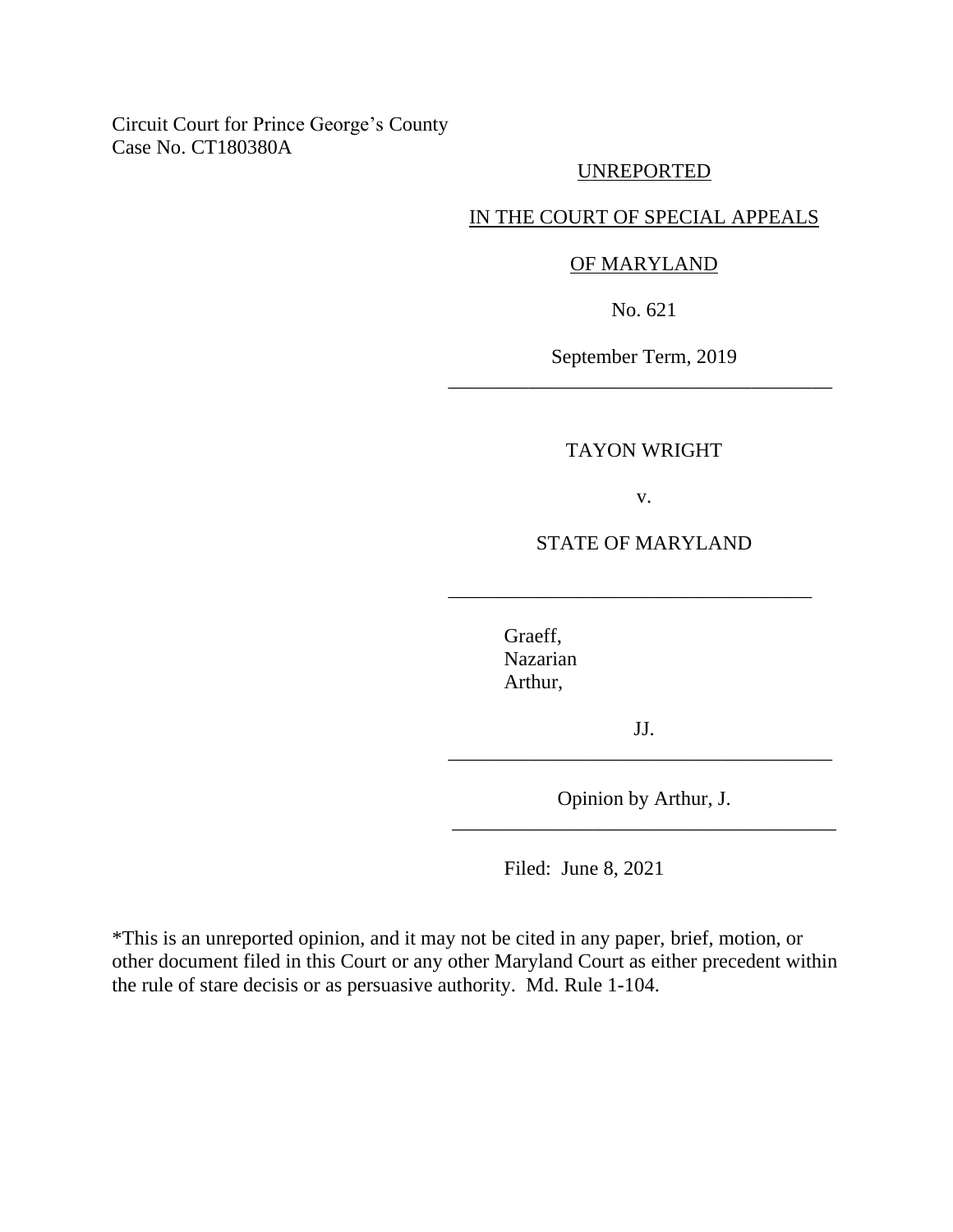On the night of February 12, 2017, two men armed with handguns robbed a victim in Fairmount Heights and drove away in the victim's car. Later that night, police officers found the stolen car and pursued it into the District of Columbia, where two suspects fled on foot. The officers caught the passenger, but lost sight of the driver. A few minutes later, about two blocks away from the stolen car, other officers arrested Tayon Wright after seeing him running and trying to jump over a fence. A police officer identified Wright as the driver of the stolen car, and the victim identified Wright as one of the robbers.

After a three-day trial in the Circuit Court for Prince George's County, a jury found Wright guilty of armed carjacking and several related offenses. The court sentenced Wright to imprisonment for 30 years, with all but 10 years suspended, for armed carjacking; and a consecutive term of 20 years, with all but five years suspended, for the use of a firearm in the commission of a felony. Wright appealed.

Although we reject Wright's contention that the evidence was insufficient to support his convictions, we conclude that the circuit court erred by excluding evidence that, immediately after the officers searched Wright's pockets, one officer was holding a bag of white powder. Wright had offered that evidence to show that he had a reason to run that was unrelated to the crimes for which he was charged.

In light of that error, Wright is entitled to a new trial. This opinion will also discuss the admissibility of testimony from a defense expert regarding eyewitness identifications, because that issue may reoccur at a second trial.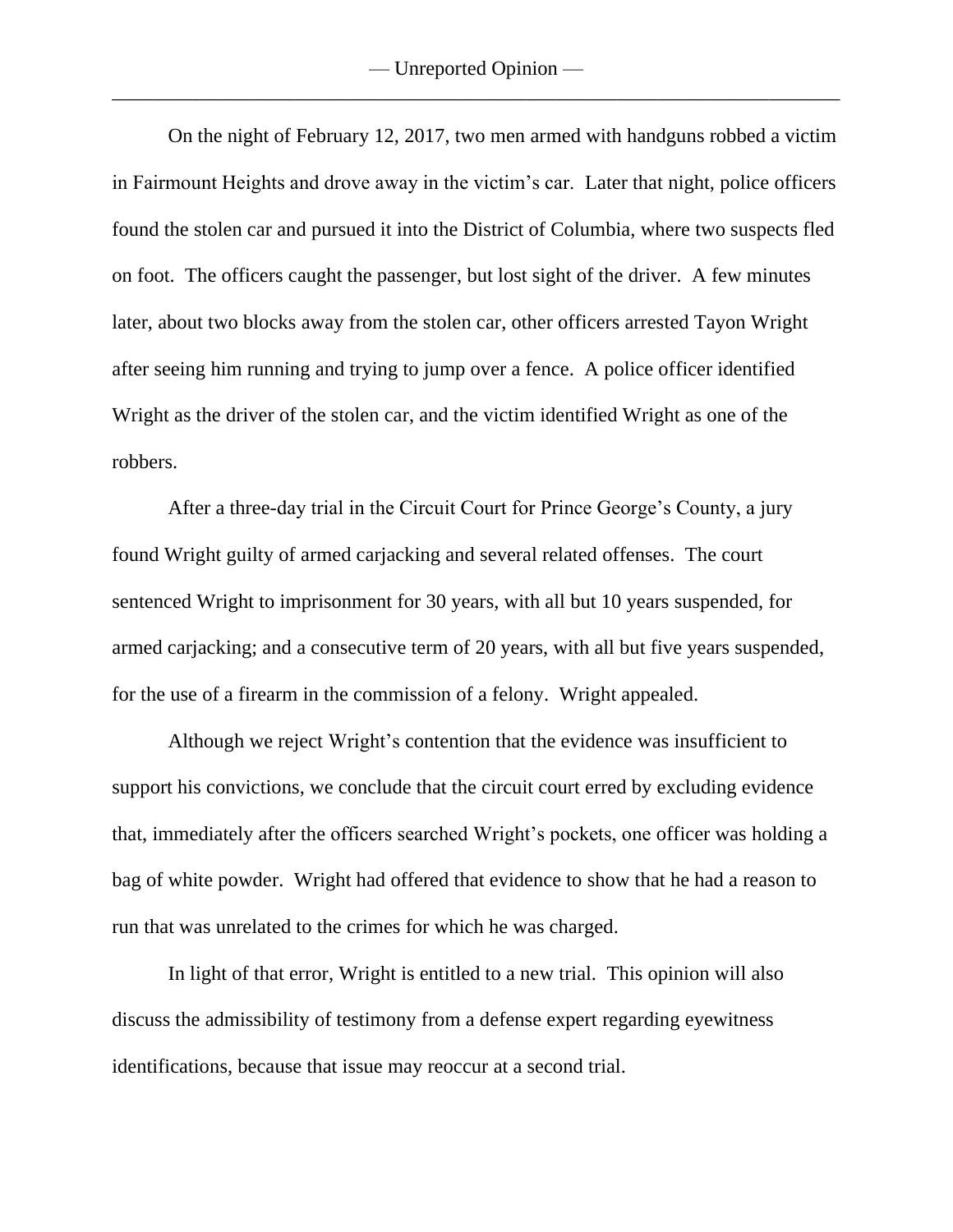### **FACTUAL AND PROCEDURAL BACKGROUND**

## **A. The Robbery**

On the night of February 12, 2017, Marteaco Anthony parked his car, a red 2013 Hyundai Elantra, across the street from his home in Fairmount Heights. Shortly before midnight, he walked outside to retrieve a phone charger from his car. He used his keys to remotely unlock the doors.

When Mr. Anthony reached the end of his driveway, he saw, in his peripheral vision, that two men with handguns were running across his neighbor's lawn directly toward him. He immediately ran away. He reached the end of his street, about two houses away from his home, before he tripped over a tree stump and fell to the ground. By the time he stood up, the first assailant had caught up to him. The second assailant arrived a few seconds later.

A surveillance camera on the house next to Mr. Anthony's house recorded the initial moments in which he ran from the two assailants. Because the camera faced the backs of the assailants and both assailants had hoods over their heads, their faces are not visible.

In his testimony, Mr. Anthony described both assailants as male, around 18 to 20 years old, with brown skin, wearing dark clothing. He said that the first assailant was around 5 feet 8 inches to 5 feet 10 inches tall and had a "slender" or "thin" build. The second assailant was "a little bigger" and "taller" than the first. Both assailants wore ski masks covering "[e]verywhere on their face[s] . . . except the eye and upper nostril area."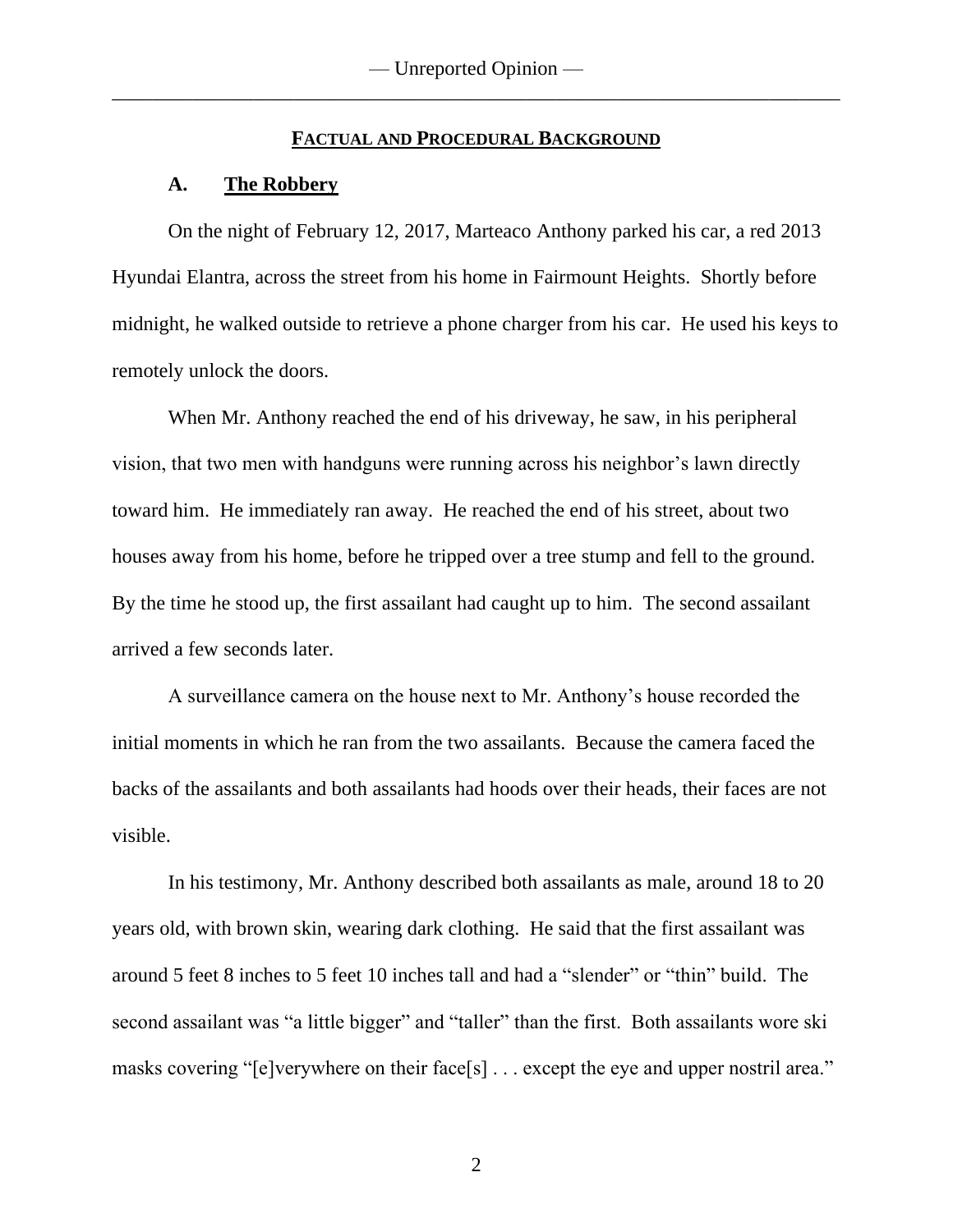The first assailant was wearing "ski gear or [a] heavy jacket," "dark pants" that "looked like ski pants," and black gloves. The first assailant carried a black handgun and the second assailant carried a silver handgun.

Mr. Anthony testified that, once both assailants caught up to him, they demanded money and whatever else he was carrying. He told them that he did not have any cash and that he only had a cell phone. The assailants took his phone and demanded his email password, which he provided. After searching his pockets, they took his watch and his car keys. At one point during this encounter, the first assailant used his handgun to strike the side of Mr. Anthony's head.

The first assailant walked back to Mr. Anthony's car and drove it back to pick up the second assailant. The assailants told Mr. Anthony to lie down on the ground, and he did so, before they drove away.<sup>1</sup>

Once the car had left the area, Mr. Anthony returned to his home and called 911 to report the robbery. The police soon arrived at his home, where he provided a written statement.<sup>2</sup>

## **B. Arrests of Kevin Sparrow-Bey and Tayon Wright**

Corporal Timothy Metter of the Prince George's County Police Department was

<sup>&</sup>lt;sup>1</sup> During the defense case, Wright introduced a surveillance video that appears to show that, moments after the robbery, the passenger stepped out of the stolen car and drove away in a separate vehicle.

<sup>&</sup>lt;sup>2</sup> Some details that Mr. Anthony mentioned during these initial reports were not identical to the details he mentioned at trial. Most notably, he initially said that the men who robbed him were around 25 or 27 years old.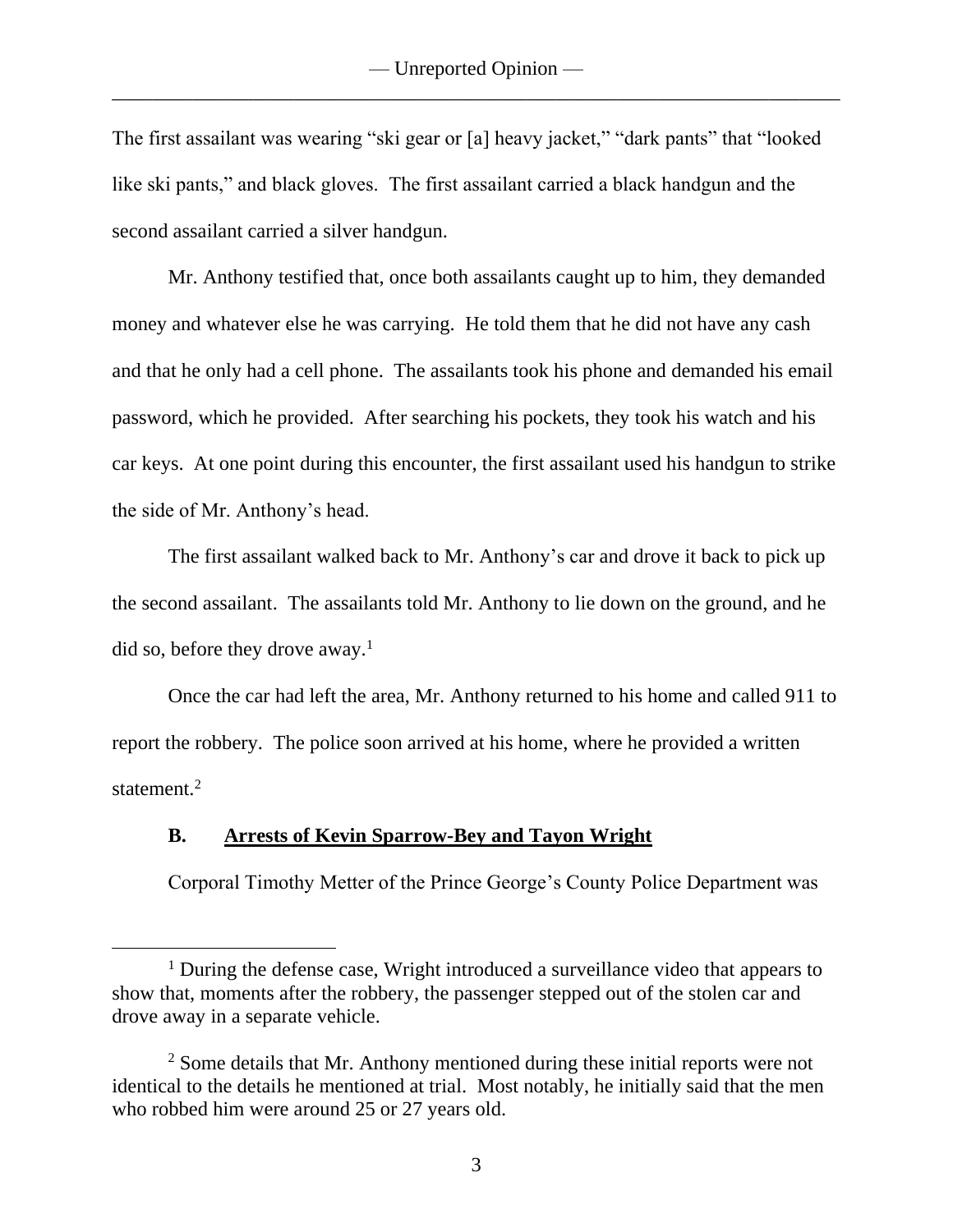one of several officers who responded to a radio announcement about an armed carjacking of a red Hyundai Elantra. At around 12:30 a.m., Corporal Metter spotted the stolen car traveling about one mile from the scene of the robbery.

After Corporal Metter followed the stolen car around several turns, it began to accelerate above the speed limit. Corporal Metter pursued the stolen car to a residential neighborhood in the District of Columbia, where it struck a curb and sustained damage to its front right side. The stolen car came to a stop. The driver and passenger stepped out of the car and ran away on foot.

Corporal Metter testified that he was able to see both occupants as they bailed out of the stolen car. According to Corporal Metter, the driver was "noticeably taller and noticeably skinnier" than the passenger. The occupants "[a]ppeared to be male" and were "wearing dark clothing." Corporal Metter said that he got a "good look" at the passenger, but he did not see the driver's face or the color of the driver's skin. The driver was wearing a black jacket with its hood up. The jacket had a reflective logo on its chest.

Corporal Metter and another police officer stopped their vehicles and ran after the two suspects. The officers apprehended the passenger, but lost sight of the driver, who continued running toward nearby townhomes.

The passenger whom the officers apprehended was Kevin Sparrow-Bey. Sparrow-Bey was wearing a pair of white latex gloves and carrying a fully loaded silver handgun. He possessed a cell phone belonging to the victim, Mr. Anthony.

Meanwhile, several other officers arrived at the scene and began searching for the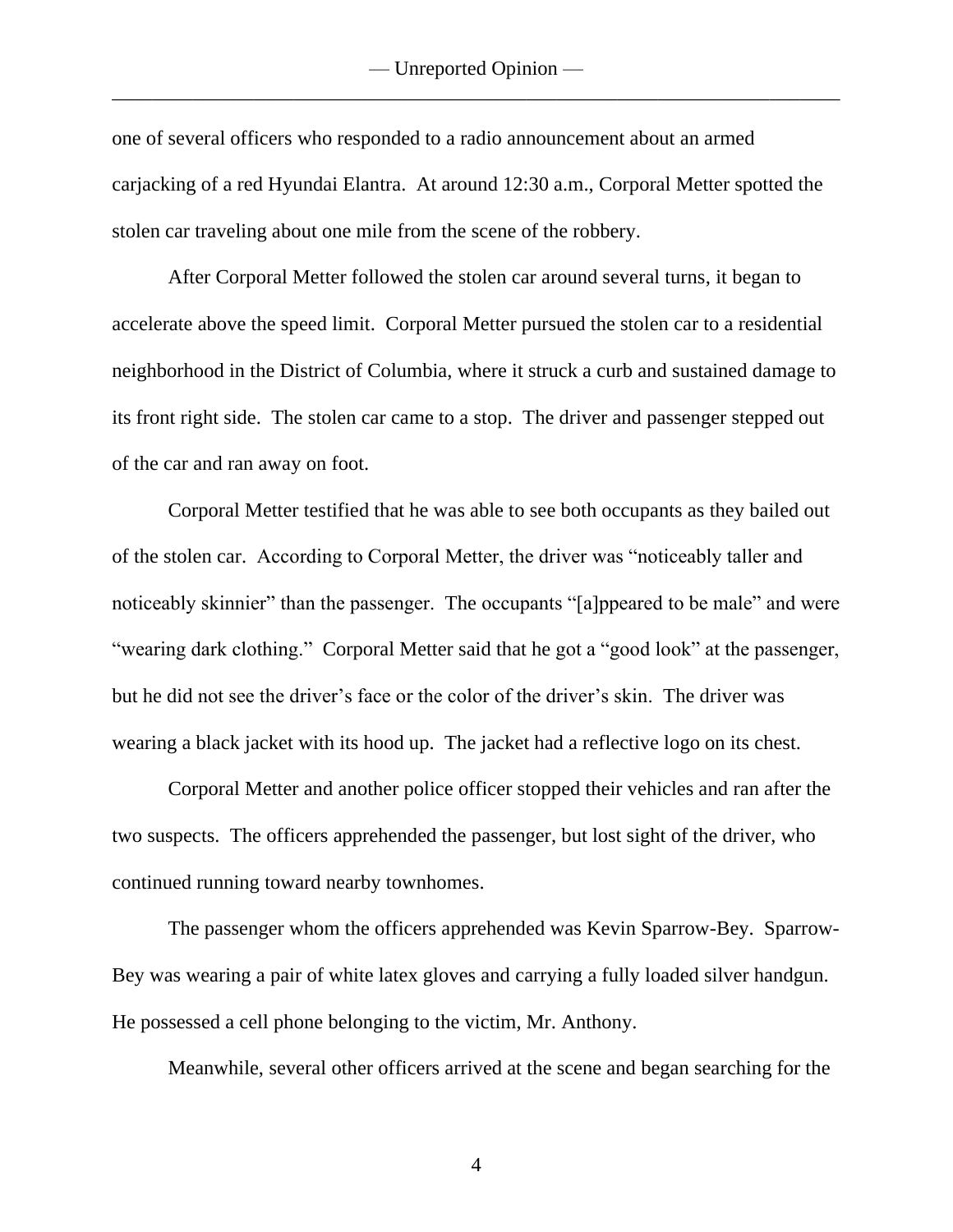other suspect. One officer saw Tayon Wright running near the corner of 58th Street S.E. and Southern Avenue S.E., about two blocks away from the stolen car. Wright tried to jump over a fence, but he got stuck on the fence poles. The officers pulled him safely to the ground and detained him.

Wright was wearing a dark hooded jacket with a Helly Hansen ("HH") logo on the chest. The officers searched Wright and recovered a black ski mask that would cover the lower part of a person's face. Wright also possessed a phone, a watch, an iPod, cash, and a small amount of marijuana.

The officers continued searching the area for a handgun. After a few minutes, an officer found a black handgun and a separate magazine in plain view at a nearby playground. The black handgun was located about one block away from the stolen car and one block away from where Wright was arrested.

#### **C. Identifications of Kevin Sparrow-Bey and Tayon Wright**

About five minutes after Sparrow-Bey was apprehended, Corporal Metter learned that a second suspect had been found. Corporal Metter drove two blocks to where Wright was being detained. There, he identified Wright as the man that he had seen running from the stolen car. According to Corporal Metter, the basis for his identification was the person's "height," "weight," and "clothing," specifically "the hood" of his jacket.

Meanwhile, a detective informed Mr. Anthony that the police had stopped two suspects. The detective asked Mr. Anthony to examine the suspects to see whether he might be able to identify them as the persons who robbed him. The detective drove past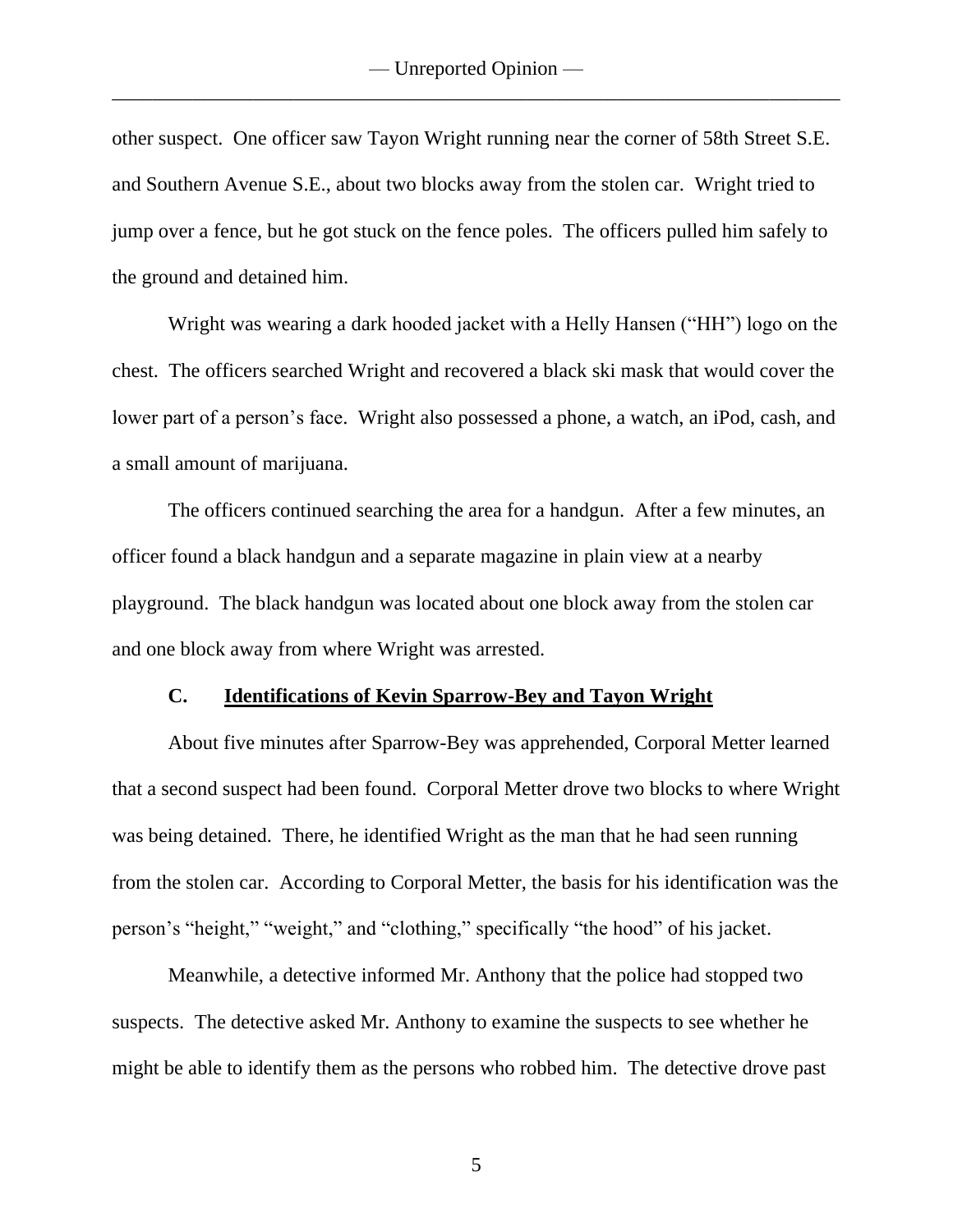Wright first and said that Wright was one of the two suspects. Mr. Anthony then viewed Sparrow-Bey and said that he recognized Sparrow-Bey as one of the men who had robbed him. After returning to where Wright was being detained, Mr. Anthony viewed Wright and said that he recognized Wright as the other man who robbed him. During both identifications, the officers escorted the suspect, handcuffed, about five feet away from the police vehicle where Mr. Anthony was seated.

At trial, Mr. Anthony again identified Tayon Wright as the first assailant. At a separate trial, Mr. Anthony had previously identified Kevin Sparrow-Bey as the second assailant.

Mr. Anthony's car was "considered totaled" because of the damage that it sustained in the high-speed chase. The police recovered a pair of blue or purple latex gloves, which did not belong to Mr. Anthony, in a compartment on the front passenger side door.

A few days after the arrests, the police returned Mr. Anthony's stolen cell phone to him. When Mr. Anthony activated his phone, he saw that the Instagram app was logged into Sparrow-Bey's personal Instagram account.<sup>3</sup>

## **D. Conclusion of the Trial**

At the conclusion of its case, the State withdrew several counts, most of which

<sup>&</sup>lt;sup>3</sup> One photo on Sparrow-Bey's Instagram account showed Sparrow-Bey standing next to a young Black man who is slimmer than Sparrow-Bey. When defense investigators later showed the photo to Mr. Anthony, Mr. Anthony said that he recognized the second person as "the skinny robber." The person in the photograph is not Tayon Wright.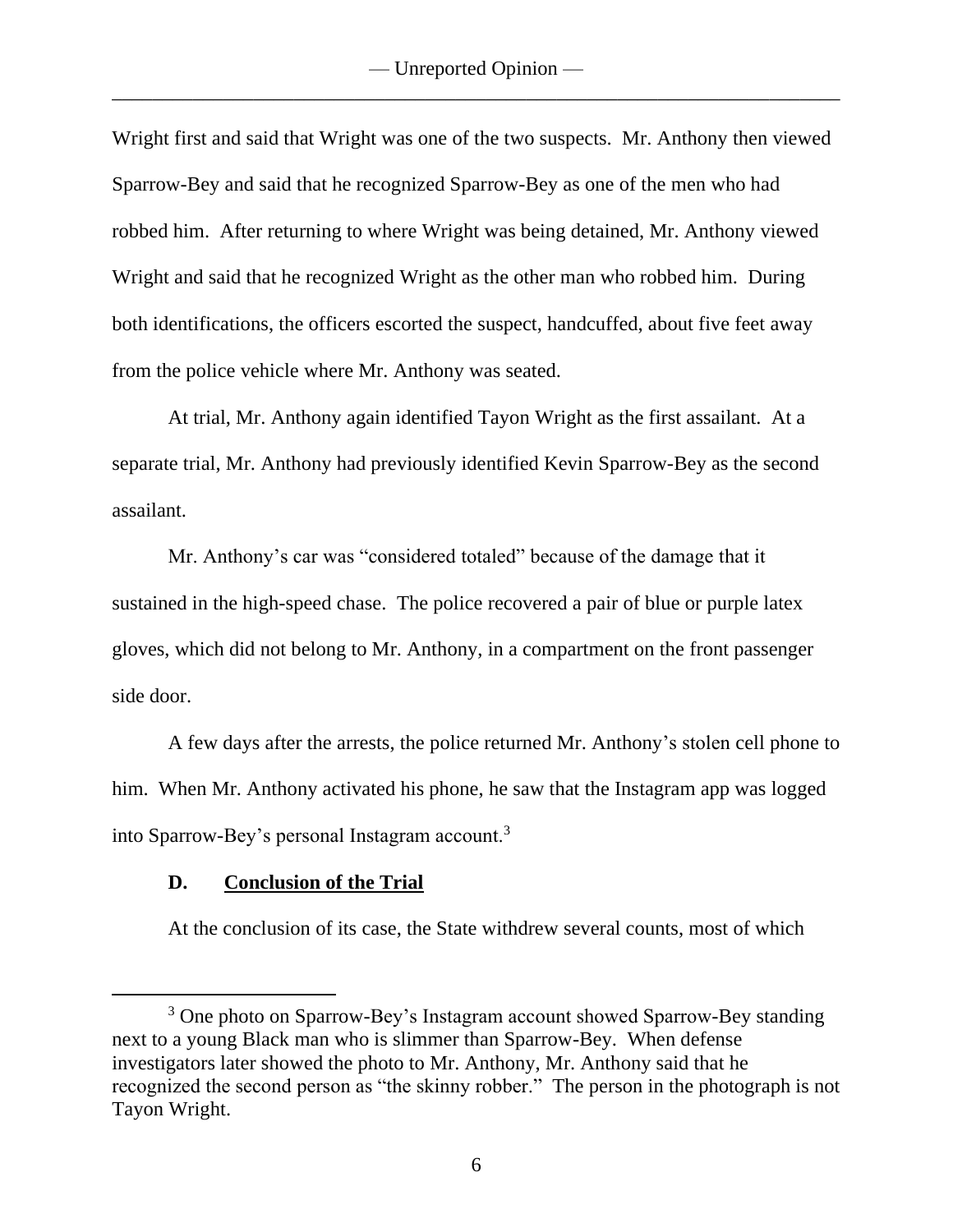related to allegations that Wright committed traffic violations while eluding the police. The court granted Wright a judgment of acquittal on the charge of conspiracy to commit carjacking. The court denied his motion for a judgment of acquittal as to all other counts.

In his defense, Wright claimed that he was mistakenly identified as the robber and driver of the stolen vehicle. Wright offered testimony that, at the time of his arrest, he resided a short distance (about three or four blocks) away from where he was arrested. The court precluded Wright from introducing evidence that, at the scene of his arrest, one of the officers was holding a bag of white powder. The court also precluded Wright from introducing expert testimony on the subject of eyewitness identifications.<sup>4</sup>

After deliberating for one day and sending seven notes to the court, the jury found Wright guilty on all counts that were submitted to it. Those counts were: armed carjacking; carjacking; armed robbery; robbery; conspiracy to commit robbery; firstdegree assault; second-degree assault; use of a firearm in the commission of a felony; use of a firearm in the commission of a crime of violence; wearing, carrying, or transporting a handgun on his person; wearing, carrying, or transporting a handgun in a vehicle; theft of property with a value of at least \$1,500 but less than \$25,000; unlawful taking of a motor vehicle; unauthorized removal of property; and theft of property with a value of at least \$100 but less than \$1,500.

The court sentenced Wright to 30 years of imprisonment, with all but 10 years

<sup>4</sup> Additional facts regarding these two rulings will be included in the discussion section below.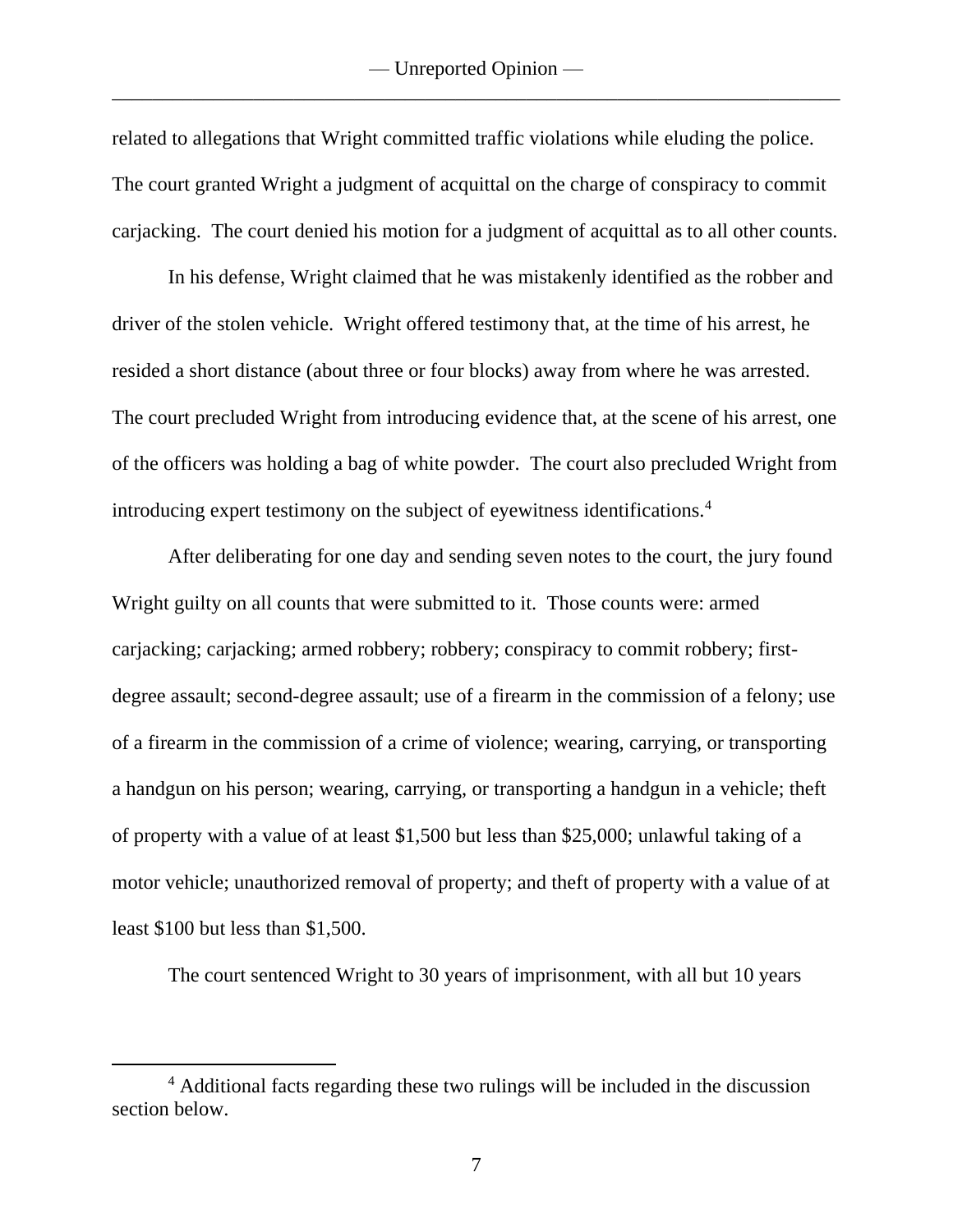suspended, for armed carjacking. The court sentenced him to five years for conspiracy to commit robbery and five years for the unlawful taking of a motor vehicle and made both of those sentences concurrent to his sentence for armed carjacking. The court sentenced him to a consecutive term of 20 years, with all but five years suspended, without the possibility of parole, for the use of a firearm in the commission of a felony. For sentencing purposes, the court merged the remaining convictions into the conviction for armed carjacking.

Wright noted a timely appeal.

#### **DISCUSSION**

In this appeal, Wright raises four issues.<sup>5</sup> This opinion will address these issues in the following order.

First, we will address Wright's contention that the trial court erred by excluding evidence that a police officer was holding a bag of white powder at the scene of his arrest. We conclude that the court erred and that this error was not harmless.

Next, we will address Wright's challenge to the trial court's ruling precluding expert testimony on the subject of eyewitness identifications. We conclude that the trial court abused its discretion when it precluded any expert testimony regarding the identification made by Corporal Metter. We perceive no such abuse of discretion in the court's separate ruling precluding expert testimony regarding the identification made by

<sup>5</sup> The Appendix to this opinion includes the questions presented in Wright's appellate brief.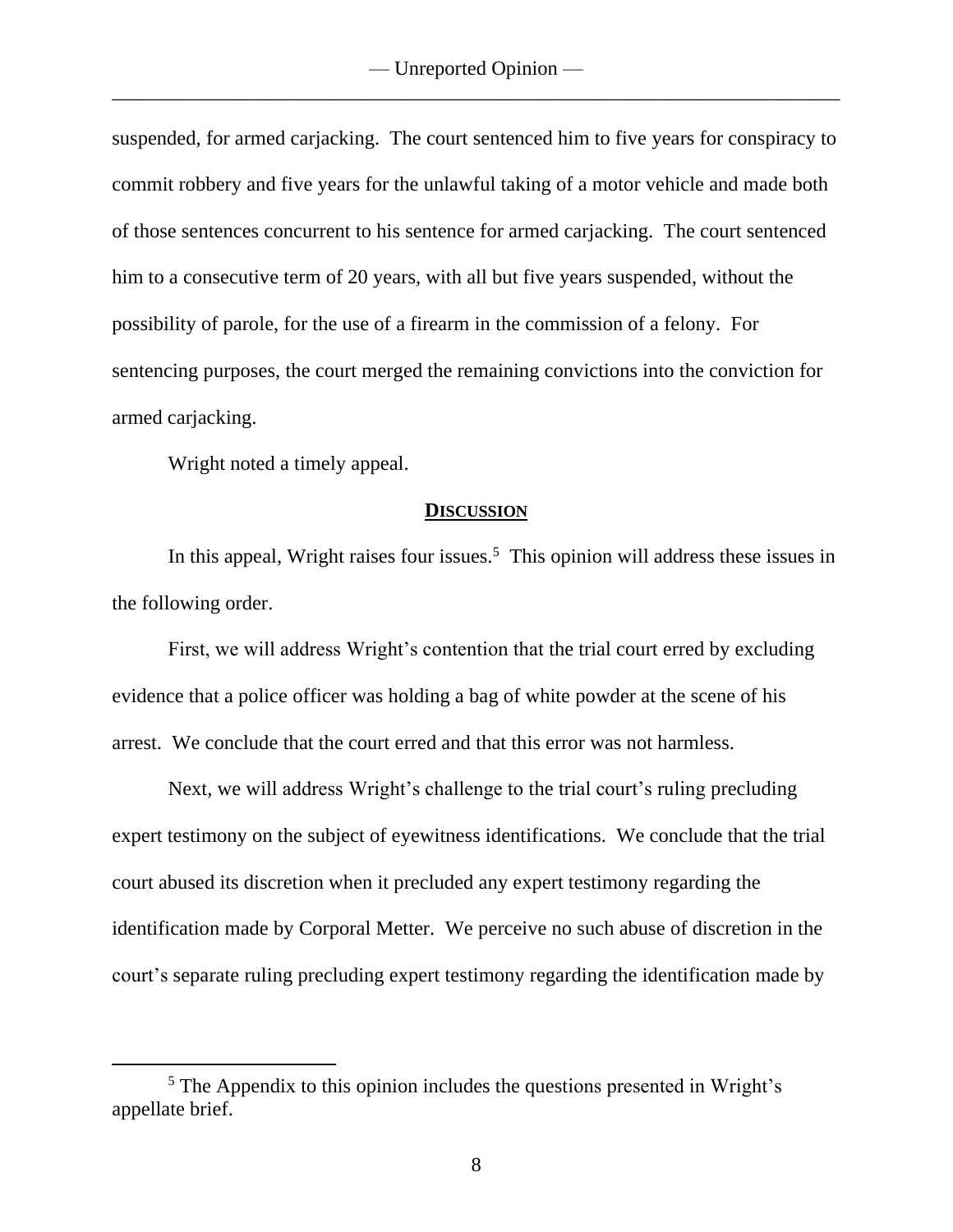Mr. Anthony.

Finally, we will address two challenges to the sufficiency of the evidence. We conclude that the evidence was sufficient to establish the elements of carjacking and to establish that Wright was one of the perpetrators. Accordingly, Wright may be retried on all counts for which he was convicted.

**I.**

Wright contends that the trial court committed reversible error when it excluded testimony and video evidence establishing that, immediately after the police officers arrested and searched him, one of the officers was holding a bag of white powder. For the reasons explained below, we agree.

In Wright's opening statement, defense counsel asserted that Wright was "just a couple of blocks from his home" when many police officers "descend[ed] on his neighborhood" trying to find the driver who had fled from the stolen car. Counsel claimed that Wright ran from the police and tried to jump over a fence out of fear that the officers would search him. Counsel told the jury that, when the officers searched Wright, they "found bags of marijuana, bags of cocaine[,] and monies in small denominations."

During its case-in-chief, the State introduced evidence that the police officers found marijuana and cash on Wright's person. The State did not present any evidence that the officers found cocaine.

Lieutenant Benjamin Habershon of the Prince George's County Police Department was one of several officers who responded to a radio call announcing that a suspect had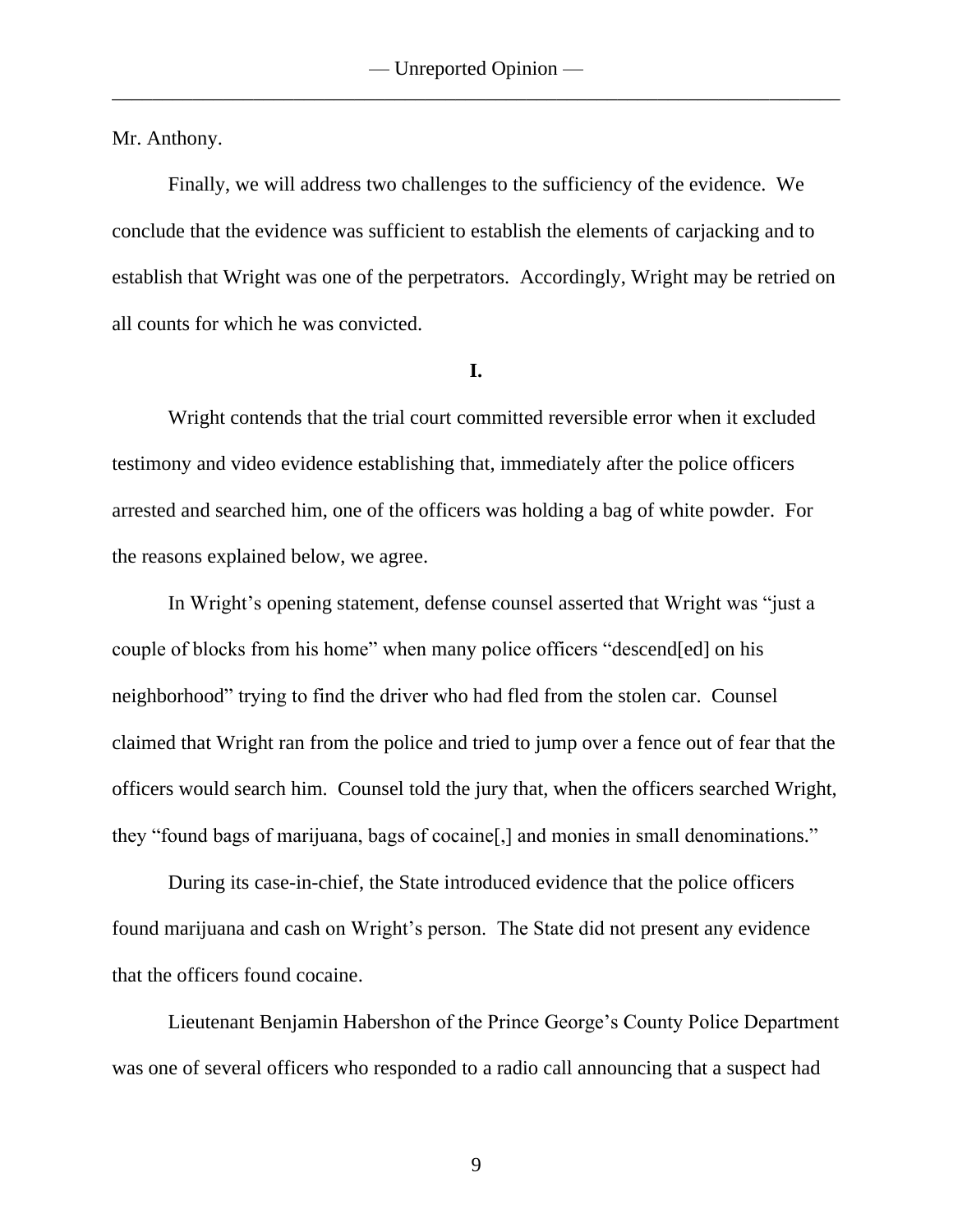fled from the stolen car. Lieutenant Habershon testified that, when he arrived at the scene, he saw Wright running and trying to jump over a fence near the corner of 58th Street S.E. and Southern Avenue S.E. When Lieutenant Habershon stepped out of his vehicle, he saw that Wright was stuck on the fence. With the help of other officers, Lieutenant Habershon managed to pull Wright safely down to the ground.

Although he did not personally perform the search, Lieutenant Habershon watched as other officers searched Wright. Lieutenant Habershon recalled that the officers found "a skull cap, or a mask type of product, along with a phone, and . . . possibly some drug paraphernalia." During cross-examination, defense counsel asked Lieutenant Habershon to explain what he meant by "drug paraphernalia." Lieutenant Habershon answered: "I believe it was a small amount of marijuana found." During redirect examination, Lieutenant Habershon said that the amount of marijuana "may have been a legal amount of marijuana" for a person to possess in the District of Columbia.

Detective Patrick McAveety of the Prince George's County Police Department testified that, when he arrived at the corner where Wright was being detained, he recovered several items that apparently had been "set aside next to" Wright: "a black ski mask, cell phone, some money and personal items," namely "a watch and an iPod." Overruling a defense objection to the "[in]complete chain of custody," the court permitted the State to introduce the mask, phone, watch, and iPod into evidence.

As part of the defense case, Wright called Officer Jason White of the District of Columbia Metropolitan Police Department. In his testimony, Officer White explained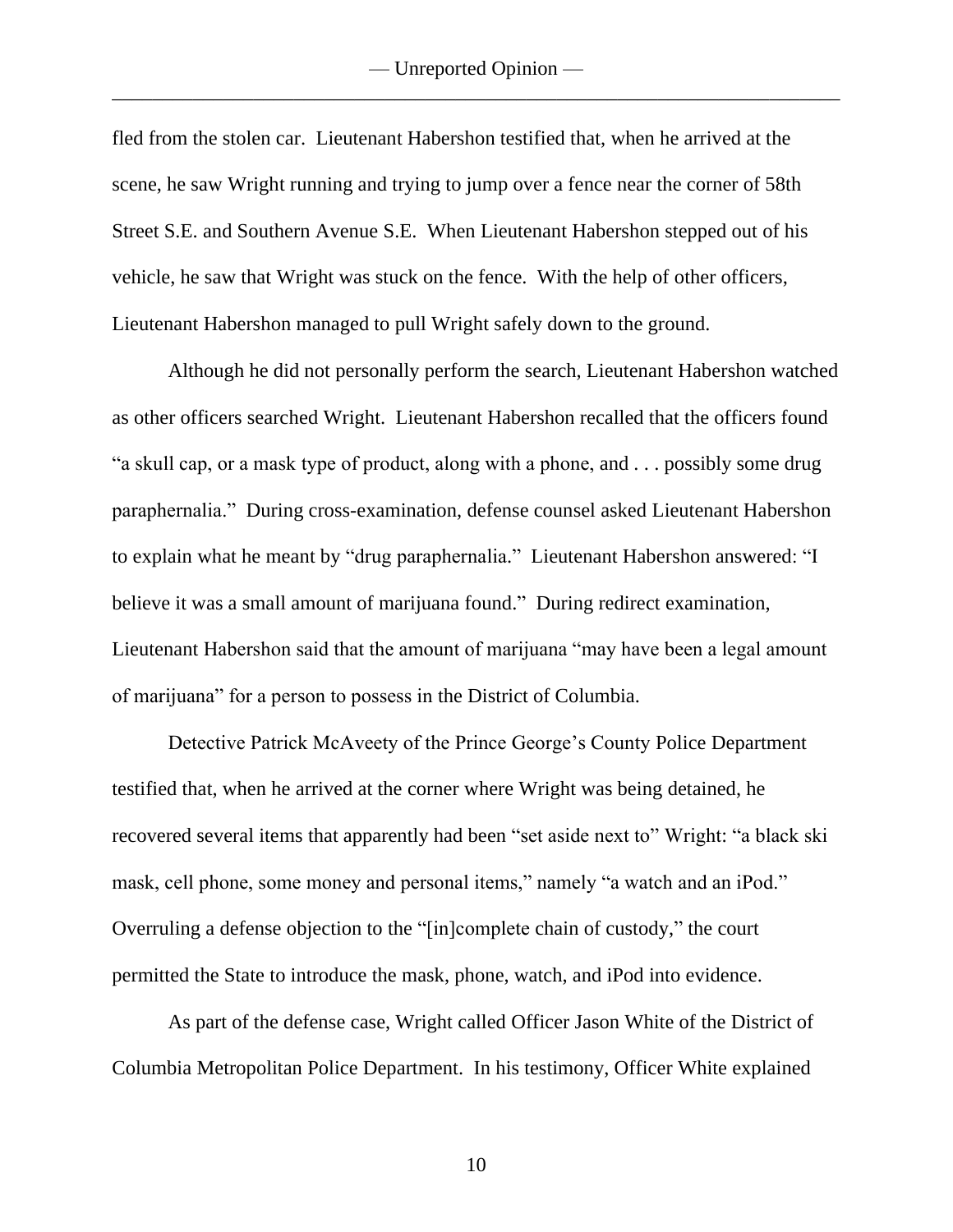that he transported Wright from the scene of his arrest to a nearby police station. Officer White said that he "did a quick protective pat-down" of Wright before moving him into a police vehicle.

The defense offered into evidence an approximately three-minute excerpt from a video recorded by Officer White's body camera. The video shows two Prince George's County police officers escorting Wright, while handcuffed, to the rear passenger door of Officer White's vehicle. In the video, Officer White and two other officers are seen reaching into Wright's pockets and removing cash and a clear plastic bag that appears to contain marijuana.

The video further shows that, once Wright was seated in the vehicle, Officer White closed the door and turned around. When he did so, Officer White saw a Prince George's County police officer standing near the rear of the vehicle, holding a clear plastic bag containing a white substance. The officer holding the bag appears to be one of the officers who had just searched Wright's pockets.<sup>6</sup>

The prosecutor objected to the defense playing any audio along with the video, observing that the audio would include statements made by persons other than Officer

<sup>&</sup>lt;sup>6</sup> The audio from the body camera recording reveals that, when Officer White saw the bag, he immediately asked whether Wright "had crack on him." According to the State, "it sounds as if the Prince George's County police officer responded to Officer White's question . . . by stating that the crack cocaine was 'right next to him' when Wright was 'down there,'" in some nearby location. The State argues that the other officer's statement "would have been inadmissible hearsay." Wright attempted to remedy the hearsay problem by subpoenaing the Prince George's County officer to testify about what he found; he told this Court that the officer or his colleagues would not cooperate in accepting service.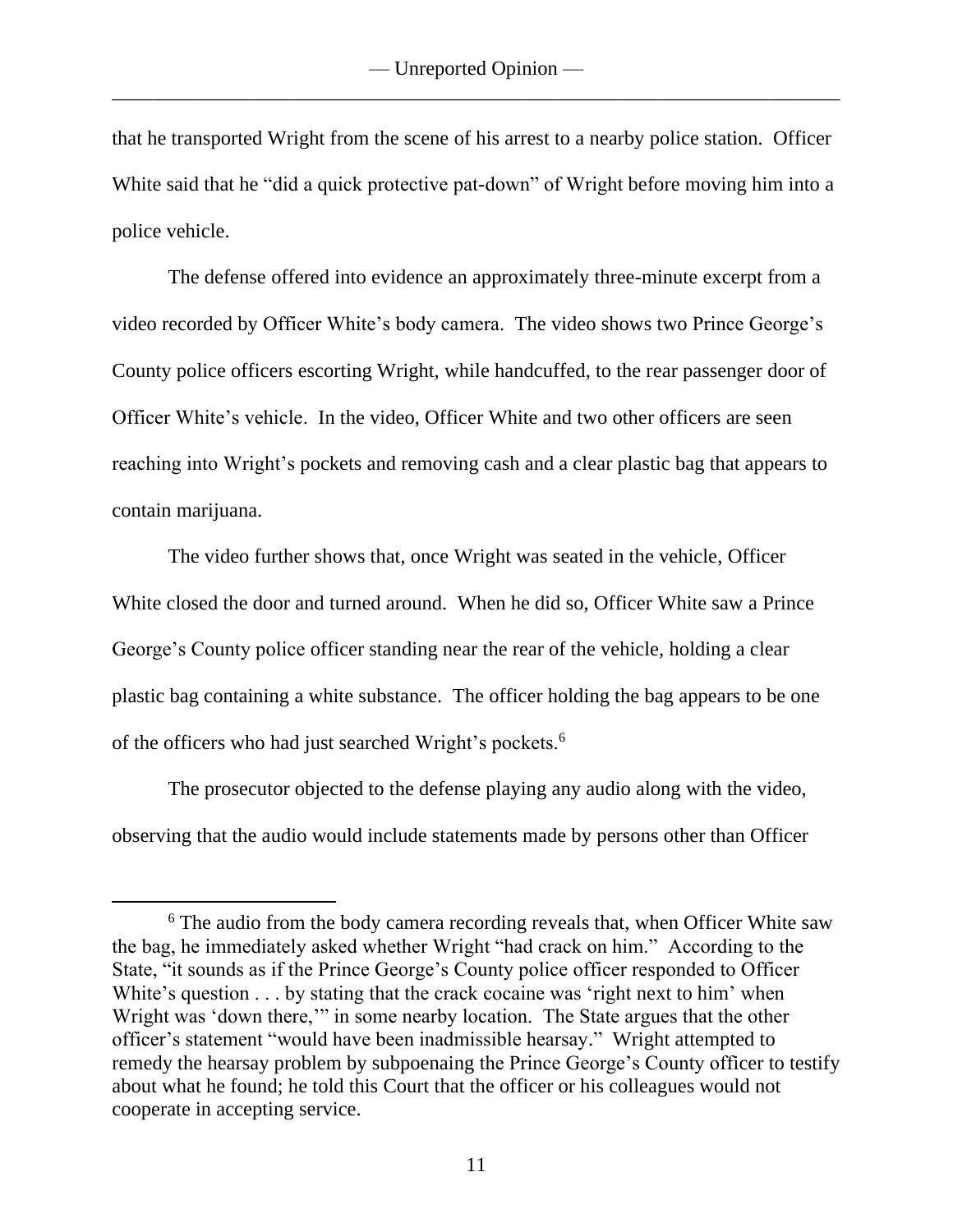White. During an ensuing discussion, the trial judge commented that the "relevance" of the video was "not really clear[.]" Defense counsel explained that Wright sought to show that, when the officers searched him, they found cash, marijuana, and "a baggie of crack[.]" Defense counsel said that the "entire theory of this case for the defense" was that Wright "jumped that fence because he had these things in his pocket."

The State objected, arguing that any portions of the video after the officers finished searching Wright were "irrelevant." The court stated that any video after the search was "not going to be played" for the jury.

Defense counsel argued that the court should admit the video showing the bag and that Officer White should be permitted to testify that he saw the bag. Defense counsel argued that, even if Officer White might not be able to describe the item as "crack," Officer White could at least "say [that] he saw a baggie with white rock in it." The court responded: "No. I'm not going to allow that, what he's seeing in some other officer's hands." The discussion continued:

THE COURT: I'm trying to figure out how does he know – unless he observed that Prince George's County officer doing something.

[DEFENSE COUNSEL:] Your Honor, it's a fair inference that --

THE COURT: I don't do inferences. I do facts only. I don't do inferences.

[DEFENSE COUNSEL:] The fact is this officer is holding a bag of white rock substance in his hand. This Prince George's officer is holding a bag. He should be able to say I saw --

THE COURT: I don't do inferences. I'm sorry.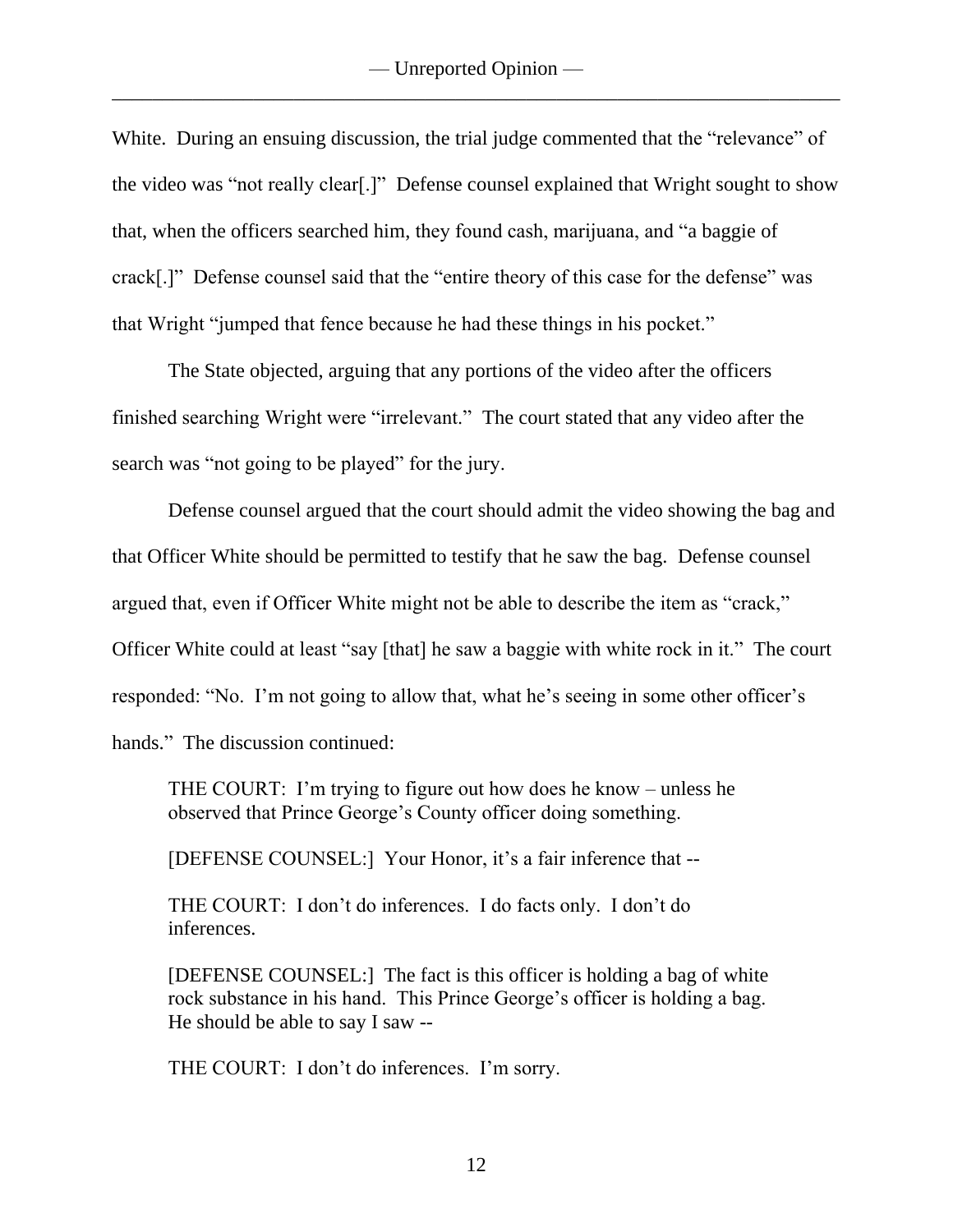The court said that Officer White could not testify about "what he saw in another

officer['s] hands unless he actually saw that officer take it from the person of the

defendant." The court ruled that Officer White could testify "only about what he did"

and "what he saw on the defendant's person and what he recovered from the defendant's

person[.]" The discussion concluded with this exchange:

[DEFENSE COUNSEL:] Your Honor, I believe it is entirely appropriate, just for the record, to show what was recovered at this scene.

THE COURT: By [Officer White], absolutely.

[DEFENSE COUNSEL:] By anyone.

THE COURT: We don't have that person. [Officer White] cannot say who it was recovered from or where it was recovered from. He can't say it was from the ground or from your client, can he? No. That's my problem.

[DEFENSE COUNSEL:] He can say that he saw it right there.

THE COURT: That's my problem. You can't get in evidence with an inference. You have to have a fact. He can either say he saw it, that officer recovered it from your client or from the scene, somewhere. It could be from anywhere. That's my problem.

In light of the court's ruling, the jury viewed a video excerpt that ended shortly

before it showed the officer holding the plastic bag containing a white substance.

During closing argument, the prosecutor remarked that Wright lacked an innocent

explanation for why he was "running across the street and attempting to hop a five foot

wrought iron fence when there's nobody around." The prosecutor said: "There is no

reason why you would be running from the police when you have . . . a teeny tiny baggie

of marijuana because it's not a crime to have that marijuana on your person, period." In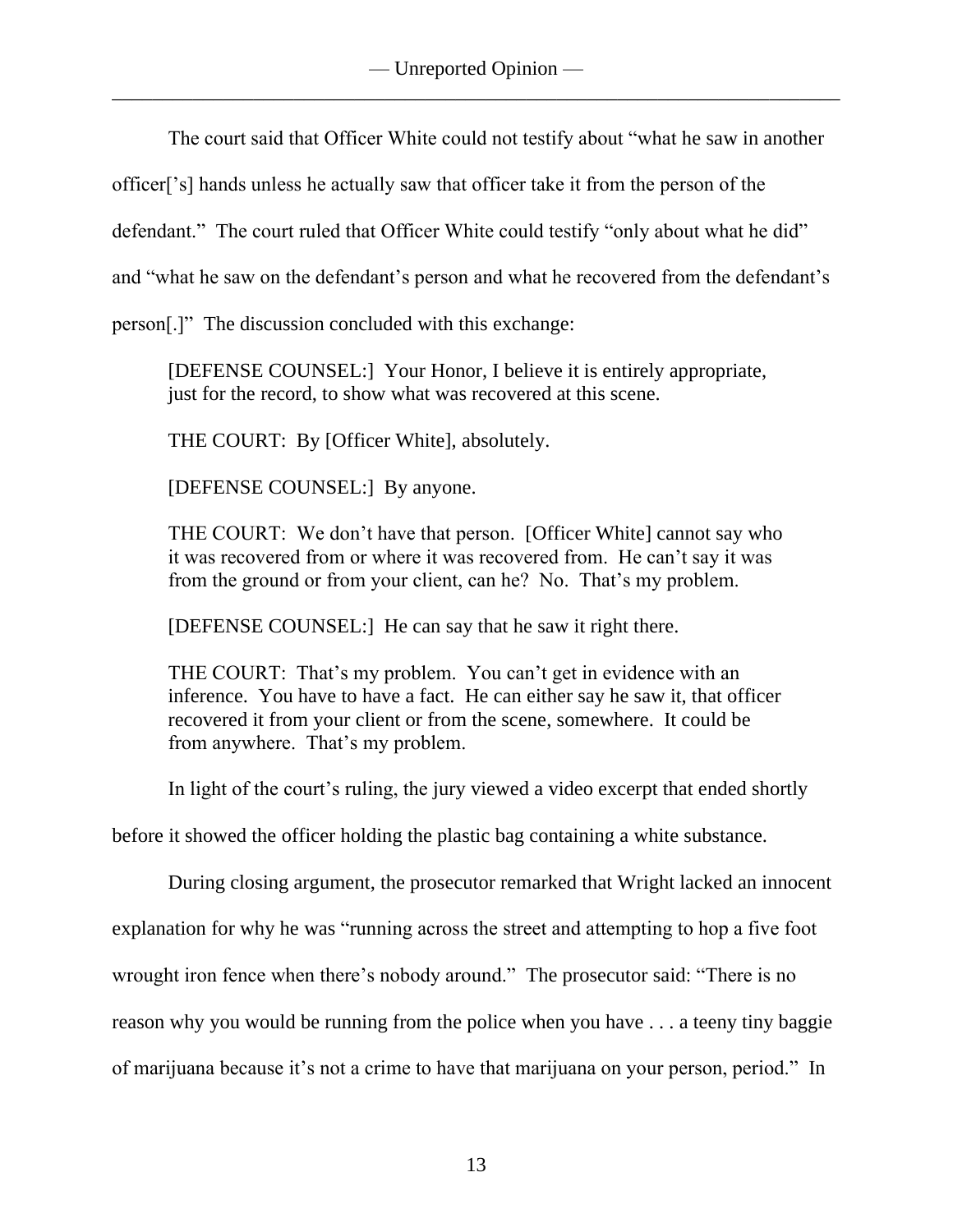its closing argument, defense counsel pointed to "the narcotics evidence" to explain why Wright ran from the police. Defense counsel said that a person would not want to be stopped by the police "having things like he had in his pocket." In rebuttal, the prosecutor reiterated the argument that Wright had no "reasonable explanation" for why he was running from the police.

On appeal, Wright contends that the trial court abused its discretion when it precluded Officer White's testimony and portions of the body-camera video. Wright notes that the authenticity of the video was not in question. Wright argues that Officer White had personal knowledge of what he saw at the scene, namely that another officer was holding "a baggie filled with a white rock substance." Wright also argues that the evidence tended to show that he "had crack cocaine on his person and thus had a reason to evade the police unconnected to his alleged involvement in the armed robbery." According to Wright, the exclusion of the evidence was harmful to his defense because, without that evidence, defense counsel "was only able to make a significantly less compelling argument that he attempted to evade the police because he had a small amount of marijuana in his pocket."

In response, the State contends that the trial court was correct in concluding that any evidence relating to the bag of alleged crack cocaine was inadmissible. The State argues that Officer White lacked "personal knowledge of where the baggie was found or whether it was recovered from Wright." The State also argues that, "absent a connection to Wright," any evidence that Officer White "saw crack cocaine in another officer's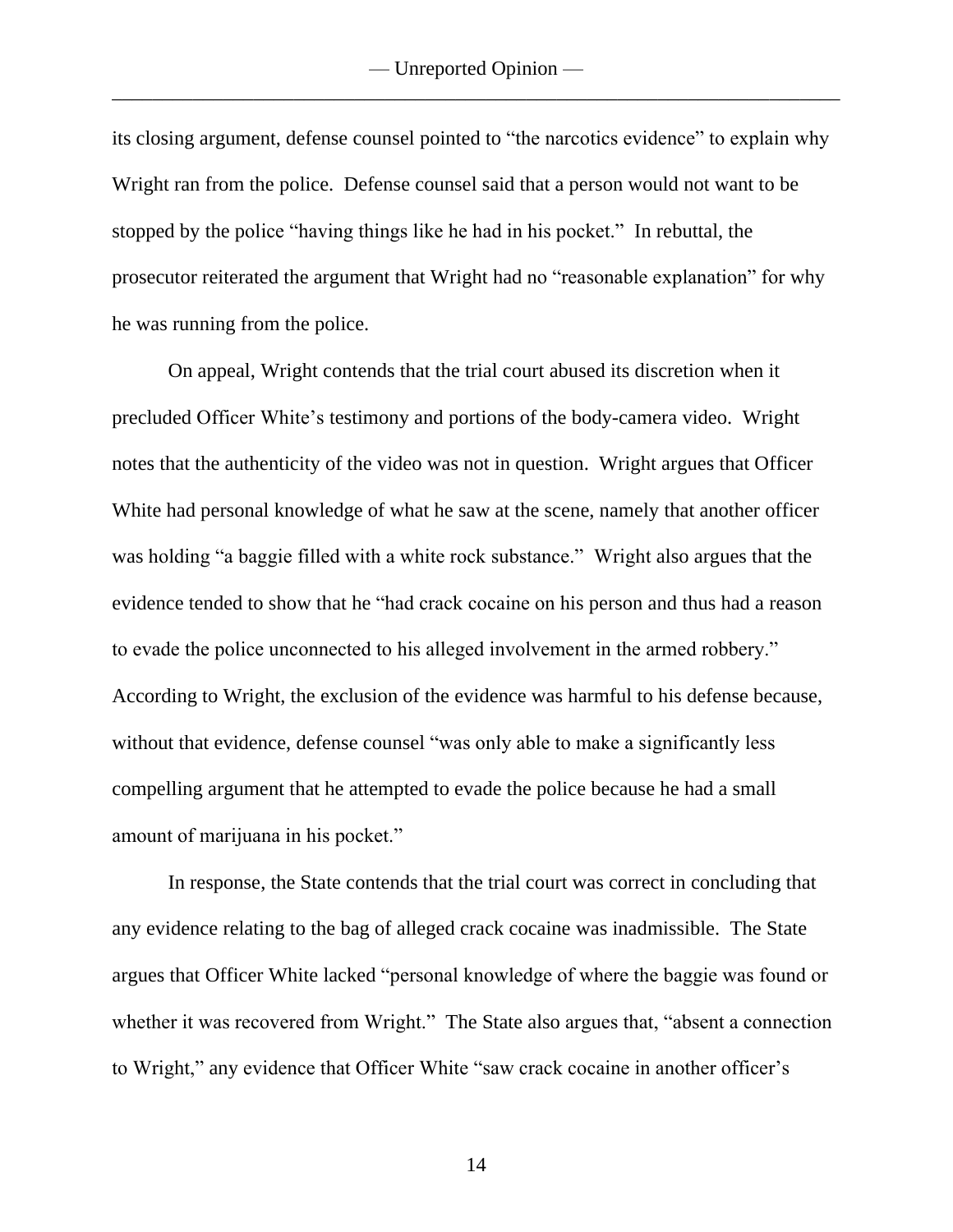hands was irrelevant."

Under Maryland Rule 5-602, "a witness may not testify to a matter unless evidence is introduced sufficient to support a finding that the witness has personal knowledge of the matter." The State is correct in observing that Officer White lacked personal knowledge of where the other officer acquired the plastic bag. Anything Officer White might have learned about where the bag was found would have been second-hand information.

At trial, the defense did not attempt to elicit testimony from Officer White about where the bag had been found. The defense limited its proffer to testimony and video to establish that Officer White saw the bag in the other officer's hands. Wright is correct to observe that Officer White had personal knowledge of what he himself observed at the scene. Officer White, therefore, had the requisite knowledge to testify that he saw one of the other police officers at the scene holding a plastic bag containing a white substance.

The next question is whether the proffered evidence was relevant. Evidence is relevant if it has "any tendency to make the existence of any fact that is of consequence to the determination of the action more probable or less probable than it would be without the evidence." Md. Rule 5-401. We review without deference a trial court's determination of whether evidence is relevant. *See, e.g.*, *Fuentes v. State*, 454 Md. 296, 326 (2017).

By itself, the fact that an officer on the scene of Wright's arrest was holding a bag with a white substance had no bearing on any issue in the case. Defense counsel offered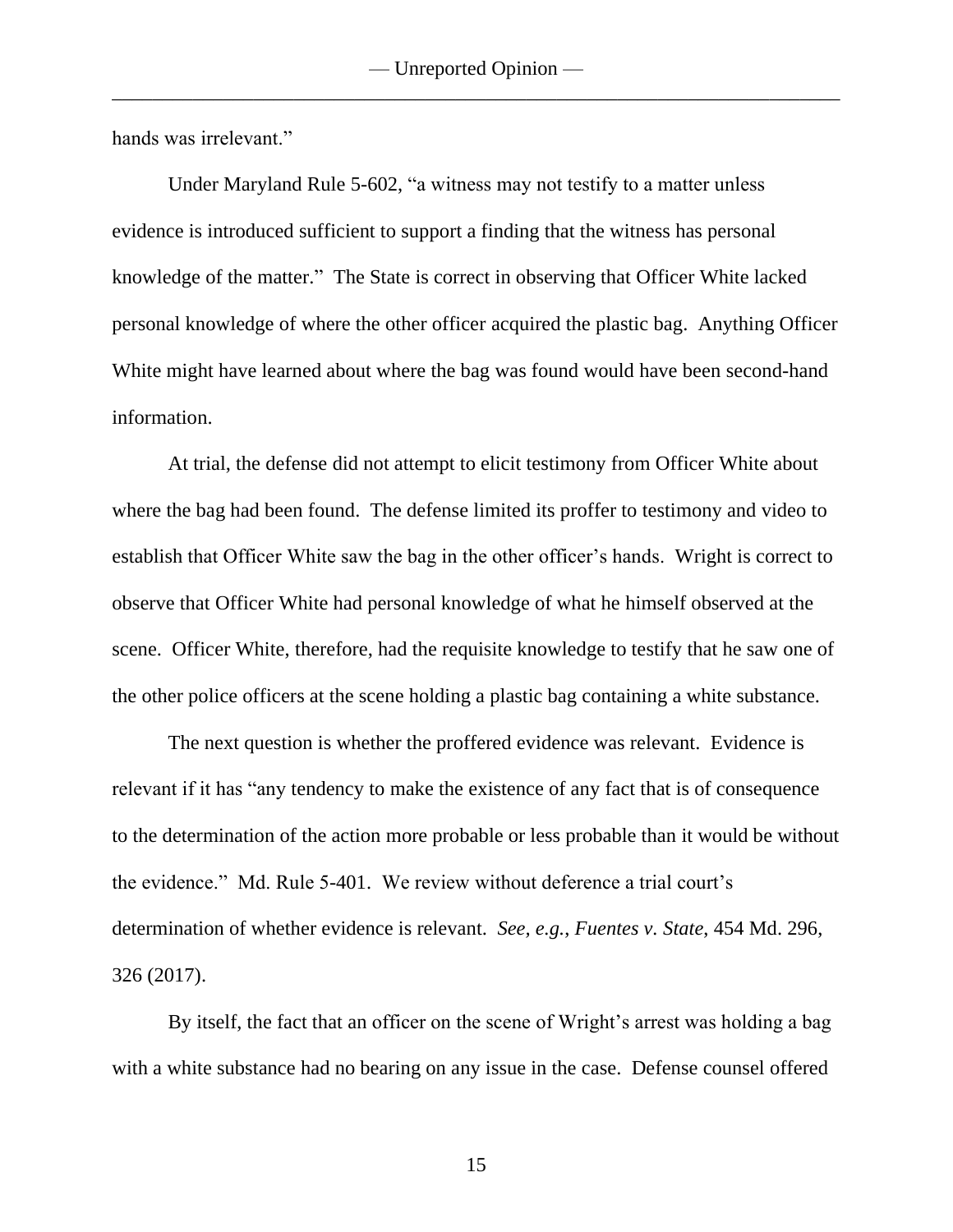the evidence about the presence of the bag at the scene to show that Wright had a reason to run from the police. The proffered relevance was conditional. The defense's theory of relevance would fail if, for instance, the officer found the bag from some other suspect at some other crime scene. The defense's theory of relevance would be valid only if the jury had some basis to conclude that the bag came from Wright.

Maryland Rule 5-104(b) provides: "When the relevance of evidence depends upon the fulfillment of a condition of fact, the court shall admit it upon, or subject to, the introduction of evidence sufficient to support a finding by the trier of fact that the condition has been fulfilled." This Rule recognizes that the relevance "of an item or testimony . . . often turns on the existence of a preliminary or foundation fact or facts." 5 Lynn McLain, *Maryland Evidence: State and Federal*, § 104:2(a), at 163 (3d ed. 2013). In determining whether to admit evidence that may be conditionally relevant, a trial judge need not be personally satisfied that the foundational fact has been established. *Id.* § 104:2(b), at 163-64. Rather, the judge's role is to determine "only whether the evidence to prove the preliminary fact . . . would permit a reasonable jury to find that the preliminary fact exists." *Id.* § 104:2(b), at 163. If "a 'jury could reasonably find the conditional fact . . . by a preponderance of the evidence[,]" then the evidence should not be excluded as irrelevant. *State v. Sample*, 468 Md. 560, 598 (2020) (quoting *Huddleston v. United States*, 485 U.S. 681, 690 (1988)).

Principles of conditional relevance often come into play when a party offers evidence regarding some object alleged to be connected to a criminal defendant.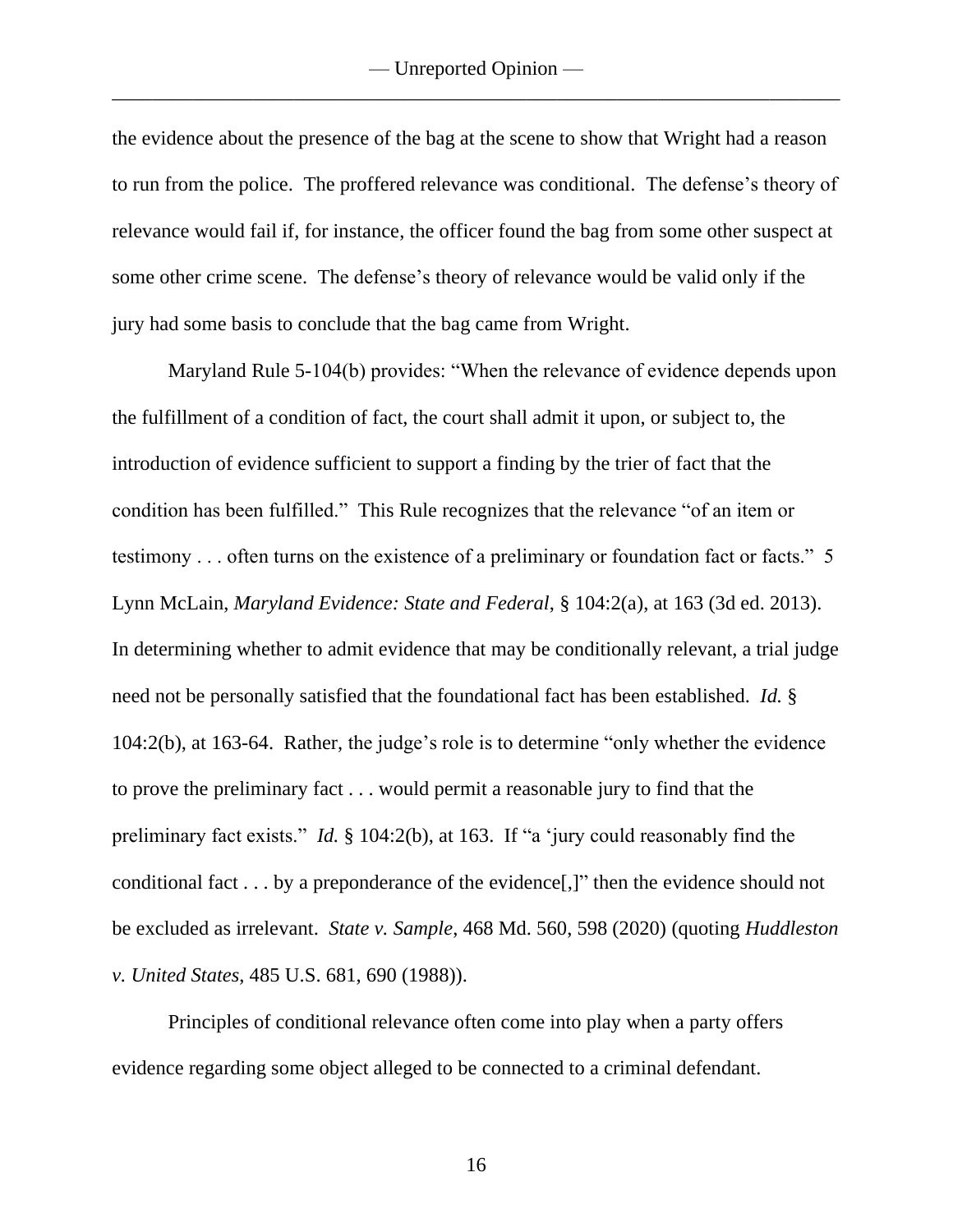Generally, "'[p]hysical evidence need not be positively connected with the accused . . . to be admissible; it is admissible where there is a reasonable probability of its connection with the accused.'" *Boston v. State*, 235 Md. App. 134, 156 (2017) (quoting *Aiken v. State*, 101 Md. App. 557, 573 (1994)). If there is other evidence "sufficient to create a 'reasonable probability'" that the item was connected to a defendant, then it is "for the jury to weigh the evidence and make the ultimate determination on this point." *Grymes v. State*, 202 Md. App. 70, 104 (2011).

Here, the relevance of the officer's possession of the plastic bag depended upon the fulfillment of a condition, namely that the bag came from Wright. It is true that Wright could have satisfied that condition with testimony from a witness with personal knowledge of where the bag was found. The officer who found the bag or another witness who observed its discovery would have been able to testify on that point.<sup>7</sup>

Yet when a party offers evidence that may be conditionally relevant, the party is not required to satisfy the condition with direct testimony. A party can satisfy a requisite condition through reasonable inferences drawn from other evidence. Contrary to the court's suggestion, the test of admissibility here was not whether a witness directly testified that an officer found the bag on or near Wright. The appropriate question was whether all the evidence in the record was sufficient to support the inference that the bag

 $<sup>7</sup>$  At trial, the prosecutor remarked that the defense "could have subpoenaed" the</sup> officer holding the bag to have that officer testify about where that bag came from. Defense counsel said that the defense made "many attempts" to serve a subpoena on that officer. At oral argument, Wright told us that the officer or his colleagues had not cooperated in accepting service.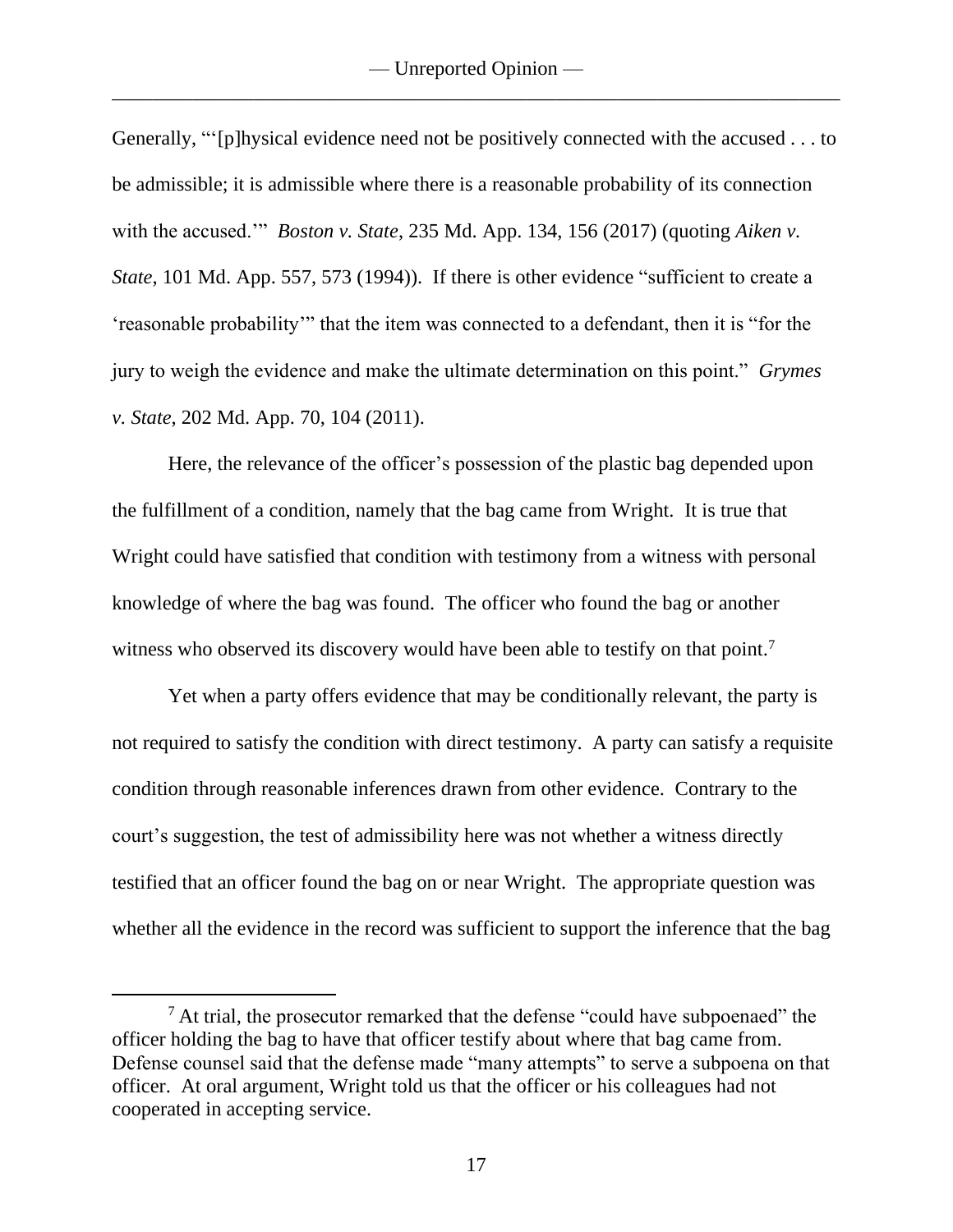probably was found on or near Wright.

In our assessment, the evidence that had already been admitted was sufficient to support a reasonable inference, not mere speculation, that the bag came from Wright. The admitted evidence established that, when the police officers arrested Wright near the corner of 58th Street S.E. and Southern Avenue S.E., no other civilians were present. Lieutenant Habershon testified that he had observed other officers searching Wright in the moments after his arrest. The body-camera video shows that Officer White, with the help of two other officers, searched Wright's pockets before moving him into Officer White's vehicle. Immediately afterwards, Officer White saw an officer holding a plastic bag containing a white substance.<sup>8</sup>

The trial court was correct in observing that the bag "could" have come from "anywhere." It is certainly possible that the bag's presence in the officer's hands immediately after the search was coincidental. Yet it would be an understatement to say that a bag of white powder is not exactly standard police equipment. Contraband is not something that one ordinarily would expect an officer to bring to the scene of an arrest from some separate location. Absent some additional facts pointing to some alternative explanation, a fact-finder could reasonably conclude that it was more probable than not that the officer acquired the bag at the scene of Wright's arrest.

<sup>&</sup>lt;sup>8</sup> Wright asserts that the officer holding the bag "had just searched Mr. Wright incident to his arrest." That assertion may or may not be correct, but the video evidence would allow a fact-finder to assess whether the officer holding the bag is the same person seen searching Wright (or, perhaps, a person standing next to Wright when Officer White first arrived).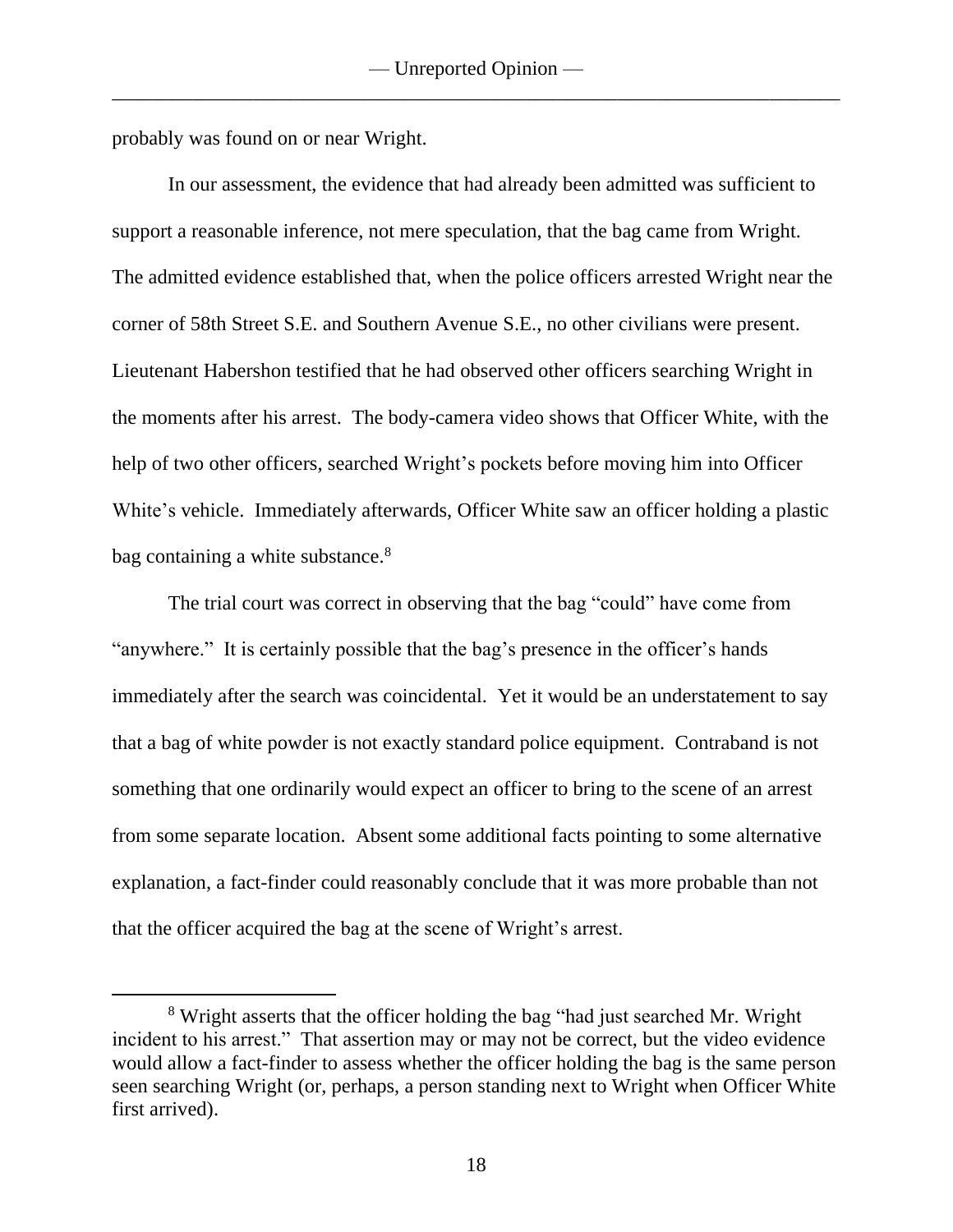We conclude, therefore, that the trial court erred when it excluded Officer White's testimony and body-camera video on the ground that the evidence was irrelevant.

Wright argues that this error cannot be said to be harmless beyond a reasonable doubt. As Wright observes, the State repeatedly asserted during closing argument that Wright had no reason to run from the police unless he had committed the robbery. Under these circumstances, we cannot assert a belief beyond a reasonable doubt that the exclusion of evidence "concerning the other motivations that 'may be fully consistent with innocence' of the crimes for which he was being tried" (*Thompson v. State*, 393 Md. 291, 315 (2006)) could not have affected the verdict. The State has not even argued that the exclusion of this evidence was harmless.

In sum, we conclude that the trial court erred when it excluded testimony and video evidence establishing that, immediately after the officers searched Wright, one of the officers present was holding a bag of white powder. Because that error cannot be said to be harmless, Wright's convictions must be set aside. He is entitled to a new trial.

At a retrial, the court should not exclude the same evidence as irrelevant. If there is still any controversy on the matter, the State may bring in other evidence to dispute the conclusion that the officer found the bag on or near Wright. *See Marshall v. State*, 85 Md. App. 320, 324-25 (1991) (citing *Kosmas v. State*, 316 Md. 587, 600-01 (1989)). Ultimately, it should be up to the jury to decide the significance of that evidence.

#### **II.**

As stated above, we have concluded that the trial court committed reversible error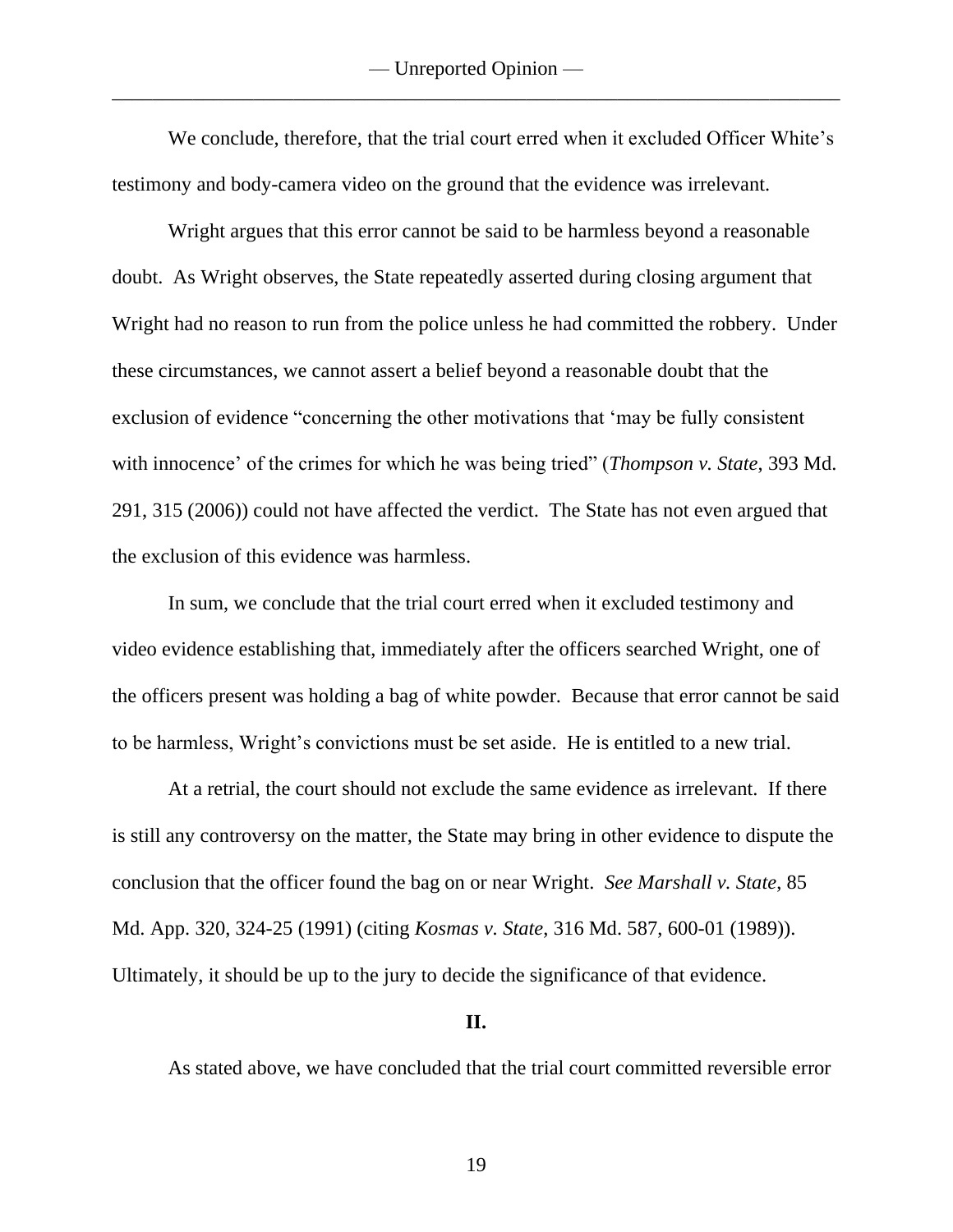when it excluded evidence that a police officer possessed a bag of white powder at the scene of Wright's arrest and search. Separately, Wright contends that the trial court abused its discretion by precluding him from presenting expert testimony regarding eyewitness identifications.

Because this testimony is likely to be offered again at a subsequent trial, we shall discuss the court's rulings on the admissibility of that testimony. We conclude that the court abused its discretion when it precluded expert testimony regarding the identification made by Corporal Metter. We see no such abuse of discretion in the court's subsequent ruling to preclude expert testimony regarding the identification made by Mr. Anthony.

#### **A. The Defense Expert Witness Notice and the State's Motion in Limine**

Six weeks before his trial was scheduled to begin, Wright filed a notice informing the State that he intended to offer expert testimony from Nancy Franklin, Ph.D. The notice described Dr. Franklin as an "expert in psychology and cognition." The notice stated that Dr. Franklin would testify about "factors that influence the accuracy of eyewitness perception, memory, and identification of criminal suspects."

The notice included a summary of 15 "areas" which would be the "focus" of the expert testimony: (1) the operation or mechanism of human memory; (2) identification of strangers; (3) weapon focus; (4) event stress; (5) exposure duration; (6) angle identification; (7) facial obstruction or disguise; (8) lighting and shadows; (9) cross-racial identifications;<sup>9</sup> (10) confidence and flashbulb memories; (11) post-event information;

<sup>9</sup> The defense later withdrew the topic of cross-racial identifications.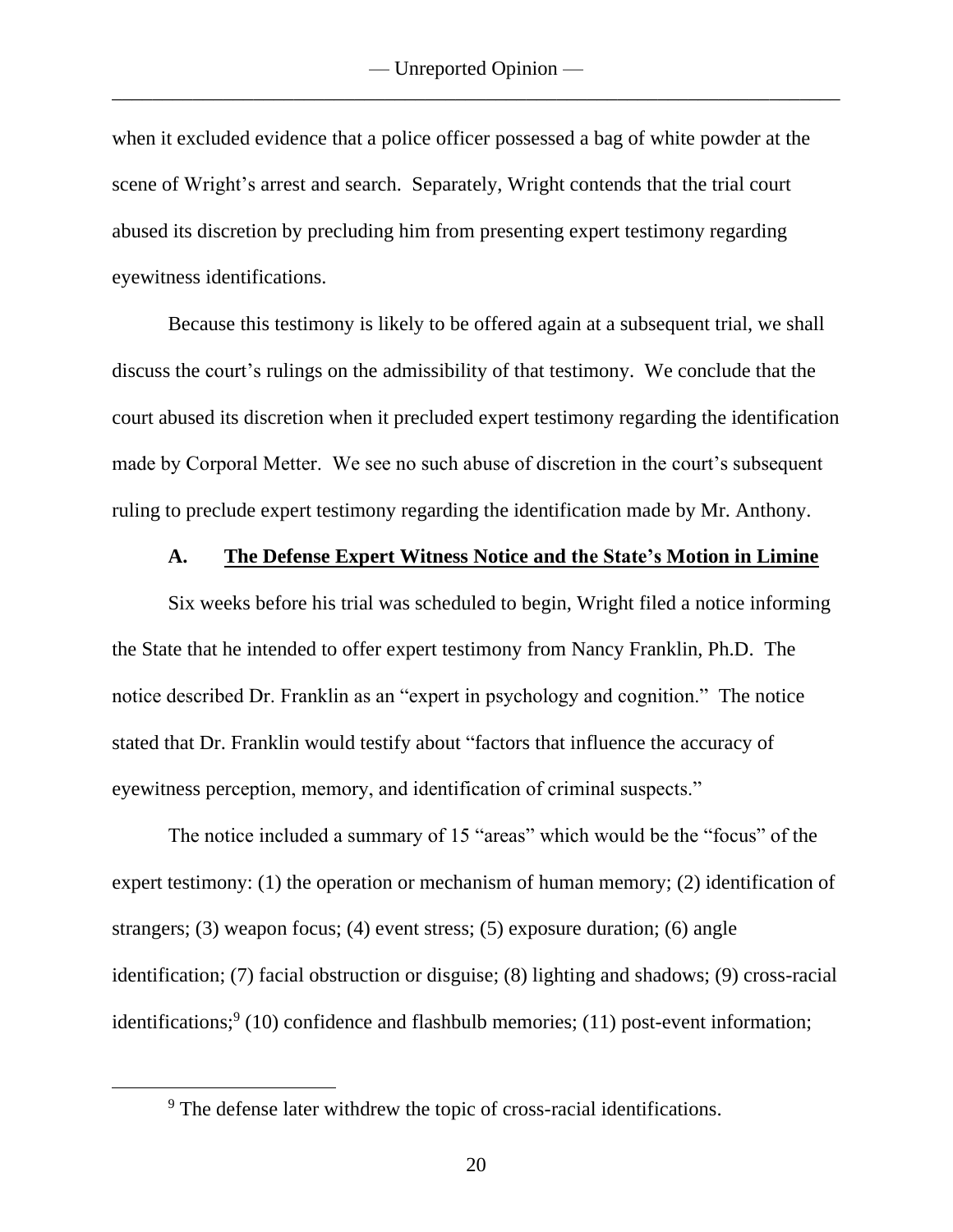(12) trained observers; (13) unconscious transference; (14) change blindness; and (15) procedural factors, including show-ups, instructions or inputs, and feedback.<sup>10</sup> The notice specified which of these factors would pertain to the identification made by Mr. Anthony, which would pertain to the identification made by Corporal Metter, and which would pertain to both identifications.

With one business day remaining before the first day of trial, the State filed a motion in limine asking the court to bar any expert testimony from Dr. Franklin. The State asserted that all subjects described in the expert witness notice "involve common sense concepts that are certainly not outside the ken of the jury." The State argued that the proposed expert testimony would not assist the jury in understanding or evaluating the evidence. The State relied on Maryland Rule 5-702 and *Bomas v. State*, 412 Md. 392 (2010), in support of its motion.

Maryland Rule 5-702 generally governs the admissibility of expert testimony. It provides: "Expert testimony may be admitted, in the form of an opinion or otherwise, if

<sup>&</sup>lt;sup>10</sup> With respect to "confidence and flashbulb memories," the notice stated that "a witness'[s] confidence and perceived ability to recall will increase after repeatedly thinking and speaking about a memory." Regarding "post-event information," the notice stated that "witnesses often remember details of the initial event that were incorporated after the fact." The notice stated that "trained observers, such as police officers, are not able to make correct identifications at higher rates than laypeople." According to the notice, "[u]nconscious transference refers to the mistaken identification of a person who was seen in one situation, with a person who was seen in a different situation." Regarding "change blindness," the notice stated that "[f]alse identifications can occur when a witness views the perpetrator of a crime, and then views an innocent bystander in an apparently continuous action sequence with the perpetrator – where expectancies that the person would be the same are relatively high – and then confuses the bystander with the perpetrator."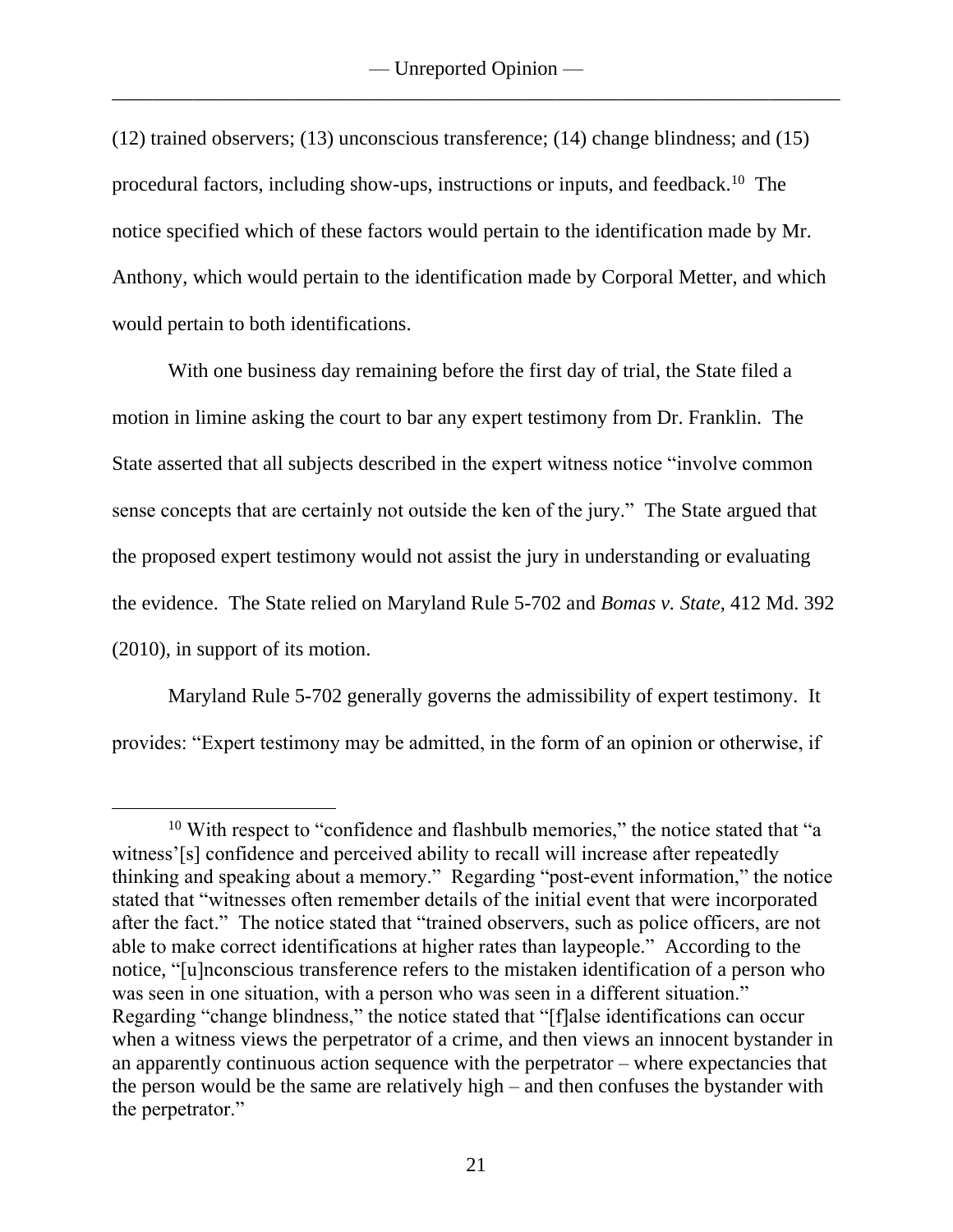the court determines that the testimony will assist the trier of fact to understand the evidence or to determine a fact in issue." *Id.* In making these determinations, the court must consider: "(1) whether the witness is qualified as an expert by knowledge, skill, experience, training, or education, (2) the appropriateness of the expert testimony on the particular subject, and (3) whether a sufficient factual basis exists to support the expert testimony." *Id.*

Where "expert testimony regarding an eyewitness identification is offered," the standard for its admissibility "is 'whether [the expert's] testimony will be of appreciable help to the trier of fact in deciding the issue presented.'" *Smiley v. State*, 442 Md. 168, 184-85 (2015) (quoting *Bomas v. State*, 412 Md. at 416-17). Under Maryland law, there is no presumption that expert testimony will be sufficiently helpful to a jury in evaluating an eyewitness identification. *Bomas v. State*, 412 Md. at 417. "[T]he probative value of expert testimony on eyewitness identification and how much such testimony can actually help the jury in the case before it must be carefully weighed by the court on a case-bycase basis." *Id.* at 419. "[T]he application of this test is 'a matter largely within the discretion of the trial court[.]'" *Id.* at 416-17 (quoting *Bloodsworth v. State*, 307 Md. 164, 184 (1986)) (further quotation marks omitted).

The Court of Appeals has said that "trial courts, in considering the admission of expert testimony regarding observation and memory, should recognize scientific advances that have led to a greater understanding of the mechanics of memory that may not be intuitive to a layperson." *Bomas v. State*, 412 Md. at 423. "Nonetheless," the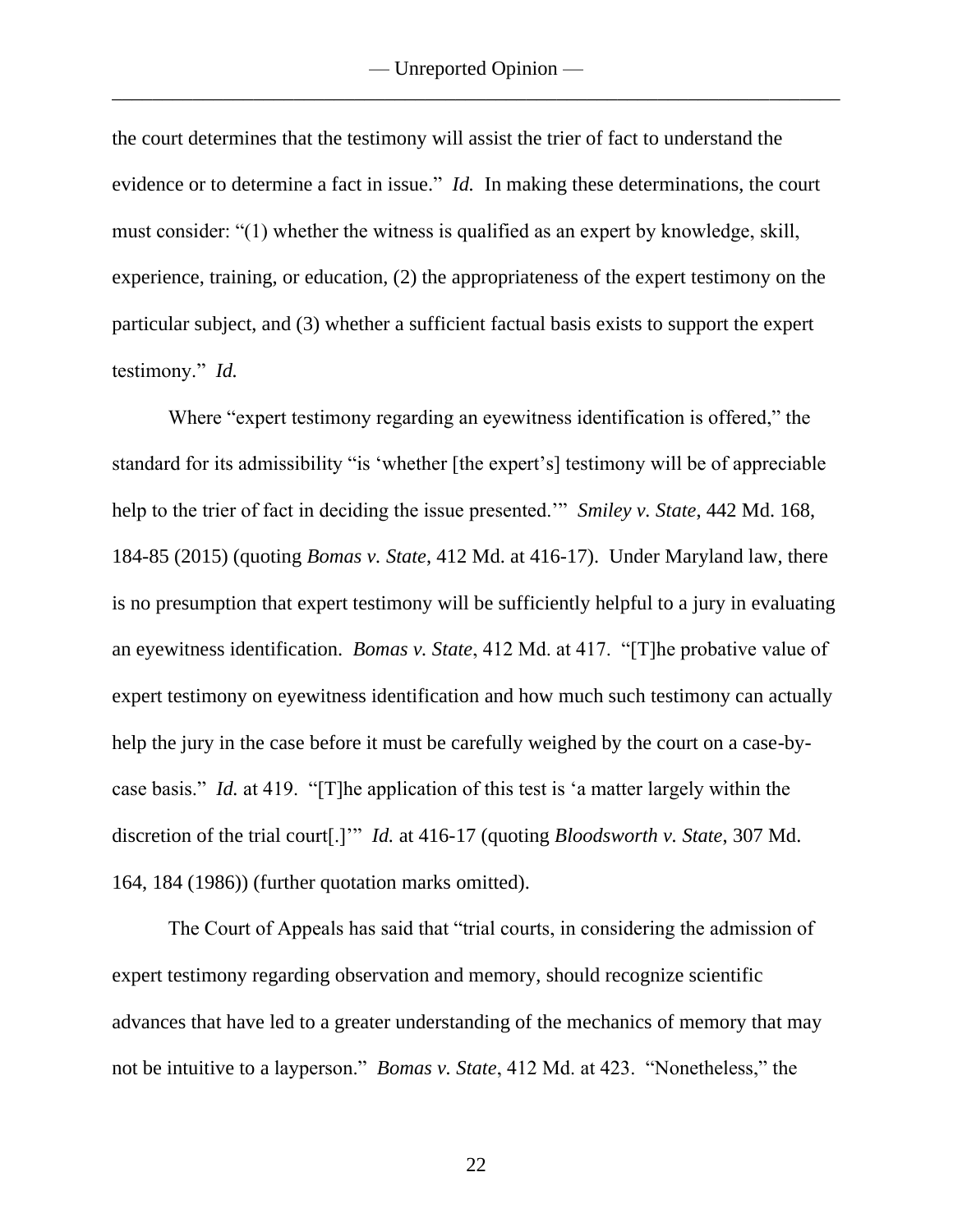Court has said that "some of the factors of eyewitness identification are not beyond the ken of jurors." *Id.* at 416. "For example, the effects of stress or time are generally known to exacerbate memory loss and, barring a specific set of facts, do not require expert testimony for the layperson to understand them in the context of eyewitness testimony." *Id.*

Moreover, the Court has said that "[e]xpert testimony is not the only means to educate juries about the vagaries of eyewitness testimonies[.]" *Bomas v. State*, 412 Md. at 418. "In some cases, other trial components such as cross-examination, closing arguments, and jury instructions, can provide the jury with sufficient information to evaluate the reliability of eyewitness identifications." *Id.* According to the Court, encouraging unnecessary expert testimony on identifications "could unnecessarily complicate a case" by allowing "[d]ueling experts" to "interject differing interpretations of statistics and scientific studies on identification, leaving the jury more confused than aided by the expert opinions." *Id.* at 419.

In *Bomas v. State*, 412 Md. at 395, the Court of Appeals held that a trial court did not abuse its discretion in precluding expert testimony regarding eyewitness identifications. In that case, an off-duty police officer witnessed a fatal shooting and, six months later, identified the defendant from a photo array. *Id.* at 396-97. The defendant offered expert testimony to the effect that: a "trained observer," such as a police officer, has no better ability to remember faces than a layperson; a witness's confidence is not necessarily correlated with the accuracy of an identification; stress and the passage of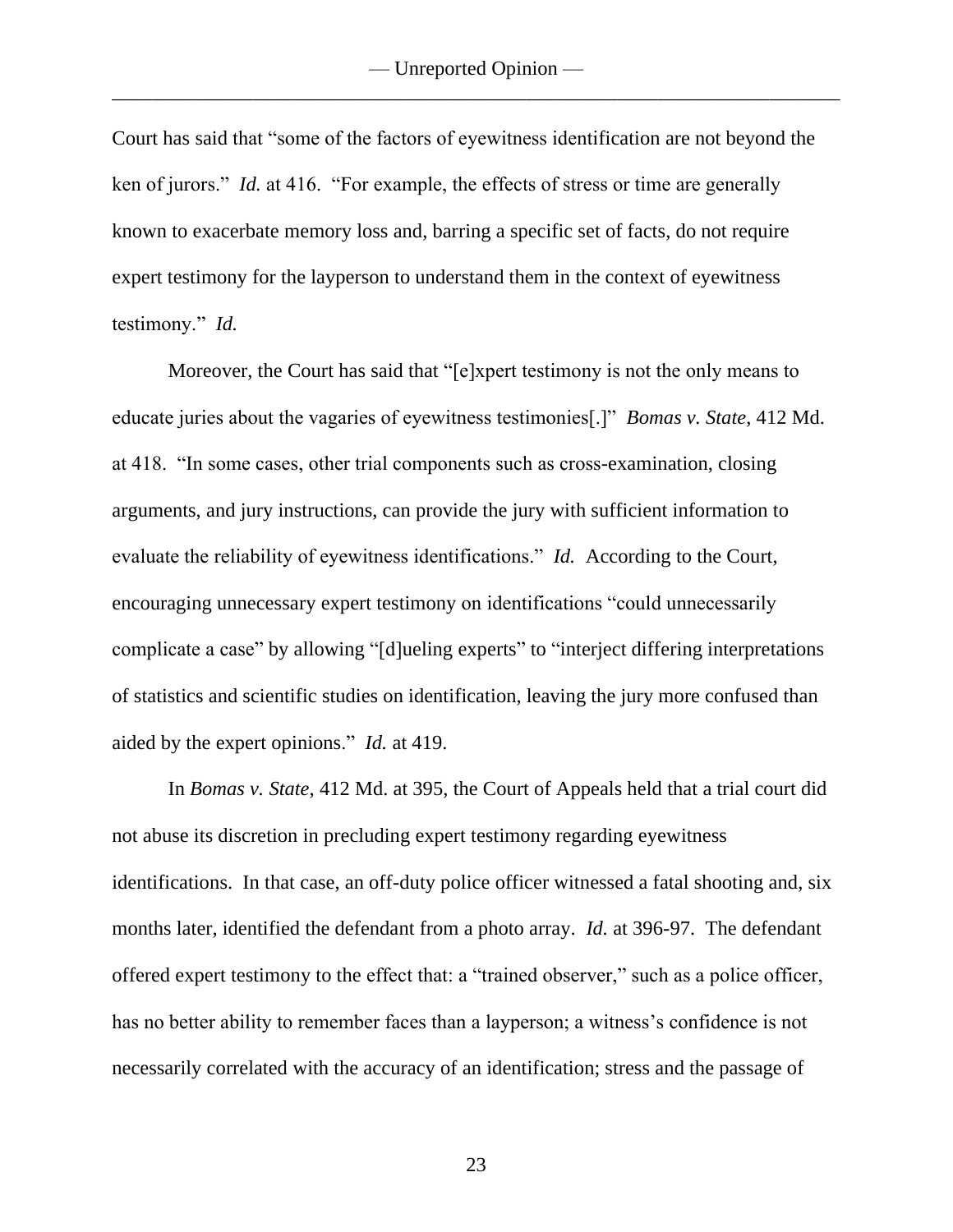time adversely affect a person's ability to recall events or people; and a photo array can influence a witness's identification of a suspect. *Id.* at 397. The Court of Appeals held that the trial court "was entitled to conclude . . . that the topics covered by the proffered testimony were inadmissible for at least one of the following reasons: the testimony (1) lacked adequate citation to studies or data, (2) insufficiently related to the identifications at issue, and/or (3) addressed concepts that were not beyond the ken of laypersons." *Id.* at 423.

#### **B. Ruling Regarding Identification Made by Corporal Metter**

The State presented arguments on its motion in limine before jury selection on the first day of trial. At the suggestion of defense counsel, the court announced that it would wait until the identifying witnesses testified before deciding whether to admit expert testimony regarding their identifications.

After the victim, Mr. Anthony, completed his testimony, the trial court asked defense counsel to "finish" his argument on the State's motion in limine. Defense counsel noted that one of the identifying witnesses, Corporal Metter, had not begun his testimony. The court asked the defense for a proffer of Corporal Metter's expected testimony. Defense counsel explained that Corporal Metter lost sight of the driver of the stolen car and that, after some other officers detained Wright, Corporal Metter identified Wright as the person he had previously seen driving the stolen car.

The court expressed its belief that Corporal Metter's identification of Wright did not amount to an "identification" within the meaning of expert testimony: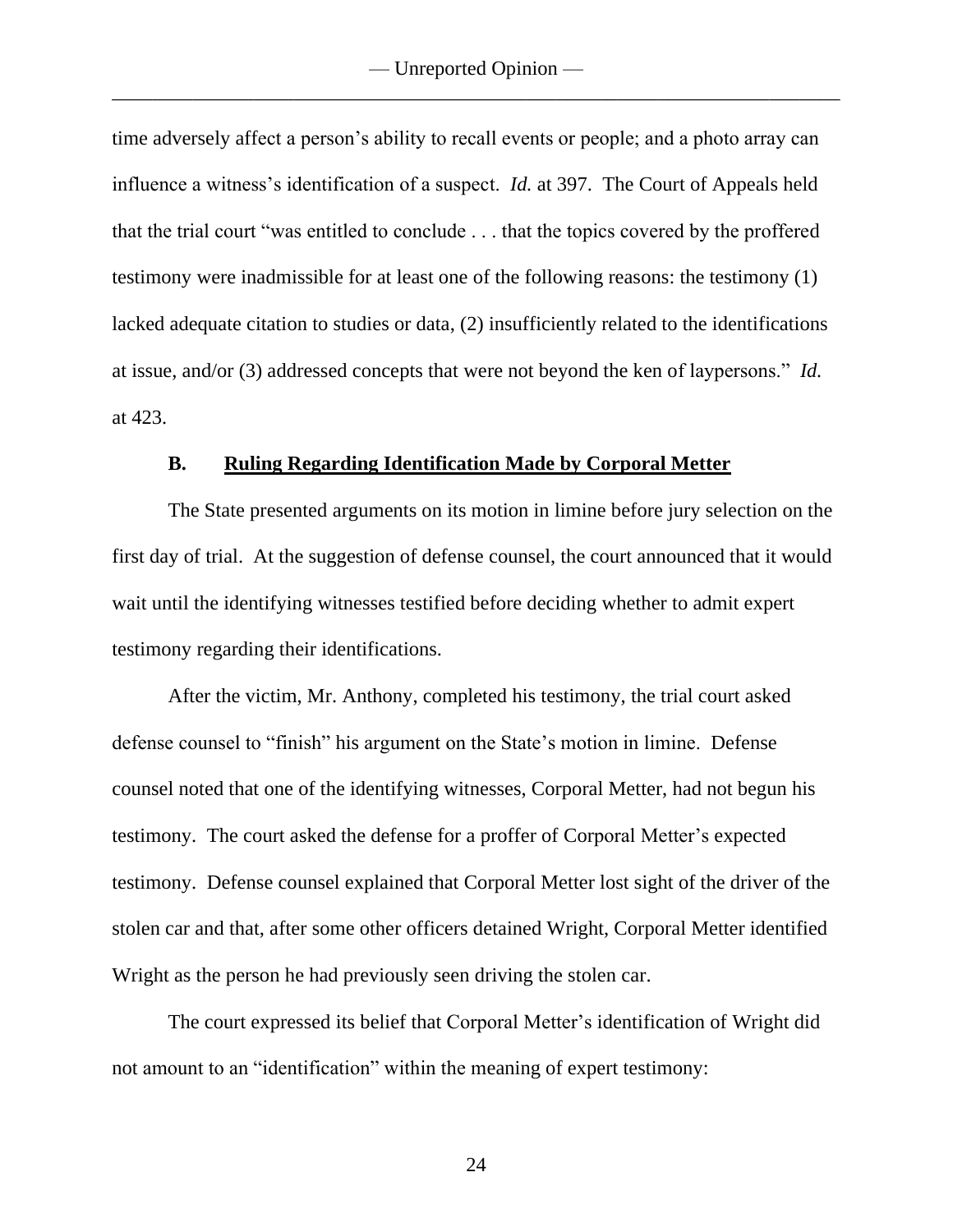THE COURT: That's not what we litigate. That's not what I would allow your expert to testify to. . . . You can talk about his opportunity to view and the chase and what he did and perhaps whoever they caught in terms of those two officers is not the right person. I don't have a problem with that, but there's no official identification that I would allow an expert to testify to. . . . We do photos and show-ups. I don't know what else you're talking about.

[DEFENSE COUNSEL:] Is the officer going to be allowed to say that he went up a hill and identified my client? . . . [A]nd say that's the driver of the car[?]

THE COURT: He can say that if he saw him as the driver. . . . That's typical testimony from a police officer. That's not identification testimony.

[DEFENSE COUNSEL:] How is that not him identifying my client?

THE COURT: Sir, I'm very clear . . . it is not going to be what the officer testifies to, because I do not hold that to be identification testimony in terms of what [your] alleged expert is going to testify to. . . . Because he's not the victim of a crime, number one. That's critical in this case. And your expert -- and I read some of the treatise[s] and things that she lists in terms of her knowledge about identification, so it doesn't really pertain[] to the actions of officers unless they're the victim of the crime, which is not true here, so in terms of the chase it is not going to happen.

On appeal, Wright argues that the trial court's "ruling with regard to Dr.

Franklin's testimony concerning Officer Metter's identification was erroneous as a matter

of law, and thus, was an abuse of discretion." He argues, quite simply, that the court's

"stated basis for its ruling – that Officer Metter was not a victim and therefore was not

providing identification testimony – was wrong."

In response, the State concedes that "a person does not have to be a victim to make an eyewitness identification." The State acknowledges that Corporal Metter made an out-of-court identification when he expressed his opinion that the person detained by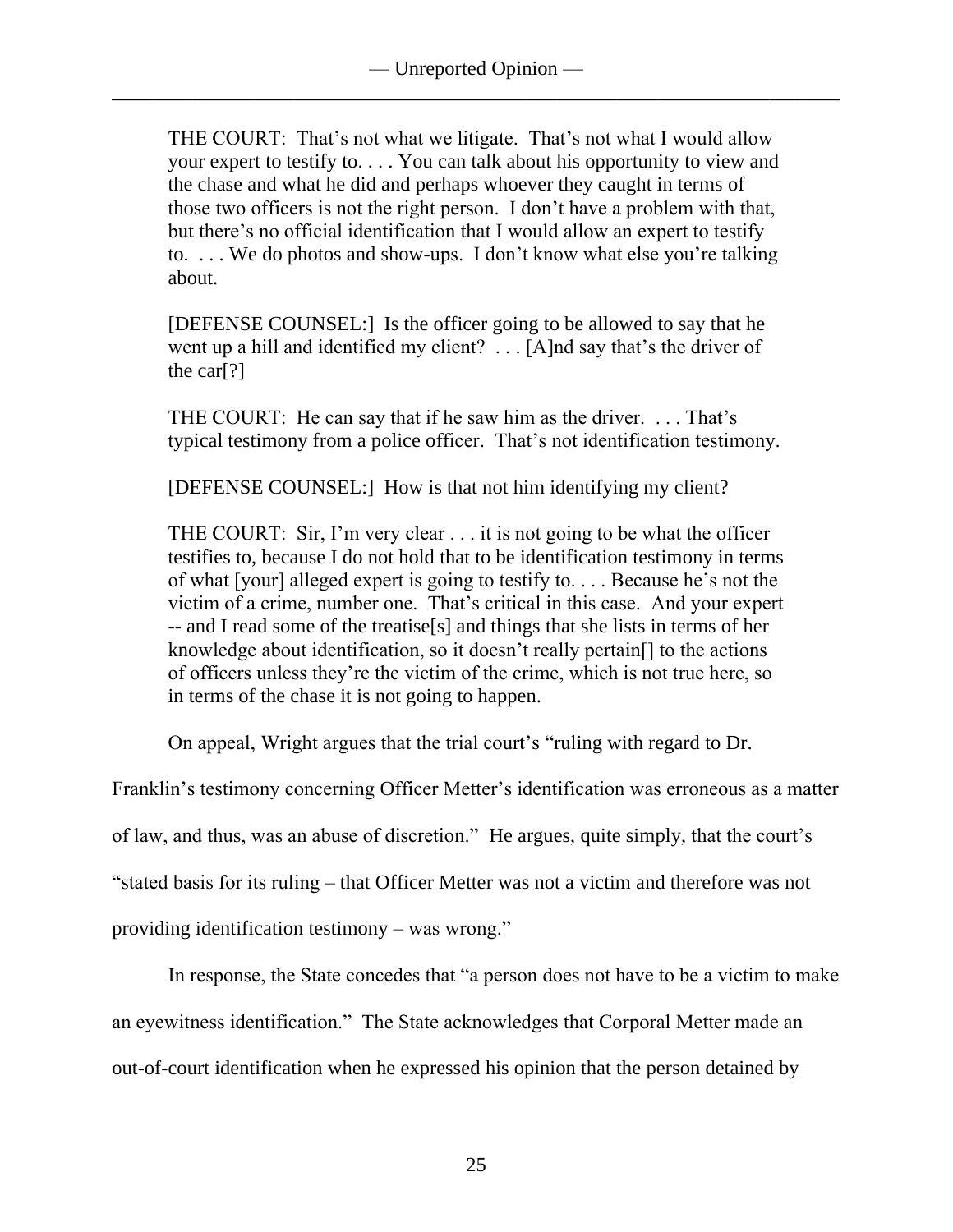other officers was the same person whom Corporal Metter had seen fleeing from the stolen car. The State notes, however, that Corporal Metter later testified that he "did not see the driver's face or what race he was" and "identified [Wright] as the driver by his clothing and build." The State argues, therefore, that "many of the factors" mentioned in the expert witness notice "did not pertain to this type of 'identification.'"

In our assessment, the trial court did not preclude the expert testimony on the ground that the State now offers on appeal. When the court ruled that the defense expert could not opine about the identification made by Corporal Metter, the court did not mention that his identification was based on "clothing and build." Rather, the court said that a "critical" fact in its decision was that Corporal Metter was "not a victim." The court also emphasized that Corporal Metter did not make his identification through a photo array or show-up procedure.

It is true, as the State notes, that many factors from the proposed testimony "were inapplicable" to the identification made by Corporal Metter. "For example," the State says, Corporal Metter did not see a suspect "with a weapon or wearing a disguise, and he was not subject to an eyewitness identification procedure." Of course, the defense had never suggested that *all* aspects of the proposed testimony would pertain to the identification made by Corporal Metter. The expert witness notice disclosed that some aspects of the expert testimony would pertain to the victim's identification, some to Corporal Metter's identification, and some to both identifications. Because the court categorically rejected expert testimony regarding Corporal Metter's identification, the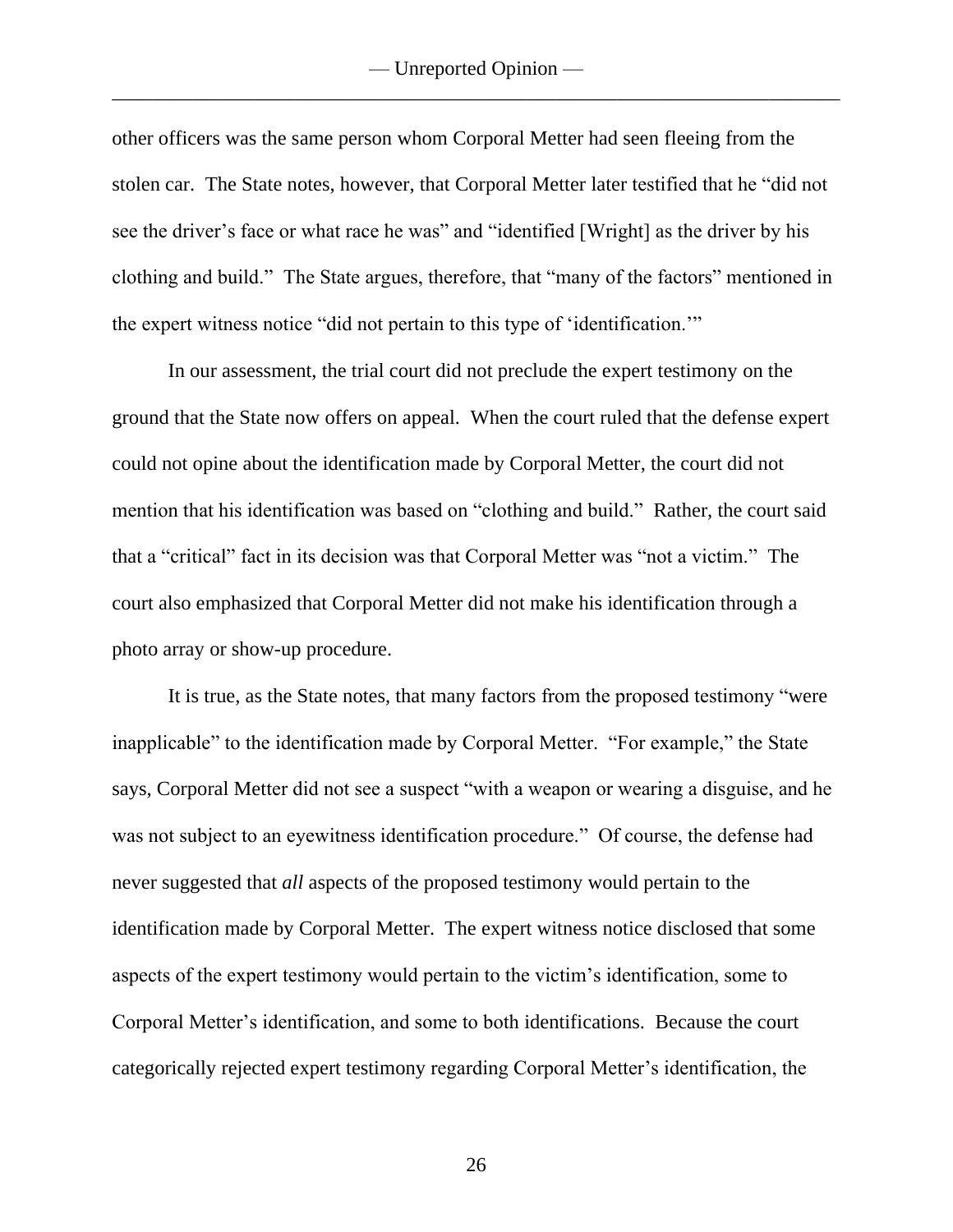court never considered how the expert testimony might relate to the identification that he made.<sup>11</sup>

We see nothing in the record that might validate the trial court's premise that the proffered expert testimony strictly concerned identifications by victims of crimes or identifications made by photo array or show-up procedure. The State has not even attempted to defend that premise on appeal.

For the purpose of a subsequent trial, we shall set aside the ruling barring the defense from introducing expert testimony regarding the identification made by Corporal Metter. If the defense offers expert testimony on that issue, and if the State challenges the introduction of that testimony, the court should evaluate the testimony under the standard set forth in *Bomas v. State*, 412 Md. 392 (2012).

### **C. Ruling Regarding Identification Made by Mr. Anthony**

In the aftermath of the ruling precluding expert testimony about Corporal Metter's identification, defense counsel "propose[d]" to "narrow" the testimony of Dr. Franklin. Defense counsel stated that, if permitted to testify, Dr. Franklin first would discuss "how memory works" and "how identifications of strangers work." Defense counsel stated that Dr. Franklin would then testify about factors that might have affected the accuracy of Mr. Anthony's identification of his assailants, including "stress," "weapon focus," the

 $11$  Wright asserts that "Dr. Franklin's testimony would relate to Officer Metter's identification across many of the factors discussed [in the expert witness notice], including: general operation of human memory, identification of strangers, event stress, exposure duration, lighting and shadows, confidence and flashbulb memories, 'trained observers,' and change blindness."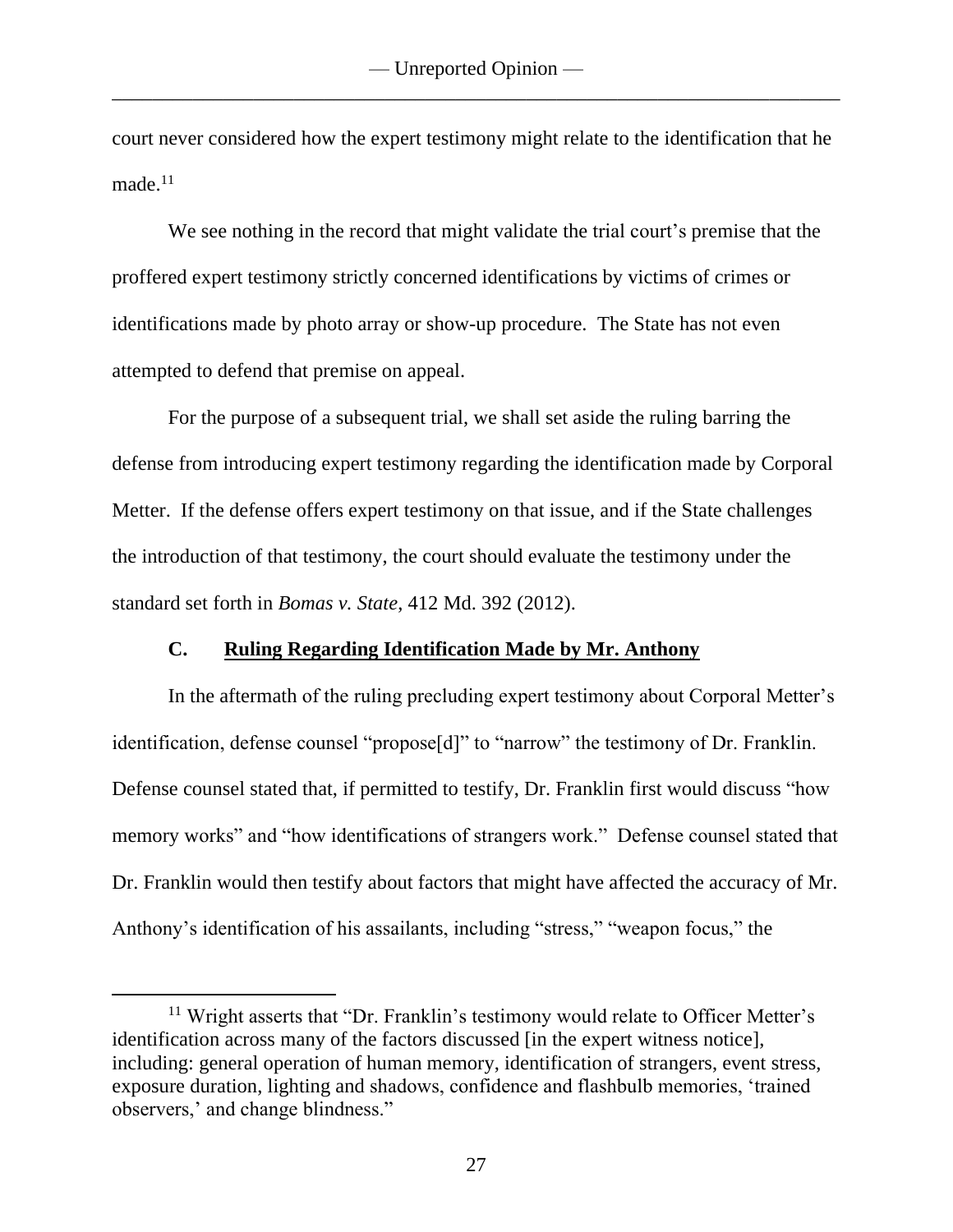presence of "multiple perpetrators,"<sup>12</sup> the "duration" of the event, "lighting conditions," the use of "disguise," the "suggestive" nature of "show-up" identifications, and "post identification inputs."

At the close of the evidence offered by the State, the court announced that it would not permit Dr. Franklin to testify during the defense's case.<sup>13</sup>

Explaining its ruling, the court said that, in its understanding, the defense wanted Dr. Franklin to testify about "four factors": "how memory works, the identification of strangers, the stress that would occur when a weapon is focused on an individual[,] and about the characteristics of a show-up." The court said that it "focused on only those four [factors] in making [its] decision."

Defense counsel said that the court's description "essentially cover[ed]" the proposed testimony, except that "other particulars" had been "raised for the record already." Counsel reiterated that, if permitted to testify, Dr. Franklin would discuss factors including "weapon focus, multiple perpetrators, duration of . . . opportunity to view[,] . . . lighting, partial disguise[,] and the suggestive nature of show-ups, the

<sup>&</sup>lt;sup>12</sup> The prosecutor noted that the expert witness notice did not disclose that Dr. Franklin would testify about the effect of multiple perpetrators on an identification. The court agreed with the prosecutor's observation. The court did not expressly say whether it would impose any discovery sanction.

 $13$  Defense counsel had informed the court that Dr. Franklin was no longer available to testify that day, because she was testifying at a trial in another state. Defense counsel had expected that Dr. Franklin would have the opportunity to testify on February 21, 2019, but a snowstorm caused the courthouse to close on February 20, 2019. The court explained that Dr. Franklin's unavailability was not the basis for its ruling.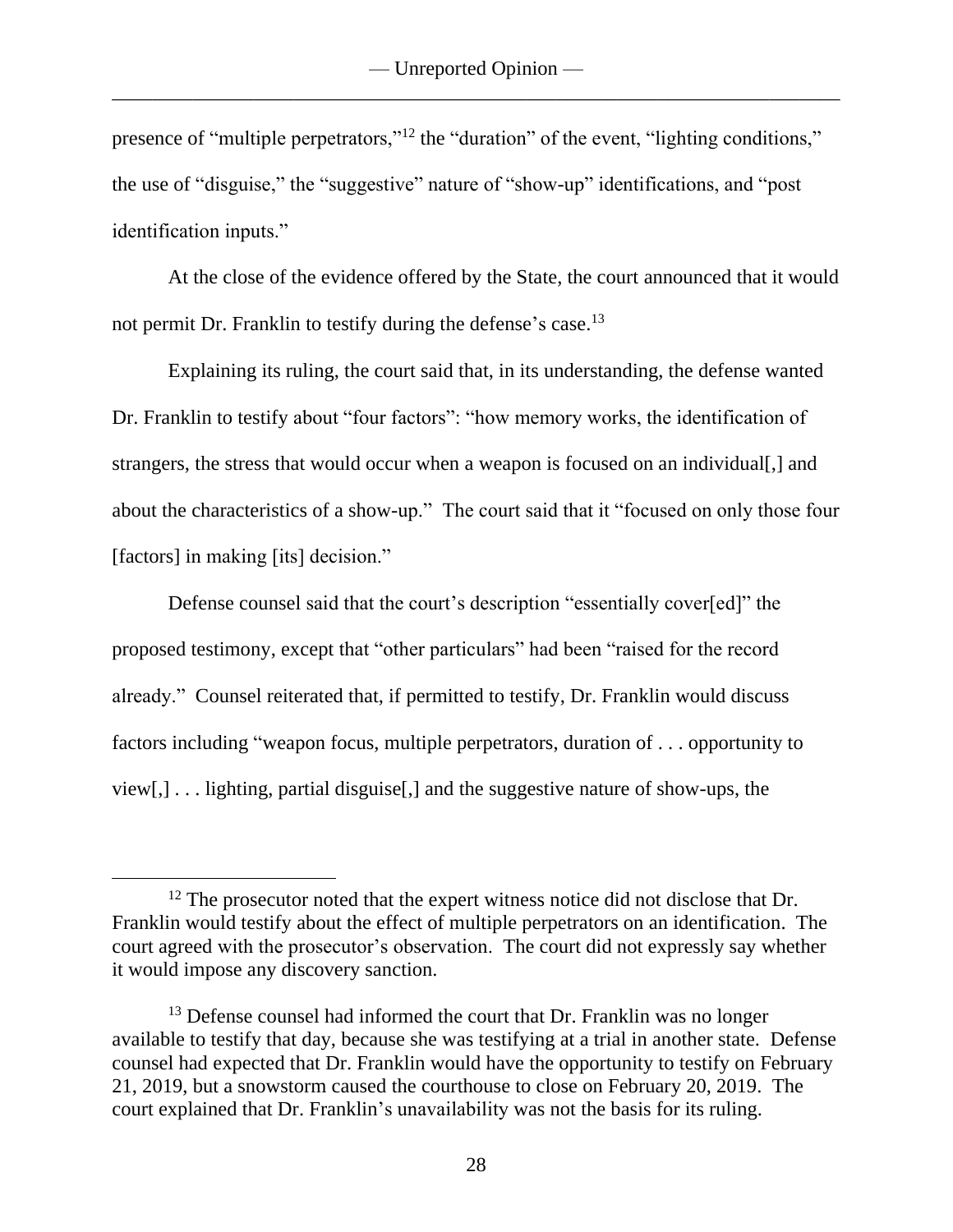incidents [sic] of false identifications in show-ups and the impact of suggestive comments from police officers[.]"

The court said that jurors could use "common sense" to understand the difficulty of identifying a "stranger" and that the "stress of events such as . . . having your car taken [at] gunpoint" might affect an identification. The court said that the proffered testimony about "how memory works" was "not very clear" and would not "be of appreciable help to this jury." In the court's view, it was "not beyond [the jurors'] ability to discern or understand" that "show-up<sup>[]"</sup> identifications might be suggestive. The court noted that there had "been a lot of cross-examination and a lot of evidence presented . . . as to all of these issues with respect to this identification by the victim[.]" The court expressed its belief that the pattern jury instruction on eyewitness identifications would "cover. almost every area that [the defense] want[ed] Dr. Franklin to talk about[.]"<sup>14</sup>

You should consider the witness'[s] opportunity to observe the criminal act and the person committing it, including the length of time the witness had to observe the person committing the crime, the witness'[s] state of mind[,] and any other circumstance surrounding the event. You should also consider the witness'[s] certainty or lack of certainty, the accuracy of any prior description and the witness'[s] credibility or lack of credibility, as well as any other factor surrounding the identification.

You have heard evidence prior to this trial a witness identified the defendant by show-up. The identification of the defendant by a single eyewitness as the person who committed the crime, if believed beyond a

<sup>&</sup>lt;sup>14</sup> The court later delivered an instruction based on Maryland Criminal Pattern Jury Instruction 3:30:

You have heard evidence about the identification of the defendant as the person who committed the crime.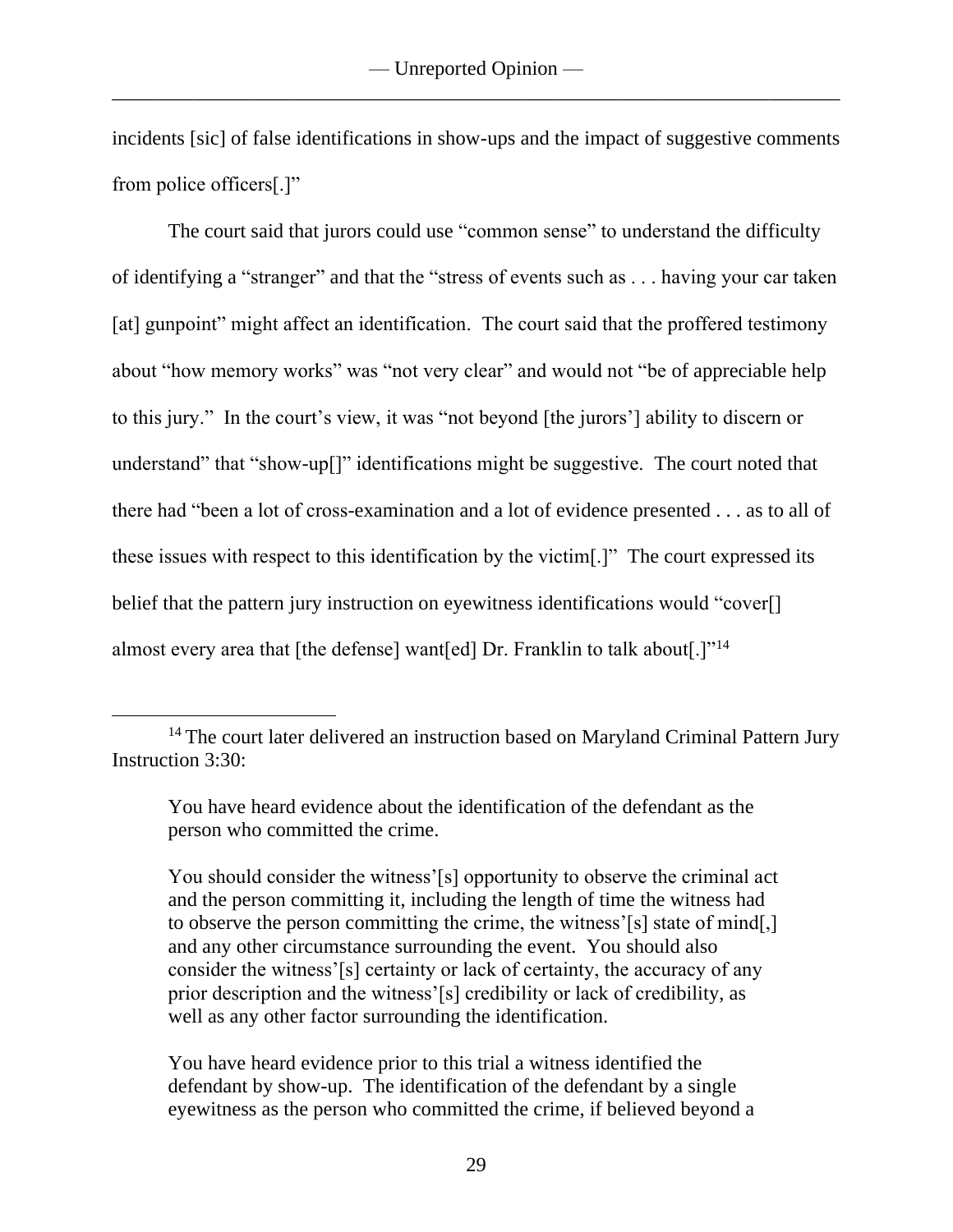On appeal, Wright complains that the court "simply ruled on [the] four" topics mentioned in its oral ruling and "fail[ed] to analyze every category" of proffered expert testimony. Wright further contends that, "[e]ven in its ruling on four limited subjects," the trial court abused its discretion in concluding that the expert testimony was not "of 'real appreciable help' to the jury."

The State argues, and we agree, that the court's failure to mention every item on the list of proffered topics does not mean that the court failed to consider each of them. As the State points out, "trial judges are not oblig[ated] to spell out in words every thought and step of logic." *Beales v. State*, 329 Md. 263, 273 (1993). "[W]hen a matter is reserved to the sound discretion of the trial court, 'a trial judge's failure to state each and every consideration or factor in a particular applicable standard does not, absent more, constitute an abuse of discretion, so long as the record supports a reasonable conclusion that appropriate factors were taken into account in the exercise of discretion.'" *Aventis Pasteur, Inc. v. Skevofilax*, 396 Md. 405, 426-27 (2007) (quoting *Cobrand v. Adventist Healthcare, Inc.*, 149 Md. App. 431, 445 (2003)).

The record here demonstrates that the court gave thoughtful consideration to the entire proffer of expert testimony. Throughout the proffer by defense counsel, the court

reasonable doubt, can be enough evidence to convict the defendant. However, you should examine the identification with great care. It is for you to determine the reliability of any identification and give it the weight you believe it deserves.

After this case was tried, the Maryland Criminal Pattern Jury Instructions Committee propounded a revised version of this instruction.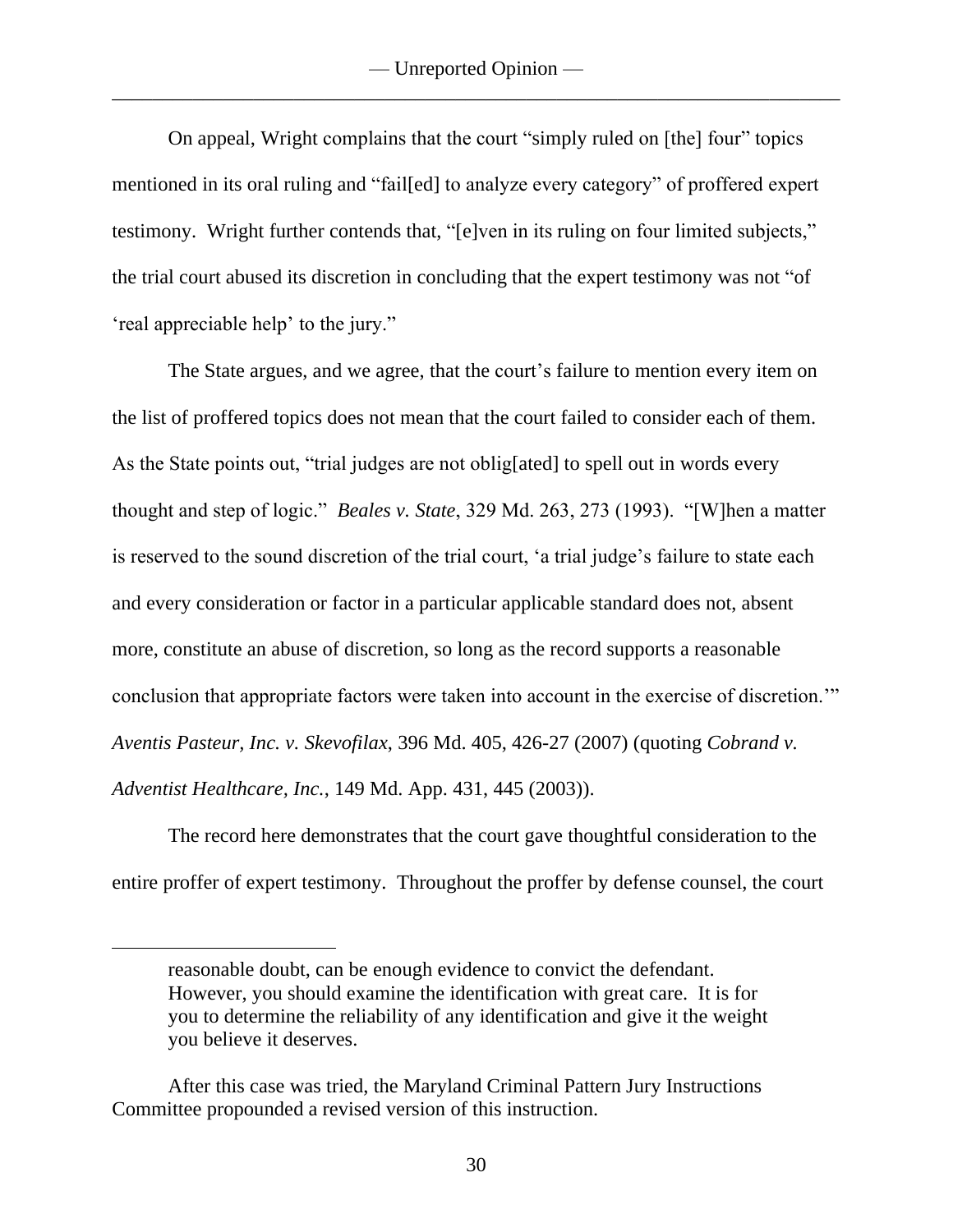asked clarifying questions and made substantive comments. For instance, regarding lighting conditions, the court said that "anybody" would understand that "in low light you can't see well." We agree with the State that the court's bottom-line conclusion, that the expert testimony was "not beyond something that the jurors can decide for themselves," covered all areas of proposed testimony, even those not expressly mentioned in the oral ruling.

The State further argues that the court acted within its discretion in concluding that ordinary laypersons understand that "identifying a stranger is more difficult than identifying a known person," that "stress and having your car taken at gunpoint" might impair a person's ability to make an accurate identification, and that a "show-up" identification procedure might influence an identification. The State argues that any other factors "that that court did not specifically name" were "matters of common sense." The State also argues that "a lay juror has the ability to understand that one's attention may be divided by multiple perpetrators, that an identification may be hindered when the perpetrator uses a disguise, and that the length of time and lighting conditions of the viewing affect[] the ability to make an identification."

Wright does not directly address these assertions. He acknowledges that "jurors may intuitively understand that some of these factors negatively affect an eyewitness's ability to make an accurate identification[.]" He argues, however, that jurors "do not know how, and to what degree, these factors interplay with each other to produce inaccurate identifications, and they also are not familiar with the empirical research that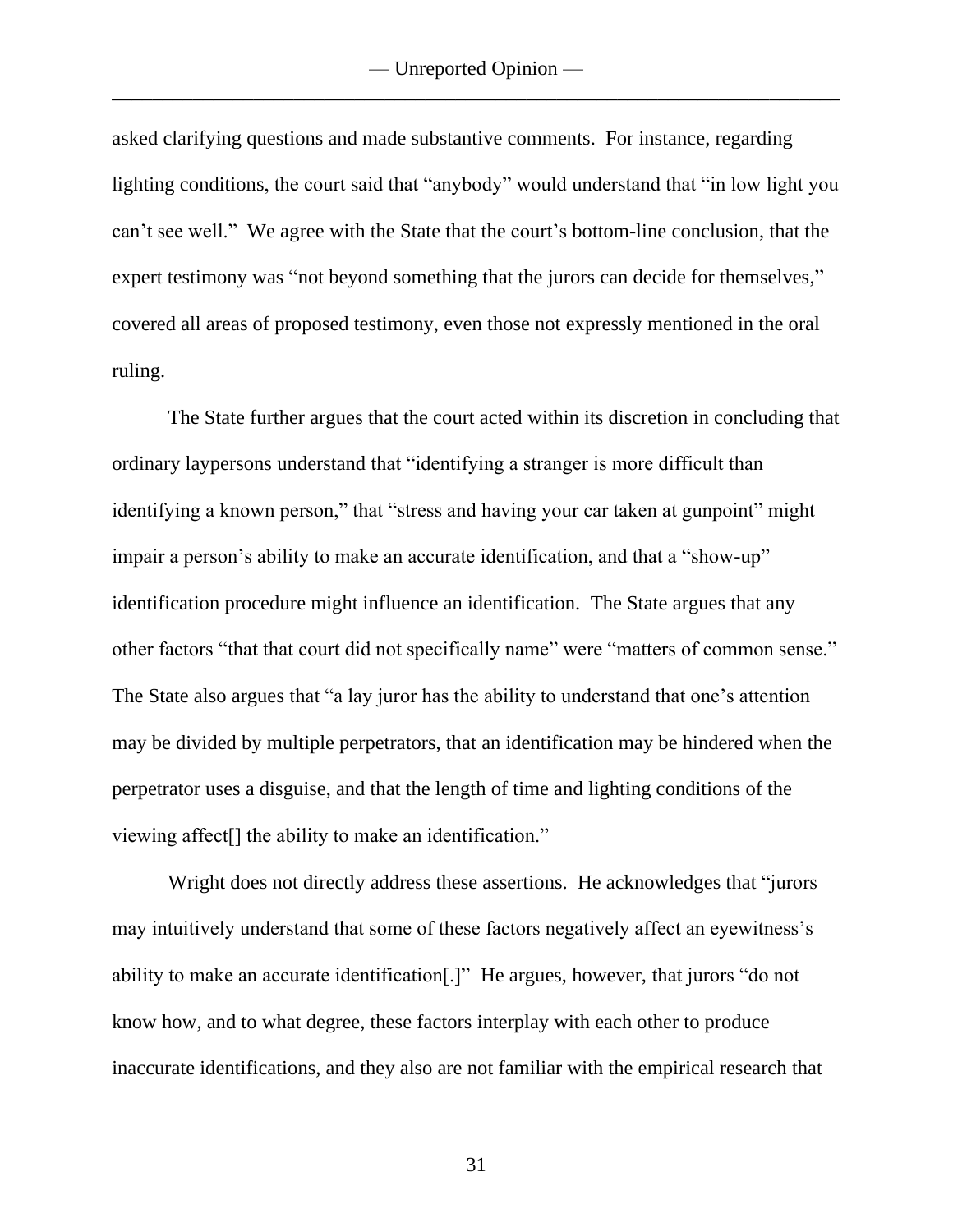demonstrates the impact in a quantitative way." In Wright's view, expert testimony was necessary "to give the jury a scientific, empirical footing to understand and evaluate identifications[.]" Overall, Wright criticizes the court's rationale as "far too simplistic."

Although Wright may disagree with the circuit court's exercise of discretion, the court's approach was consistent with *Bomas v. State*, 412 Md. 392 (2010). There, the Court of Appeals declared that "some of the factors of eyewitness identification are not beyond the ken of jurors." *Id.* at 416. For example, the Court said that "the effects of stress or time are generally known to exacerbate memory loss and, barring a specific set of facts, do not require expert testimony for the layperson to understand them in the context of eyewitness testimony." *Id.* Accordingly, in a case where an eyewitness had identified the defendant six months after a crime, the court was "entitled to find that" expert testimony about the effect of time on memory "would have been unhelpful to a jury or within the common knowledge of a layperson." *Id.* at 421.

Under the "appreciable help" standard of *Bomas*, a trial court is not required to admit expert testimony on eyewitness identifications simply because the expert could enhance the jurors' understanding of the identification issues presented. In nearly any case involving identification testimony, it could be said that an expert might help a jury reach a more informed decision. Yet "barring a specific set of facts," the court is not *required* to admit expert testimony on factors that are "generally known" to affect an identification. *Bomas v. State*, 412 Md. at 416. Wright has failed to demonstrate either that the substance of the expert testimony was removed from the general knowledge of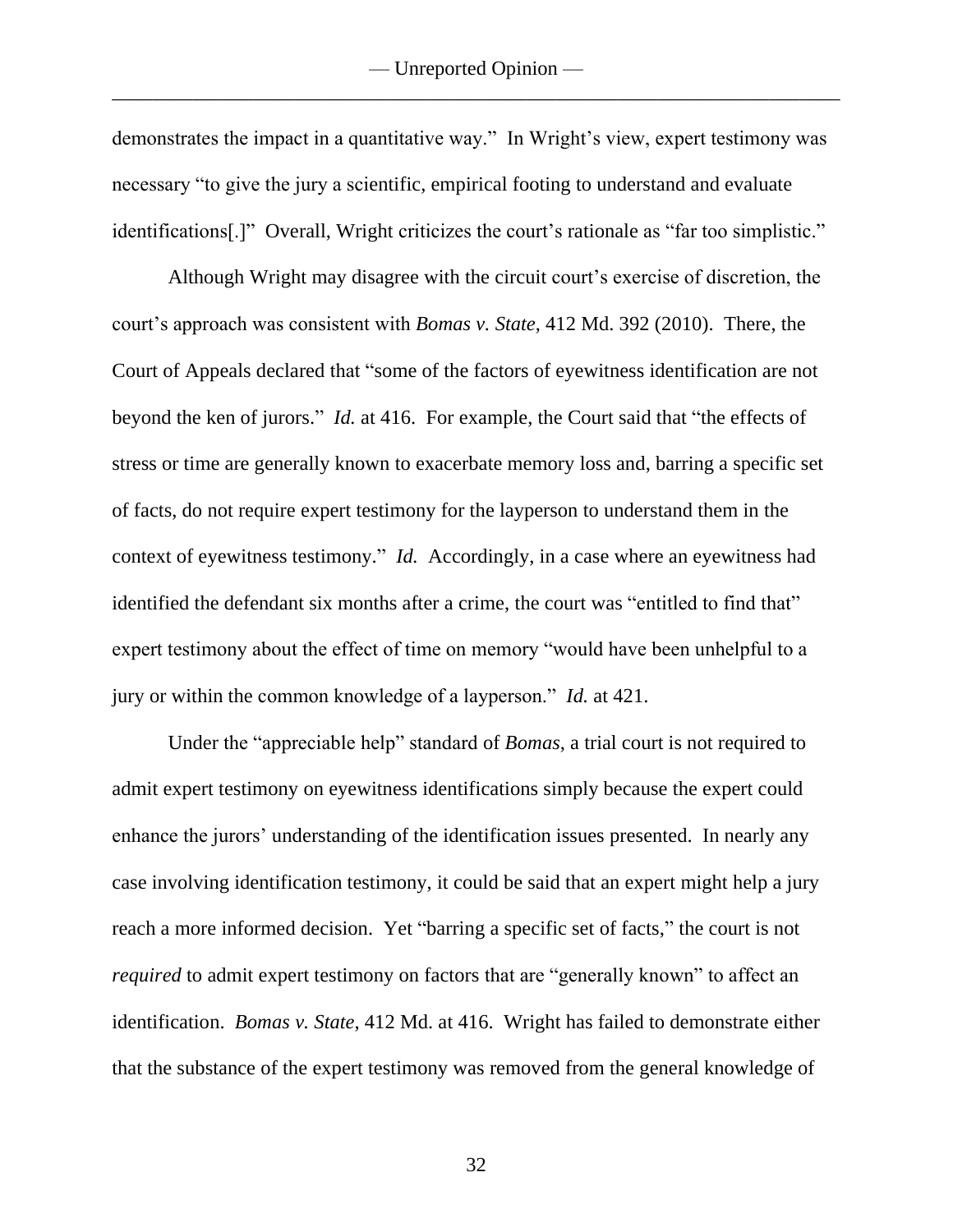laypersons or that specific facts of this case would have made expert testimony on those areas particularly helpful.

Tellingly, Wright's critique of the circuit court's decision relies on out-of-state opinions that treat expert testimony on identifications more favorably than the Court of Appeals does.<sup>15</sup> In his reply brief, Wright challenges the notion that "some of the factors" of eyewitness identification[,]" such as stress and the passage of time, "are not beyond the ken of jurors." *Bomas v. State*, 412 Md. at 415. Wright directly challenges the notion that "cross-examination, closing arguments, and jury instructions, can provide the jury with sufficient information" to assess identification. *Id.* at 418. The Court of Appeals has previously rejected calls to alter the standard established in *Bomas*. *See Smiley v. State*, 442 Md. 168, 185 & n.11 (2015) (reaffirming *Bomas* and stating that "our jurisprudence already recognizes that certain elements influence eyewitness identifications and may be taken into account by the trial judge and jury without the admission of expert testimony"). This Court is not at liberty to employ a standard other than the one used by the Court of Appeals.

Wright takes issue with the trial court's comment that the proffered testimony on "how memory works" was "not really clear." Contrary to Wright's assertions, this proffered testimony was, by its very nature, general. By itself, this testimony would be of no direct help in evaluating the eyewitness identification by Mr. Anthony. At most, this

<sup>15</sup> *E.g. Minor v. United States*, 57 A.3d 406 (D.C. 2012); *Commonwealth v. Walker*, 92 A.3d 766 (Pa. 2014); *State v. Clopten*, 223 P.3d 1103 (Utah 2009).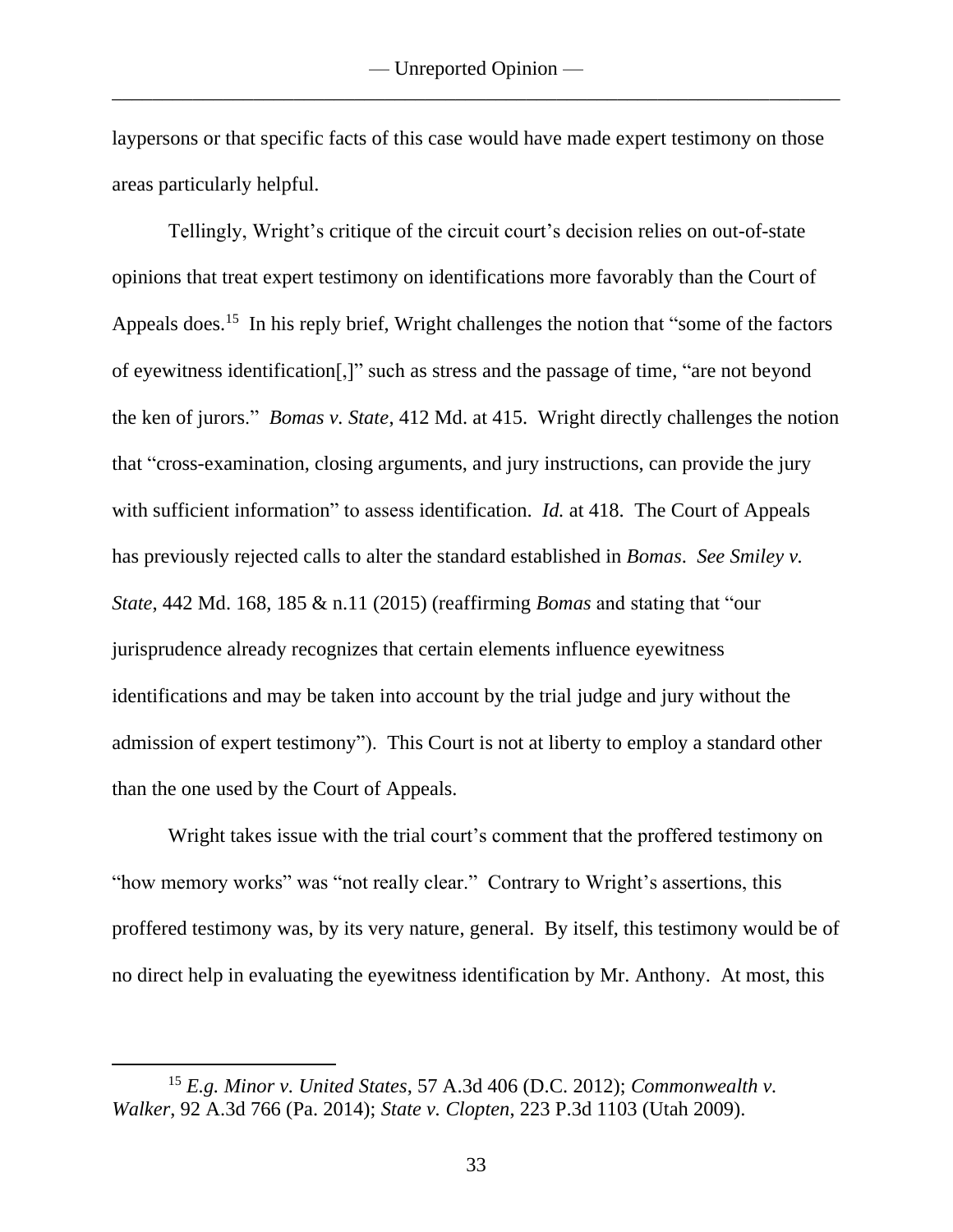testimony might have provided background information to help the jury understand the remainder of the testimony regarding particular factors. The trial court could reasonably conclude that this portion of the proffered testimony, standing alone, was overly "general, vague, [or] inconclusive." *Bomas v. State*, 412 Md. at 420.

The trial court's decisions to preclude expert testimony about factors that may influence the accuracy of an identification and about the general operation of human memory were permissible under *Bomas*. On this record, we see no abuse of discretion in the ruling precluding expert testimony regarding the identification by Mr. Anthony.

Because this case must be retried anyway (and because the court must reconsider at least some aspects of the proffered expert testimony), the circuit court may have another opportunity to revisit its ruling. On remand, the expert testimony offered by the defense may or may not be identical to the one made during the first trial.<sup>16</sup> If Wright offers expert testimony regarding Mr. Anthony's identification and if the State challenges that testimony, the court should evaluate the proposed testimony under the standard set forth in *Bomas v. State*, 412 Md. 392 (2012). The court should state the basis for any ruling it makes, so that there is an adequate record for appellate review.

#### **III.**

Notwithstanding the determination that the circuit court erred by excluding certain evidence relating to a bag of white powder, we must consider Wright's challenges to the

<sup>&</sup>lt;sup>16</sup> During the trial here, the court said that it would have preferred to address the motion at a separate hearing, with testimony from the expert witness, rather than in the middle of a busy trial.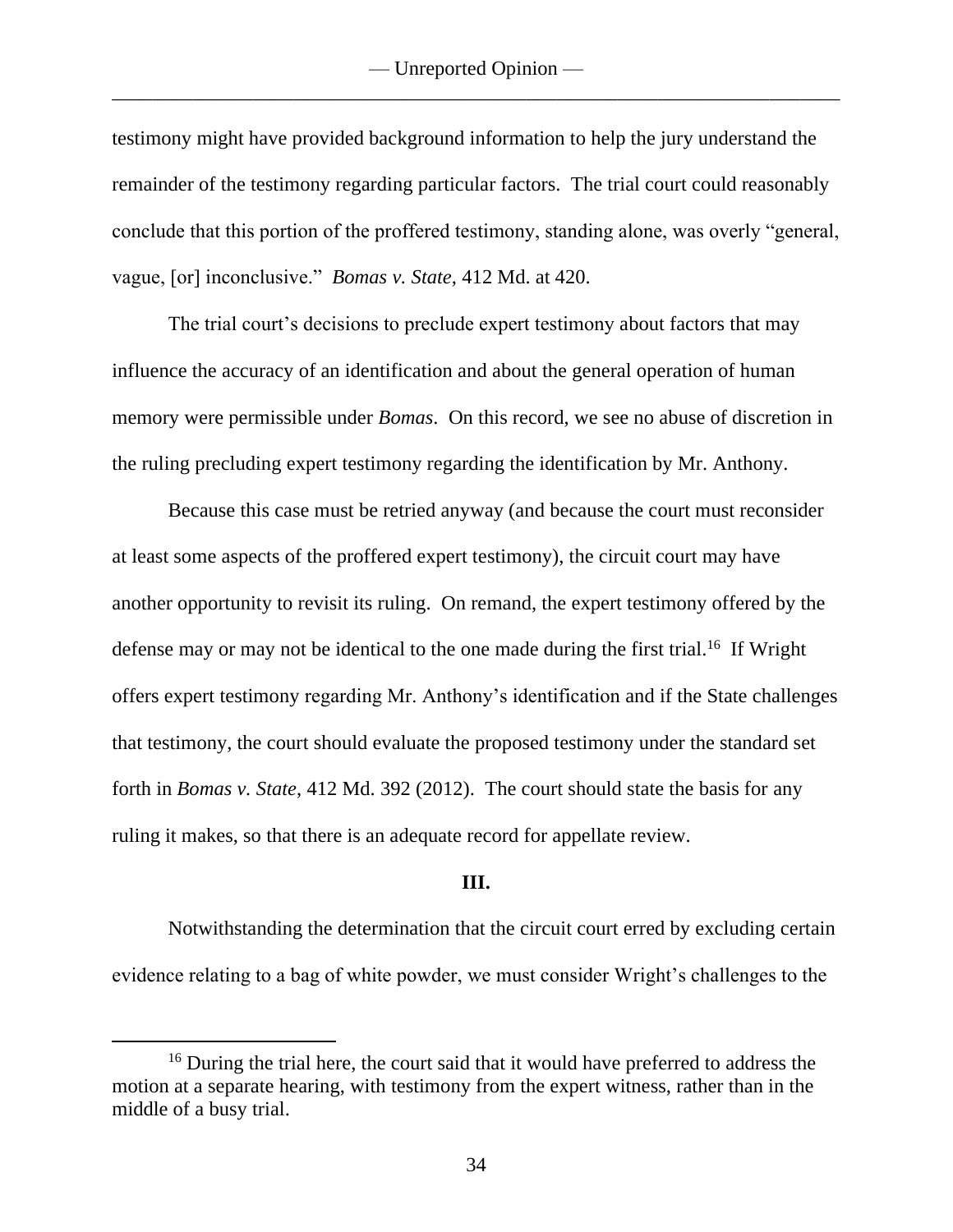sufficiency of the evidence. *See Winder v. State*, 362 Md. 275, 324 (2001).

Wright contends that he is entitled to a judgment of acquittal on the charges of carjacking and armed carjacking. He argues that the crime committed against the victim was not a "carjacking" as that offense is defined by Maryland law.

Before trial, Wright filed a motion to dismiss the charges of carjacking, armed carjacking, and conspiracy to commit carjacking. Wright offered images from a surveillance video, along with overhead maps, to show that Mr. Anthony was "at least 45 feet away from his car" when he ran from his assailants and "at least 325 feet from his car" when the assailants obtained his keys and used them to take the car. According to Wright, no carjacking had occurred. Instead, he argued, Mr. Anthony "was robbed of property, including his car keys, and subsequently his car was stolen in what amounts, at most, to vehicle theft." The circuit court declined to rule on the pretrial motion, explaining that Wright could reassert those arguments after the State presented its case.

After the close of the evidence offered by the State, Wright moved for a judgment of acquittal on all counts. As to "the carjacking count," Wright incorporated the arguments from his written motion to dismiss. The court granted a judgment of acquittal as to the charge of conspiracy to commit carjacking but denied the motion as to all other counts.<sup>17</sup> Wright renewed his motion at the close of all the evidence, and the court denied his renewed motion.

<sup>&</sup>lt;sup>17</sup> The court concluded that the State had presented "no evidence to show any prior plan or agreement to take a car."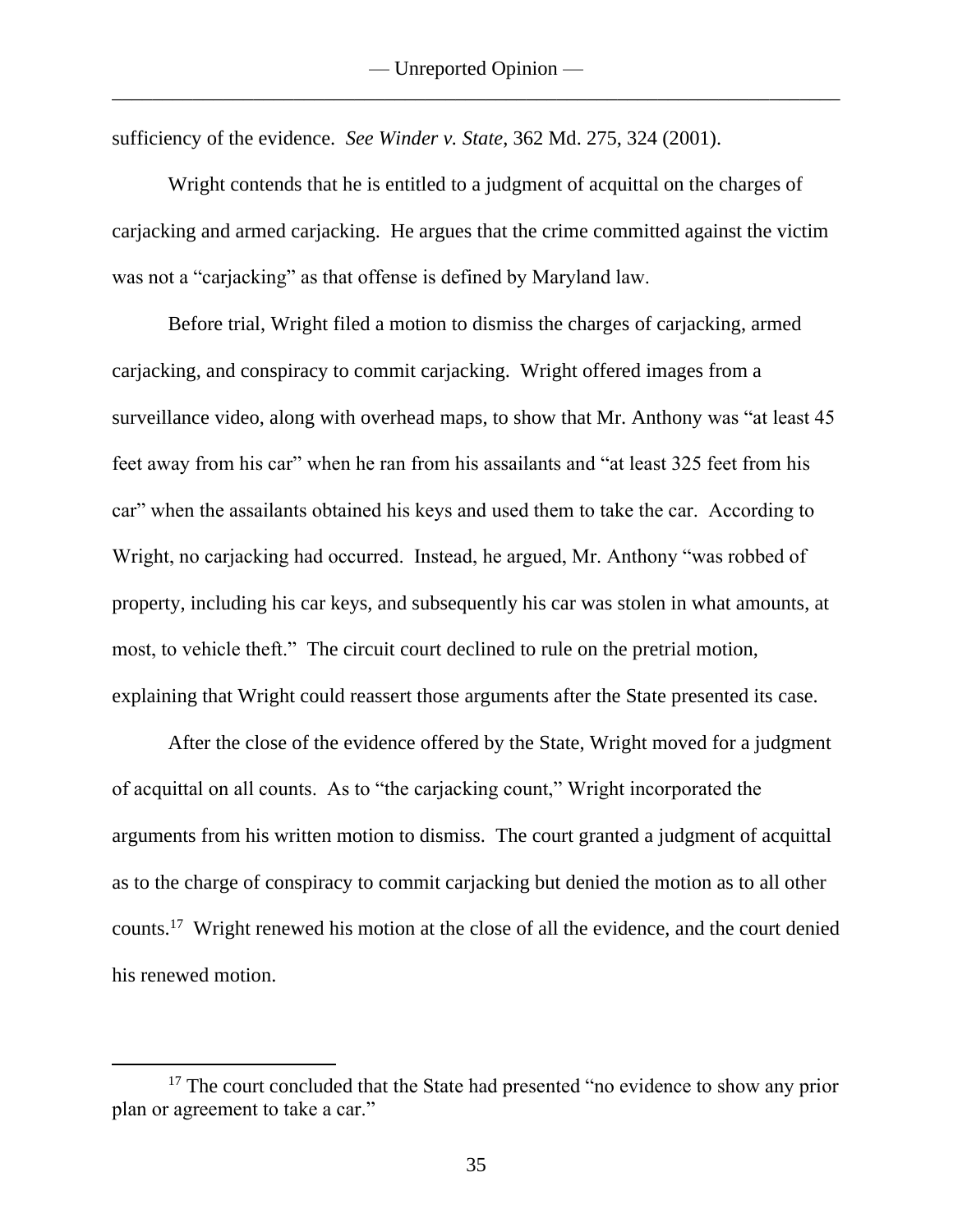On appeal, Wright contends that the circuit court should have granted a judgment

of acquittal on the charges of carjacking and armed carjacking. Wright argues that the

evidence failed to show that the victim had "actual possession" of the vehicle "at the time

it was taken."

Maryland Code (2002, 2012 Repl. Vol.), § 3-405 of the Criminal Law Article

("CL") proscribes the offenses of carjacking and armed carjacking. It provides:

## **Prohibited--Carjacking**

(b)(1) An individual may not take unauthorized possession or control of a motor vehicle from another individual who actually possesses the motor vehicle, by force or violence, or by putting that individual in fear through intimidation or threat of force or violence.

(2) A violation of this subsection is carjacking.

# **Prohibited--Armed Carjacking**

 $(c)(1)$  A person may not employ or display a dangerous weapon during the commission of a carjacking.

(2) A violation of this subsection is armed carjacking.

CL  $§$  3-405(b)-(c).

"It is not a defense under this section that the defendant did not intend to

permanently deprive the owner or possessor of the motor vehicle." CL  $\S$  3-405(f).

Accordingly, "the intent element of carjacking is satisfied by proof that the defendant

possessed the general criminal intent to commit the act, *i.e.*, general intent to obtain

unauthorized possession or control from a person in actual possession by force,

intimidation or threat of force." *Harris v. State*, 353 Md. 596, 610 (1999).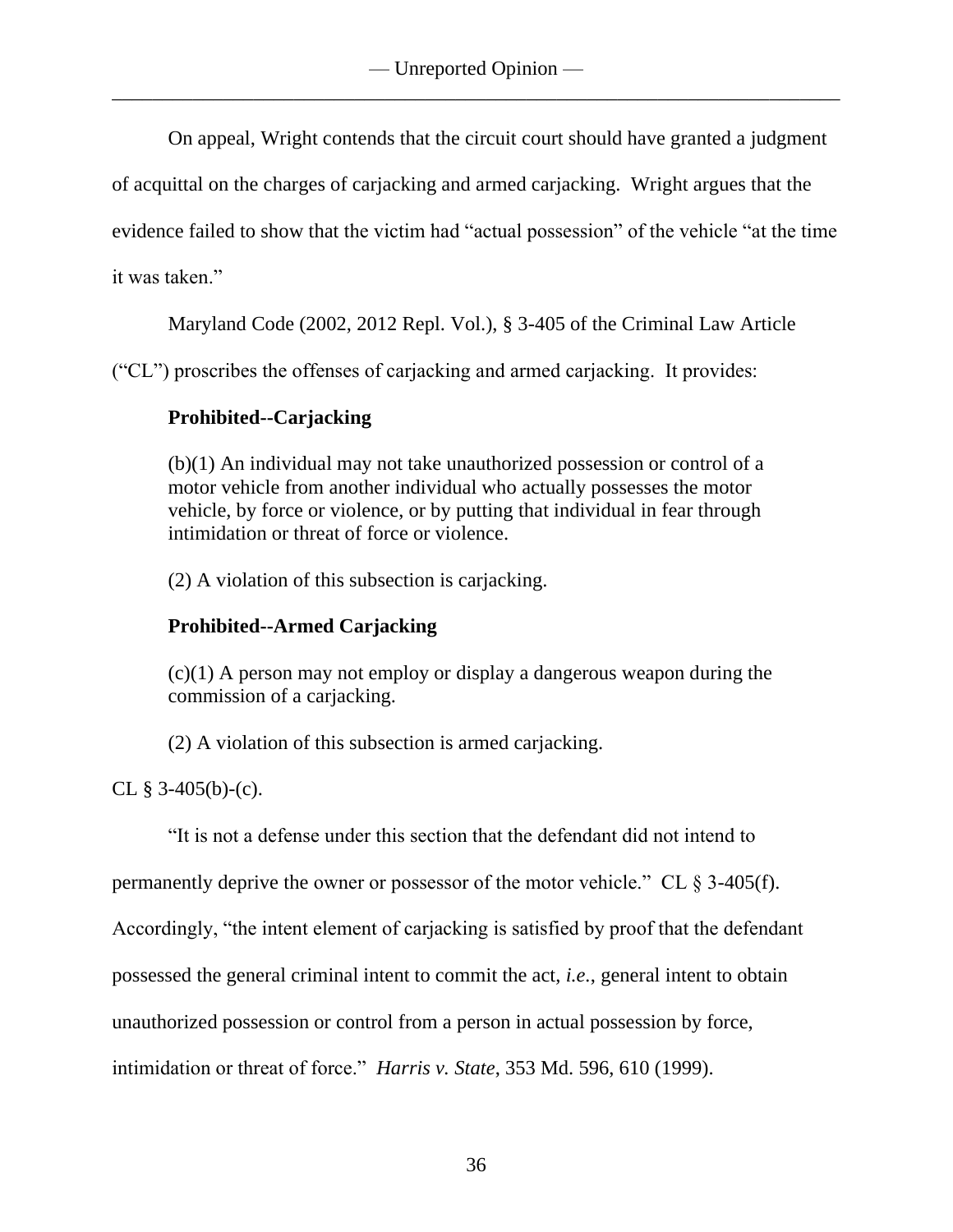As summarized by the Court of Appeals:

Carjacking requires that (1) the defendant obtain unauthorized possession or control of a motor vehicle; (2) that the motor vehicle was in the actual possession of another person at that time; and (3) that the defendant used force or violence against that person, or put that person in fear through intimidation or threat of force or violence, in order to obtain the motor vehicle.

*Harris v. State*, 353 Md. at 614 (citing Maryland Criminal Pattern Jury Instruction 4:28A).

This Court has rejected the argument that a carjacking can occur "only when a vehicle is taken by force or threat of force *while in transit* or *while occupied*." *Mobley v. State*, 111 Md. App. 446, 452 (1996) (emphasis in original). "In this context," the Court explained, "the words 'actual possession' simply clarify that a carjacking occurs when a vehicle is 'forcibly taken from the care, custody, control, management or possession of one having a right superior to that of the' carjacker." *Id.* at 454. For a carjacking to occur, "the victim need only be entering, alighting from, *or otherwise in the immediate vicinity of the vehicle* when an individual obtains unauthorized possession or control of the vehicle by intimidation, force, or violence, or by threat of force or violence." *Id.* at 455-56 (emphasis added).

This Court has further explained:

When one is charged with carjacking, we are not concerned with the victim's dominion and control over the vehicle except insofar as such possession is interrupted by an act of intimidation or violence on the part of an actor bent on wresting possession from the operator of the vehicle. In other words, the *actus reus* of carjacking has nothing to do with the possession by the victim of the vehicle. The only significance of the relationship between the victim and the vehicle at the time of the carjacking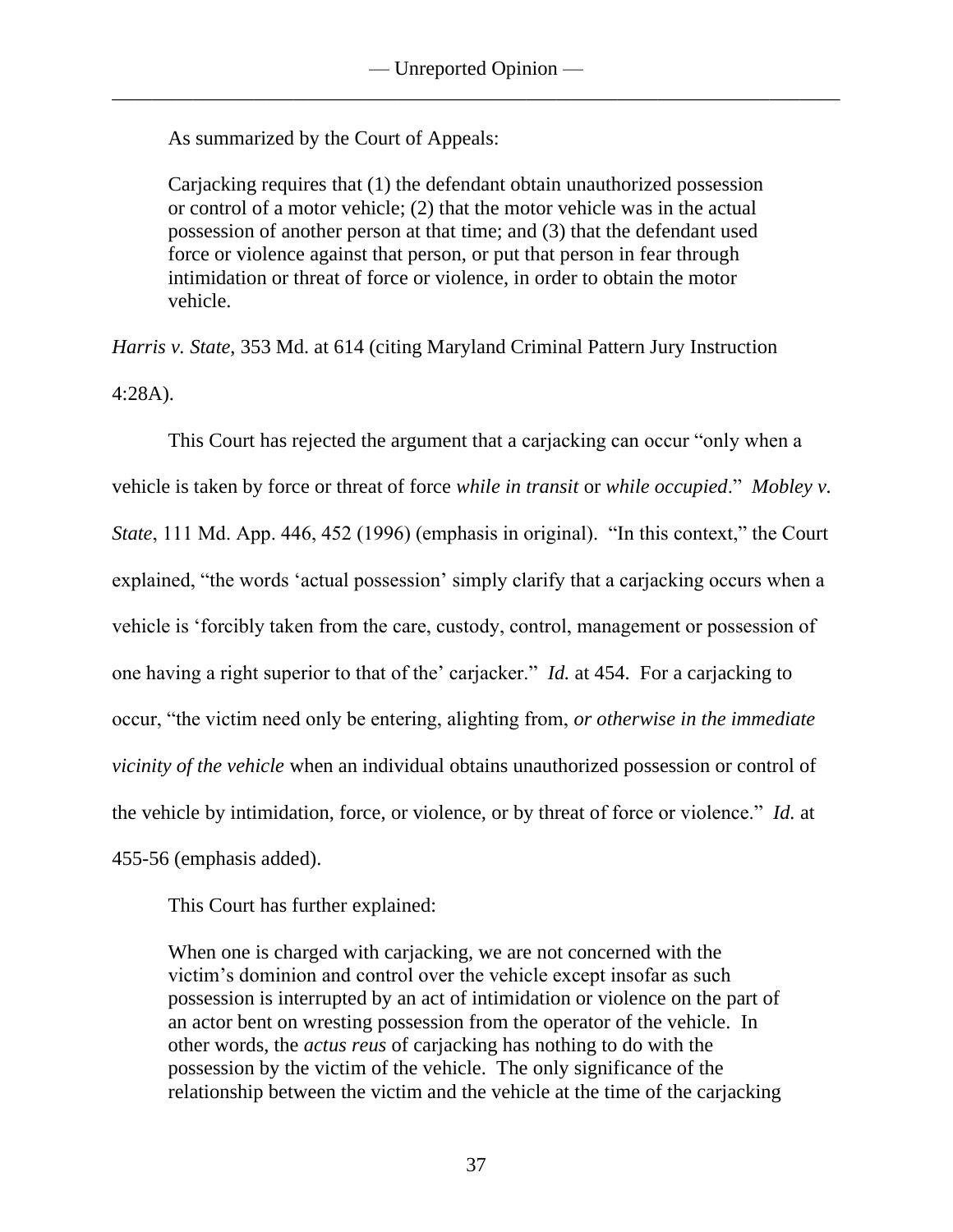is in permitting a determination of whether the actor perpetrated a crime against person, i.e., carjacking, or a crime against property, i.e., theft. . . . Thus, we are concerned . . . not with imputing criminal responsibility, but rather with whether the defendant's actions constituted forcible taking of the vehicle or a simple theft thereof.

*Price v. State*, 111 Md. App. 487, 499 (1996).

In this appeal, Wright asserts that CL § 3-405 requires what he calls a "convergence" of "separate facts existing at the same time": a victim "with dominion and control over a vehicle" and "a robber 'bent on wresting possession . . . of the vehicle,' who uses intimidation, force, or violence . . . to gain possession of the vehicle." Wright argues that these facts, if they existed here, "never converged at the same time."

Wright focuses on the point in time when the victim, Mr. Anthony, ran away from the two robbers. Mr. Anthony testified that he had parked his car "right across the street from [his] house." He walked "to the front part of the driveway" and unlocked the car with his keys. At that point, he saw two men running toward him with handguns. Wright tells us that, in these initial moments, the assailants "were not near [Mr. Anthony], they were not near his car, and they had not even formed an intent to take a car." "Thus," Wright continues, "when they were nearest to (though still distant from) the car, the assailants clearly had no intent to take a car (or likely even any knowledge a car was available)."

The jury was not required to accept this view of the evidence. As demonstrated by the surveillance video, the two assailants had an unobstructed view of the car. The assailants could see Mr. Anthony, once he passed by another vehicle in his driveway,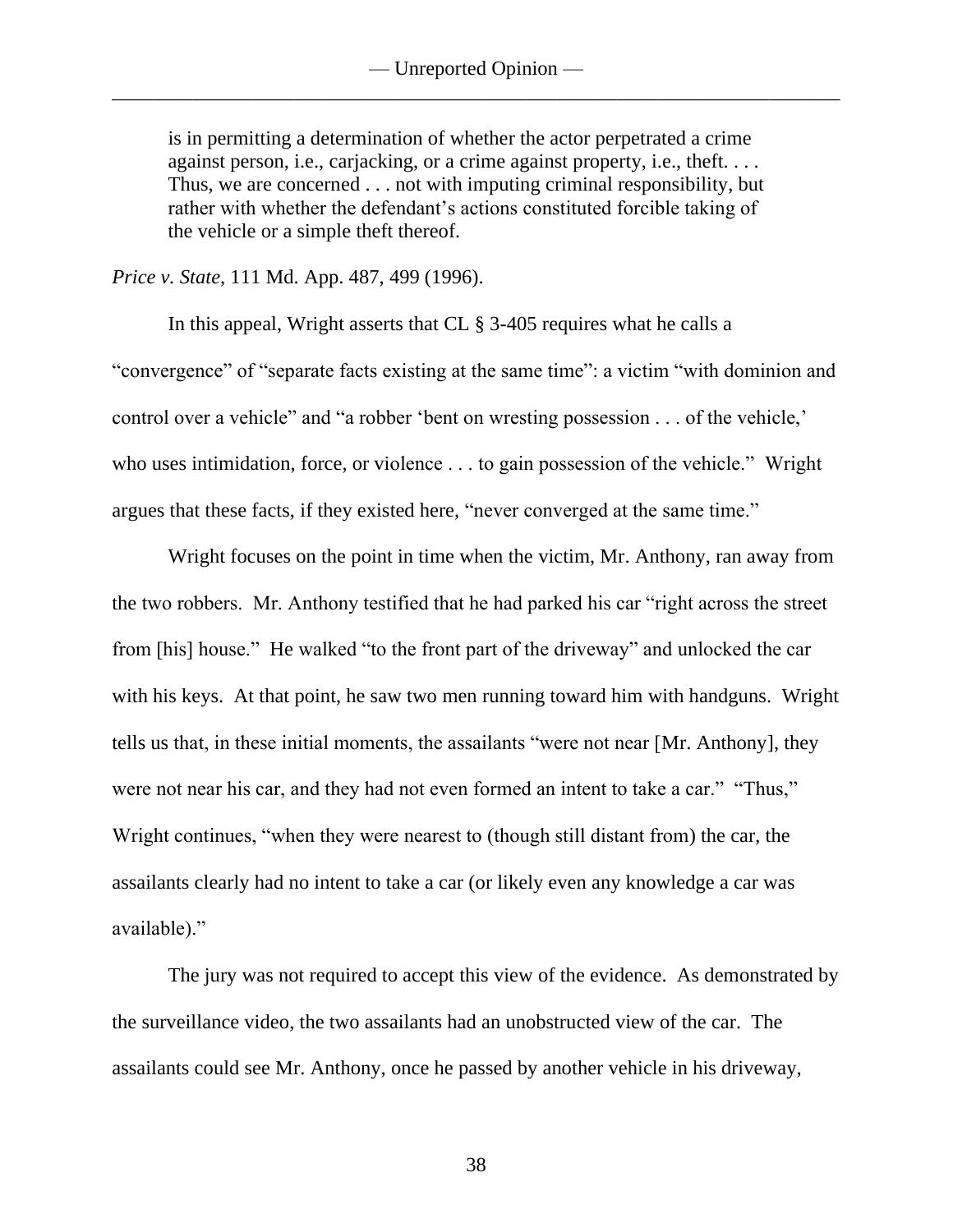walking toward the car. The assailants had the opportunity to see the rear lights flashing and to hear any sound produced when he unlocked it. No one else was on the street at that time.

The assailants' subsequent actions provide further evidence of their intent. Mr. Anthony recalled that, once he tripped and the two assailants caught up to him, they "demand[ed] money, whatever they could get off of [him]." Mr. Anthony told them that he had no cash, but that he did have a phone. They proceeded to take his phone, his watch, and his keys. The first assailant (identified as Wright) struck Mr. Anthony in the head with a handgun and then continued "asking [him] to give up everything [he] h[ad], searching [his pockets], things like that, seeing whatever they [could] find." The second assailant held Mr. Anthony at gunpoint while the first assailant retrieved the car, before both assailants left in the car.

On appeal, Wright asserts that the assailants "only asked [Mr. Anthony] for money, and when he told them he did not have any, they asked for whatever else he had, and only then did he produce his keys." Wright points to the initial demand for money as conclusive proof that the assailants did not form their intent to take the car until after Mr. Anthony turned over his keys.

Viewing the evidence in the light most favorable to the State, one reasonably could conclude that the assailants did not seek *only* money. They *first* demanded money before proceeding to take everything of value, including the keys to the car that he had just unlocked in their presence. A demand for money and other valuable possessions is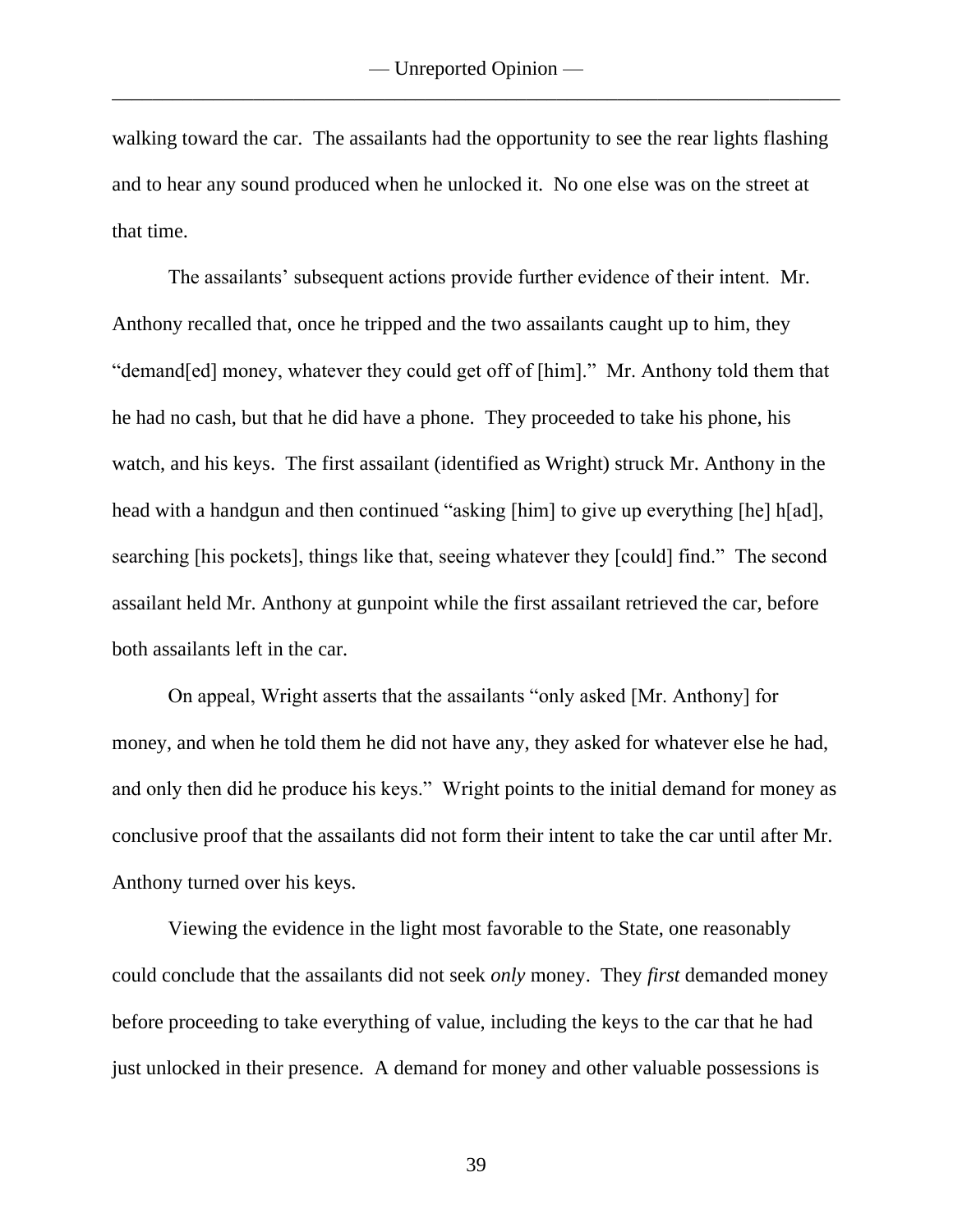perfectly consistent with an intention to take a car. As the State explains in its brief, a juror could reasonably conclude that the assailants always intended to take the car but "were prevented from immediately taking the car because [the victim] ran away." In short, one could view this crime as an interrupted carjacking, not an afterthought car theft.

Wright further asserts that, by the time the assailants actually took the keys and the car, Mr. Anthony "was more than the length of a football field away from his car[.]" Wright argues that, "[f]rom that distance," Mr. Anthony lacked "dominion and control" over his car and thus was no longer in actual possession of the vehicle at the time when it was taken. This Court has previously held, however, that the distance between the victim and the car at the time the perpetrator succeeds in gaining possession or control of the vehicle is not the appropriate measure.

In *Price v. State*, 111 Md. App. at 491, the victim was standing near the hood of her car when the defendant approached in a threatening manner. The victim ran away some unspecified distance, eventually falling to the ground, before the defendant took the car and drove away. *Id.* Holding that this evidence could satisfy the actual possession element, this Court said:

Where the victim was when the assailant drove off with her car need not detain us long because whether the victim fled after being accosted while inside her car or, in the alternative, next to the hood, the result is the same. In either event, the vehicle would have been commandeered when the victim was initially accosted by appellant not at the point in time when she had fled some distance from the vehicle. Consequently, that [the assailant] drove off at a point in time when there existed some distance between where the victim was and the point from which the car was driven away is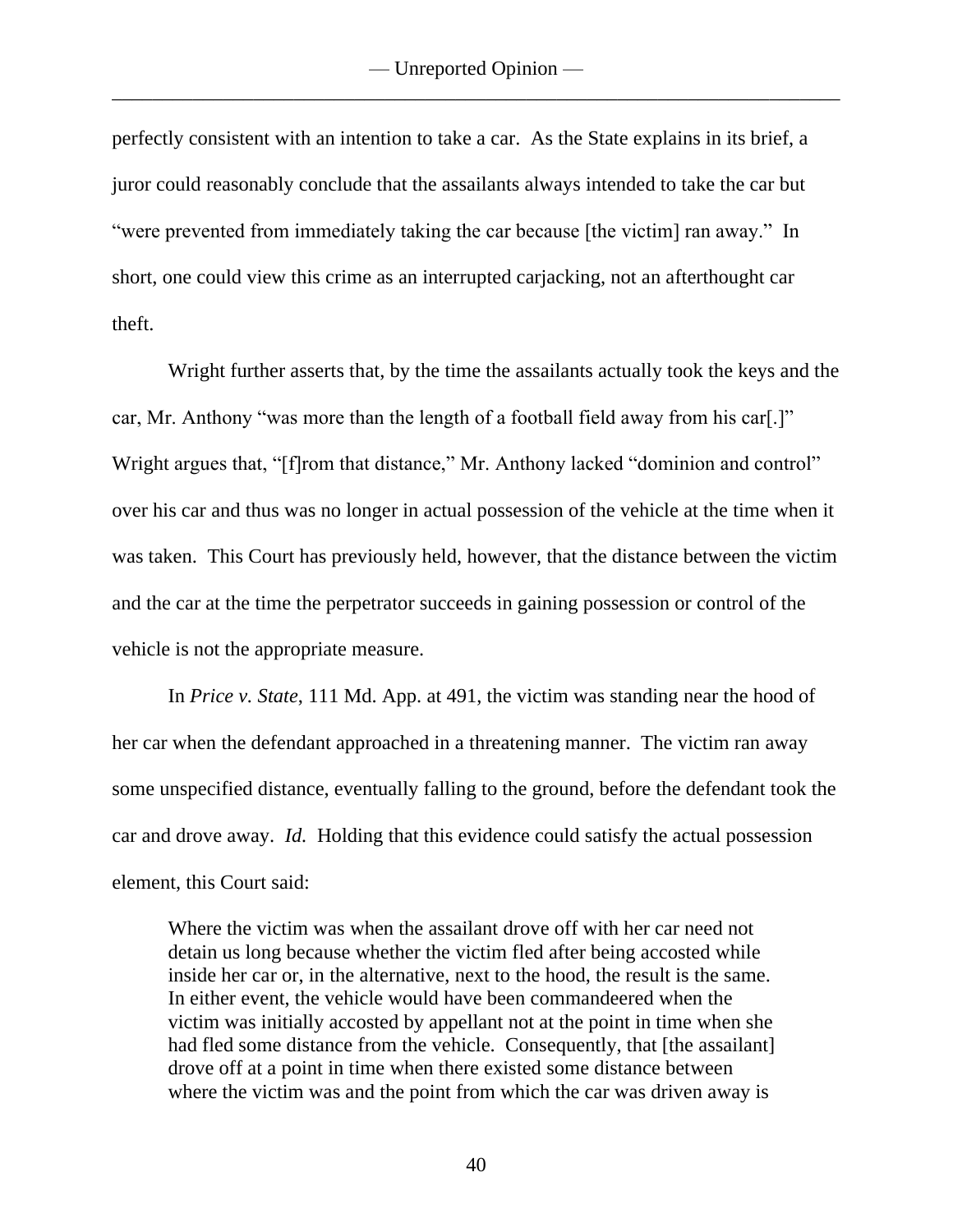of no moment. Her flight was the result of fear generated by the actions of [the assailant].

*Price v. State*, 111 Md. App. at 495-96.

Under *Price*, the actual possession element is not negated because Mr. Anthony, out of fear of the assailants, ran several hundred feet before the assailants succeeded in gaining possession and control of the vehicle. What matters is that he actually possessed the vehicle when he began to flee. At that point in time, Mr. Anthony was across the street from his car, close enough to unlock it remotely with his keys. He was "in the immediate vicinity of and walking to his vehicle" (*Reeves v. State*, 192 Md. App. at 305) when his assailants charged at him with handguns. The vehicle was "within [his] control, such that if he had not been overcome by fear and violence, he would have maintained control over the vehicle." *Id.* (citing *Price v. State*, 111 Md. App. at 499).

The evidence was sufficient to establish the elements of carjacking and armed carjacking. Wright is not entitled to a judgment of acquittal on those counts.

#### **IV.**

Wright contends that he is entitled to a judgment of acquittal on all counts against him. He argues that the evidence at trial was insufficient to prove that he was one of the two persons who committed the robbery.

As Wright acknowledges, appellate review of the sufficiency of evidence at a criminal trial is limited:

The standard for appellate review of evidentiary sufficiency is whether, after viewing the evidence in the light most favorable to the prosecution, *any* rational trier of fact could have found the essential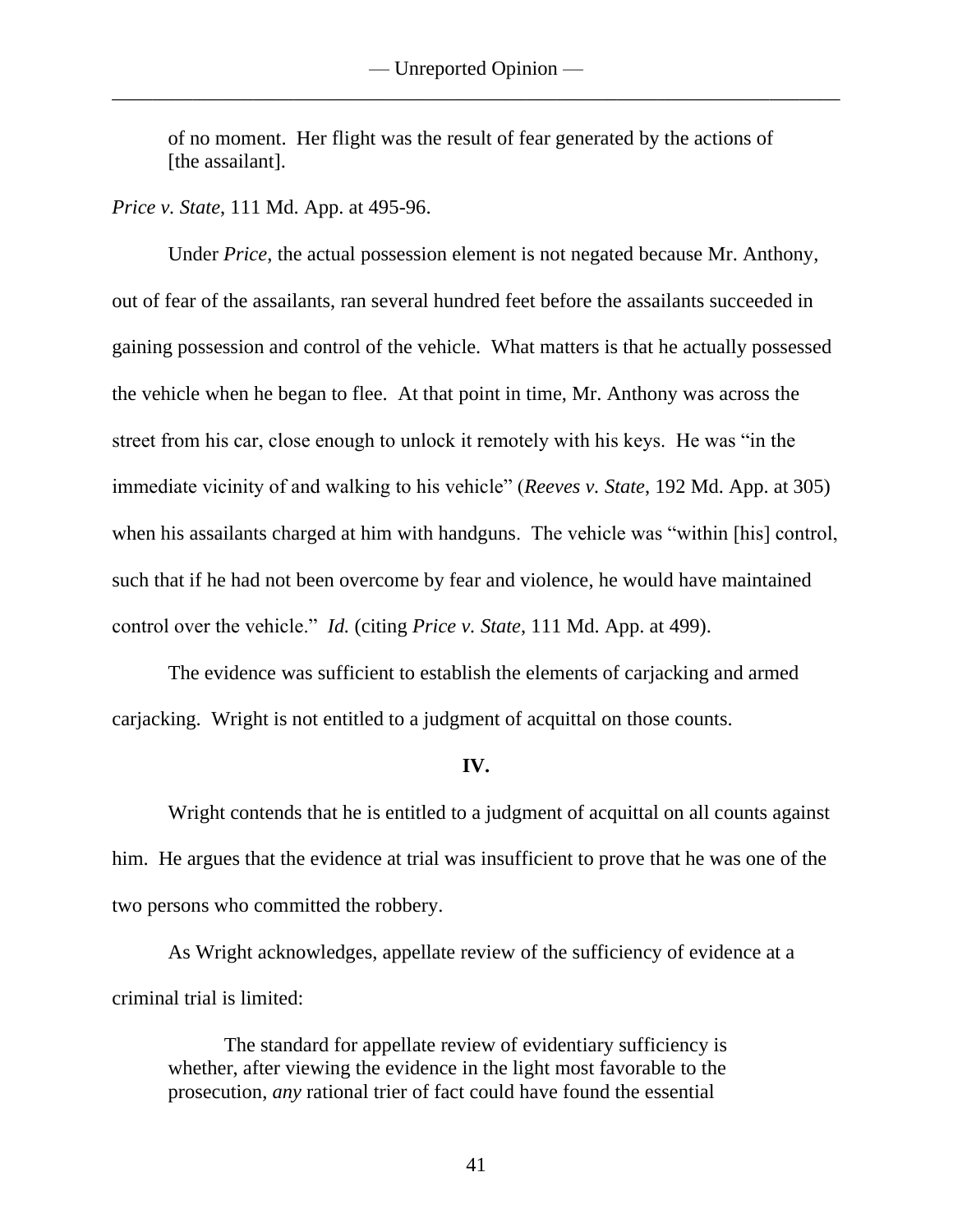elements of the crime beyond a reasonable doubt. That standard applies to all criminal cases, regardless of whether the conviction rests upon direct evidence, a mixture of direct and circumstantial, or circumstantial evidence alone. Where it is reasonable for a trier of fact to make an inference, we must let them do so, as the question is not whether the [trier of fact] could have made other inferences from the evidence or even refused to draw any inference, but whether the inference [it] did make was supported by the evidence. This is because weighing the credibility of witnesses and resolving conflicts in the evidence are matters entrusted to the sound discretion of the trier of fact. Thus, the limited question before an appellate court is not whether the evidence should have or probably would have persuaded the majority of fact finders but only whether it *possibly could have* persuaded *any* rational fact finder.

*Darling v. State*, 232 Md. App. 430, 465 (2017) (emphases and alterations in original)

(citations and quotation marks omitted).

Under Maryland law, it is well established that the testimony of a single eyewitness identifying a defendant as the person who committed an offense, if believed, is sufficient to support a conviction for that offense. *See, e.g.*, *Small v. State*, 235 Md. App. 648, 705-06 (2018). The jury is entitled to credit eyewitness identification testimony even where a defendant might argue that an eyewitness identification is unreliable. *See Handy v. State*, 201 Md. App. 521, 559 (2011); *Reeves v. State*, 192 Md. App. 277, 306 (2010). Moreover, an out-of-court identification may be enough evidence to support a conviction even if the witness fails to identify the defendant at trial. *See Nance v. State*, 331 Md. 549, 561, 574 (1993).

The Court of Appeals' opinion in *Branch v. State*, 305 Md. 177 (1986), may represent "the outer perimeters of the theory that a single eyewitness is sufficient to permit a rational jury to find guilt beyond reasonable doubt." *Small v. State*, 235 Md.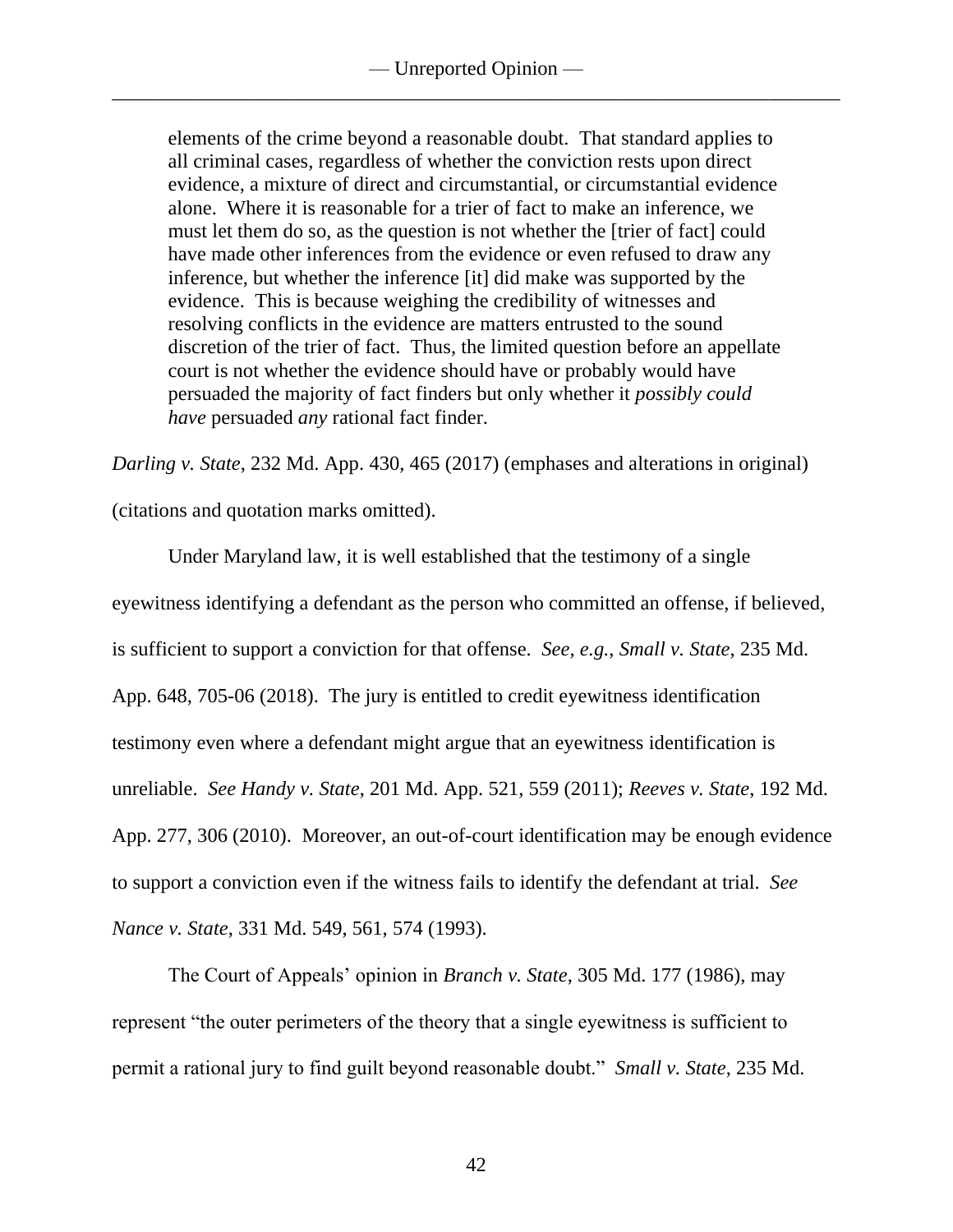App. at 705. There, a victim told the police that she had been robbed by "a black male, approximately 5 feet 7 inches tall, 15 to 16 years of age, weighing 110-125 pounds, wearing a dark jacket, and carrying a silver handgun." *Branch v. State*, 305 Md. at 178. The victim viewed a photograph of Branch and identified him as the robber even though he was actually "19 years of age, 6 feet 3 inches tall, and weighed 185 pounds." *Id.* at 179. The photograph did not show that Branch was missing two front teeth, and the victim failed to note that the robber was missing front teeth. *Id.* Nevertheless, the victim positively identified Branch at trial as the man who robbed her. *Id*. In his defense, Branch "claimed to have an alibi which was corroborated by his girlfriend, his aunt, and a ticket from a pawn shop for the day in question." *Id.* at 181. Aside from the identification, the State introduced no other evidence linking the defendant to the robbery. *Id*. at 186 (Eldridge, J., dissenting).

The Court of Appeals held that the eyewitness identification evidence was sufficient to sustain Branch's conviction for armed robbery. *Branch v. State*, 305 Md. at 183-84. The Court acknowledged the "substantial discrepancy between the description given by the victim of the crime almost immediately after the incident and the actual description of the accused." *Id.* at 184. Nevertheless, the Court viewed this discrepancy "as going to the weight and not to the sufficiency of the evidence." *Id.* The victim's identifications were "enough for a rational trier of fact to conclude beyond a reasonable doubt that [the defendant] was the culprit." *Id.*

In the present case, Wright asserts that the evidence that he was the perpetrator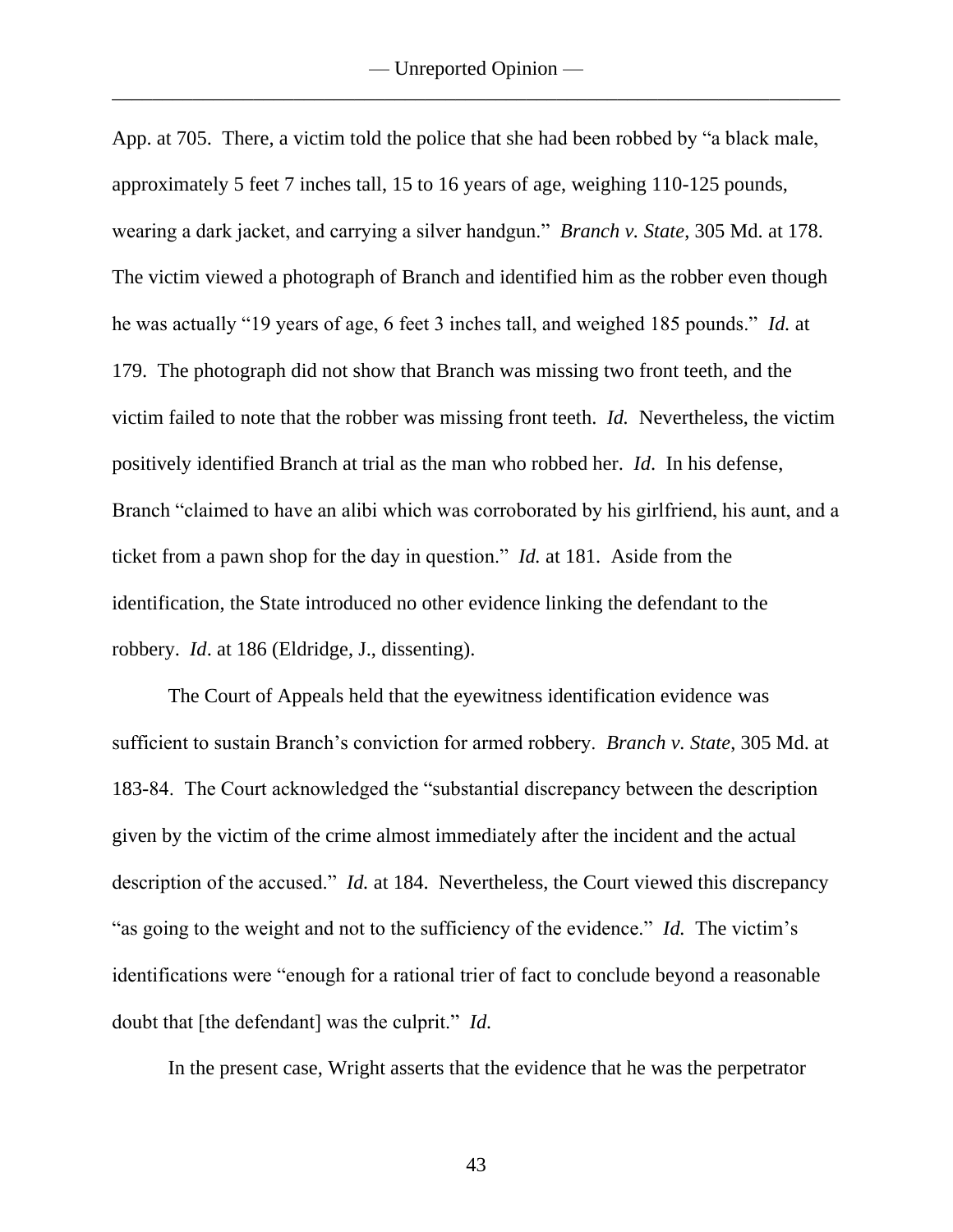"came almost exclusively" in the form of eyewitness identifications: Mr. Anthony's statement and testimony identifying Wright as one of two persons who robbed him; and Corporal Metter's testimony identifying Wright as the driver of the stolen vehicle. Wright asks this Court to hold that these identifications are, as a matter of law, insufficient to support a conviction. Wright argues that no Maryland case has ever "applied this blanket rule to eyewitness identifications as unreliable as those made in this case."

In our view, Mr. Anthony's identification of Wright was not, as a matter of law, any weaker than the identification made by the victim in *Branch v. State*. A rational factfinder might or might not credit Mr. Anthony's identification of Wright as the person who robbed him. Accordingly, Mr. Anthony's statement and testimony were sufficient to support the finding that Wright was the person who robbed him. It is not our role, as an appellate court to "'re-weigh the credibility or attempt to resolve any conflicts in the evidence.'" *Small v. State*, 235 Md. App. at 705 (quoting *Smith v. State*, 415 Md. 174, 185 (2010)). To the extent that Wright may be asking this Court to ignore or reject the rule applied in *Branch* and other cases, we are not free to do so. *See, e.g.*, *Foster v. State*, 247 Md. App. 642, 651 (2020) (stating that "rulings of the Court of Appeals remain the law of this State until and unless those decisions are either explained away or overruled by the Court of Appeals itself") (brackets and quotation marks omitted).

In any event, the State's case against Wright did not rely exclusively on eyewitness identification testimony. The State introduced circumstantial evidence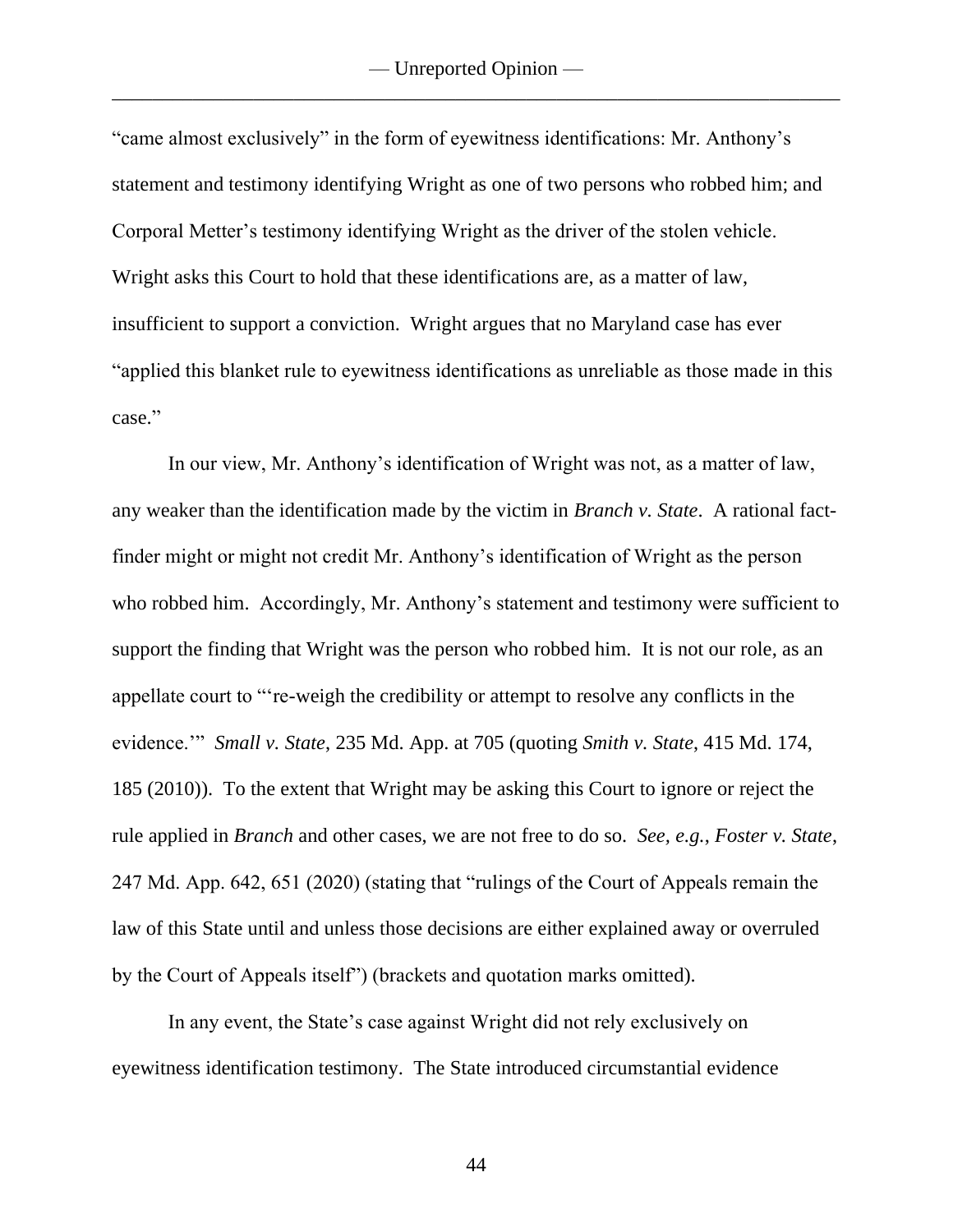supporting the conclusion that Wright was one of the robbers. The victim testified that one robber carried a black handgun, that the other carried a silver handgun, and that both robbers wore masks covering the lower part of their faces. An hour after the robbery, the police found two men inside the stolen vehicle, a few miles from the site of the robbery. The officers apprehended the passenger, Kevin Sparrow-Bey, who possessed a silver handgun and the victim's phone. The police lost sight of the driver, but within minutes they saw Wright, two blocks away, running and trying to jump over a fence. Wright was the only civilian in the area. Wright shared at least some general characteristics with the robber, as recorded on the surveillance video and reported by the victim. Wright possessed a mask that would cover the lower part of his face. The officers found a black handgun roughly one block from the stolen car and one block from where Wright was apprehended.

Wright asserts that, just as there are many reasons to doubt the accuracy of the identifications, these circumstances do not conclusively tie him to the robbery. Wright notes that police found him "in his own neighborhood, mere blocks from where he lived." Wright insists that he "had a very real reason, unconnected to his alleged involvement in armed robbery, to be evading the police[,]" because he was carrying drugs and cash in his pockets. Wright suggests that there is nothing unusual "about having a ski mask" on "a very cold night" in February.

Each of these points should be weighed by the fact-finder, not by an appellate court reviewing the sufficiency of the evidence. As an appellate court, it is not our role to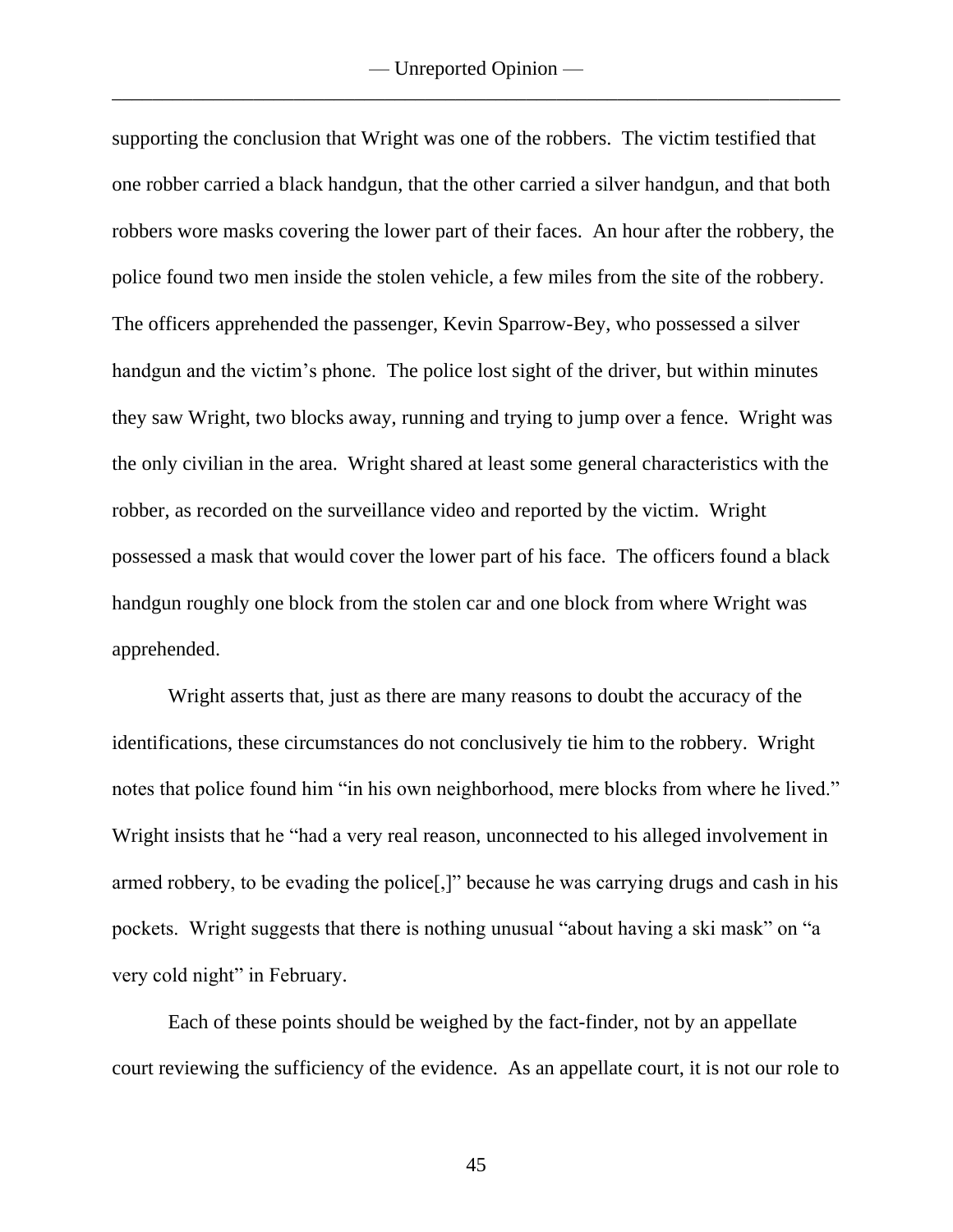"second-guess the jury's determination where there are competing rational inferences available." *Smith v. State*, 415 Md. 174, 183 (2010). The jury was entitled "to 'choose among differing inferences that might possibly be made from a factual situation'" even though another fact-finder might have chosen a different inference. *State v. Suddith*, 379 Md. 425, 430 (2004) (quoting *State v. Smith*, 374 Md. 527, 534 (2004)). Viewed in the light most favorable to the State, the eyewitness identifications and circumstantial evidence were more than enough to support a conclusion that Wright was the robber.

Because Wright has not demonstrated any insufficiency of the evidence, he may be retried on all counts of which he was convicted. *See Winder v. State*, 362 Md. 275, 324 (2001).

#### **CONCLUSION**

In summary, although the evidence was sufficient to support Wright's convictions, the circuit court erred by excluding certain evidence.

The circuit court erred when it excluded testimony and video evidence establishing that, immediately after the police officers searched Wright, an officer possessed a bag of white powder. Wright was entitled to present that evidence to show that he had a reason to run from the police that was unrelated to the crimes for which he was charged.

The circuit court abused its discretion when it precluded expert testimony on the erroneous premise that Corporal Metter did not make an "identification" within the meaning of expert testimony on that subject. If the issue arises again on remand, the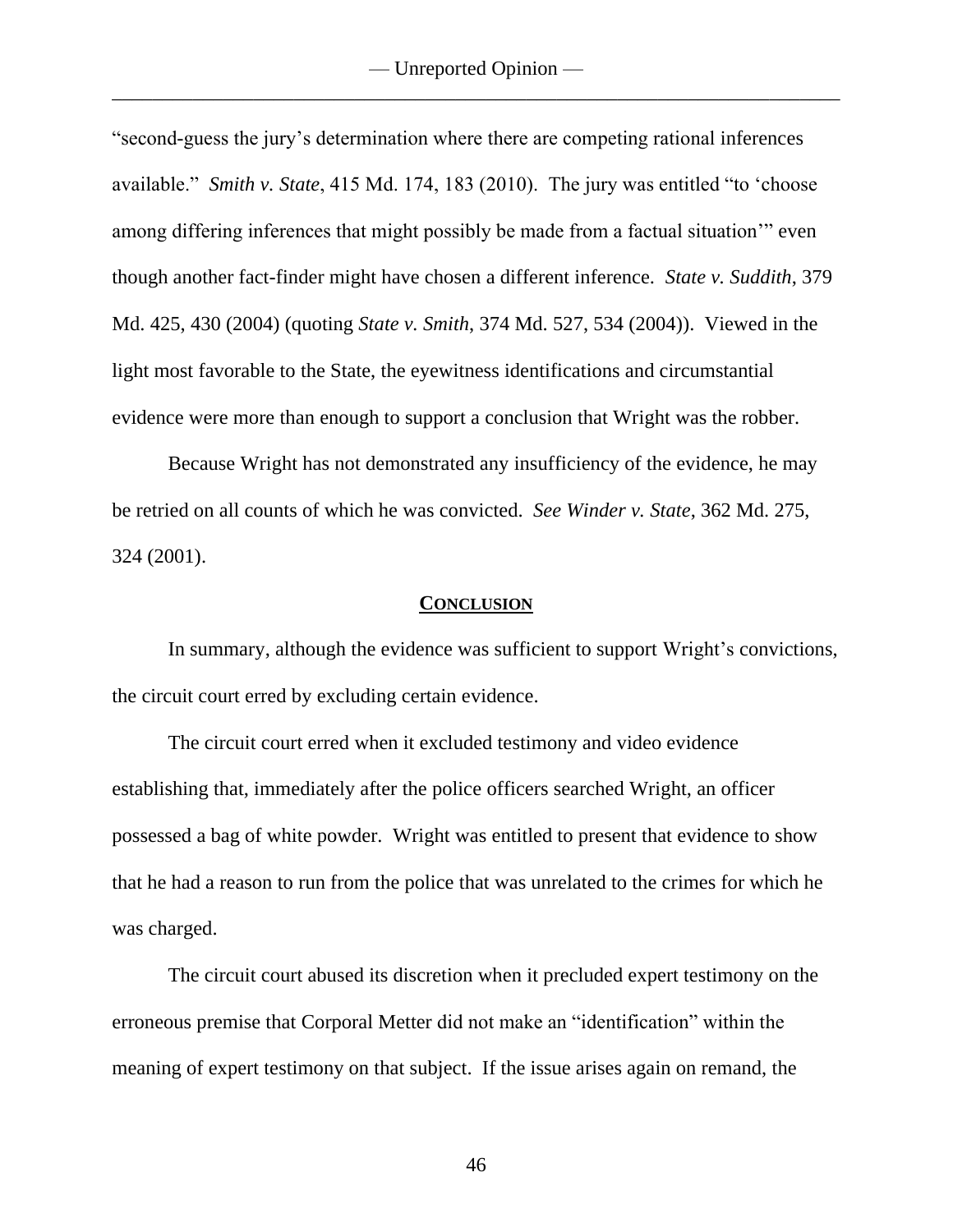court must reevaluate the admissibility of expert testimony on that subject.

We perceive no abuse of discretion in the court's separate decision to preclude expert testimony regarding the identification made by Mr. Anthony. In any event, if Wright offers expert testimony on that subject again, the court should evaluate its admissibility in light of the facts and circumstances presented at that time, which may not be identical to those presented at the first trial.

> **JUDGMENTS OF THE CIRCUIT COURT FOR PRINCE GEORGE'S COUNTY REVERSED. CASE REMANDED FOR FURTHER PROCEEDINGS CONSISTENT WITH THIS OPINION. COSTS TO BE PAID BY PRINCE GEORGE'S COUNTY.**